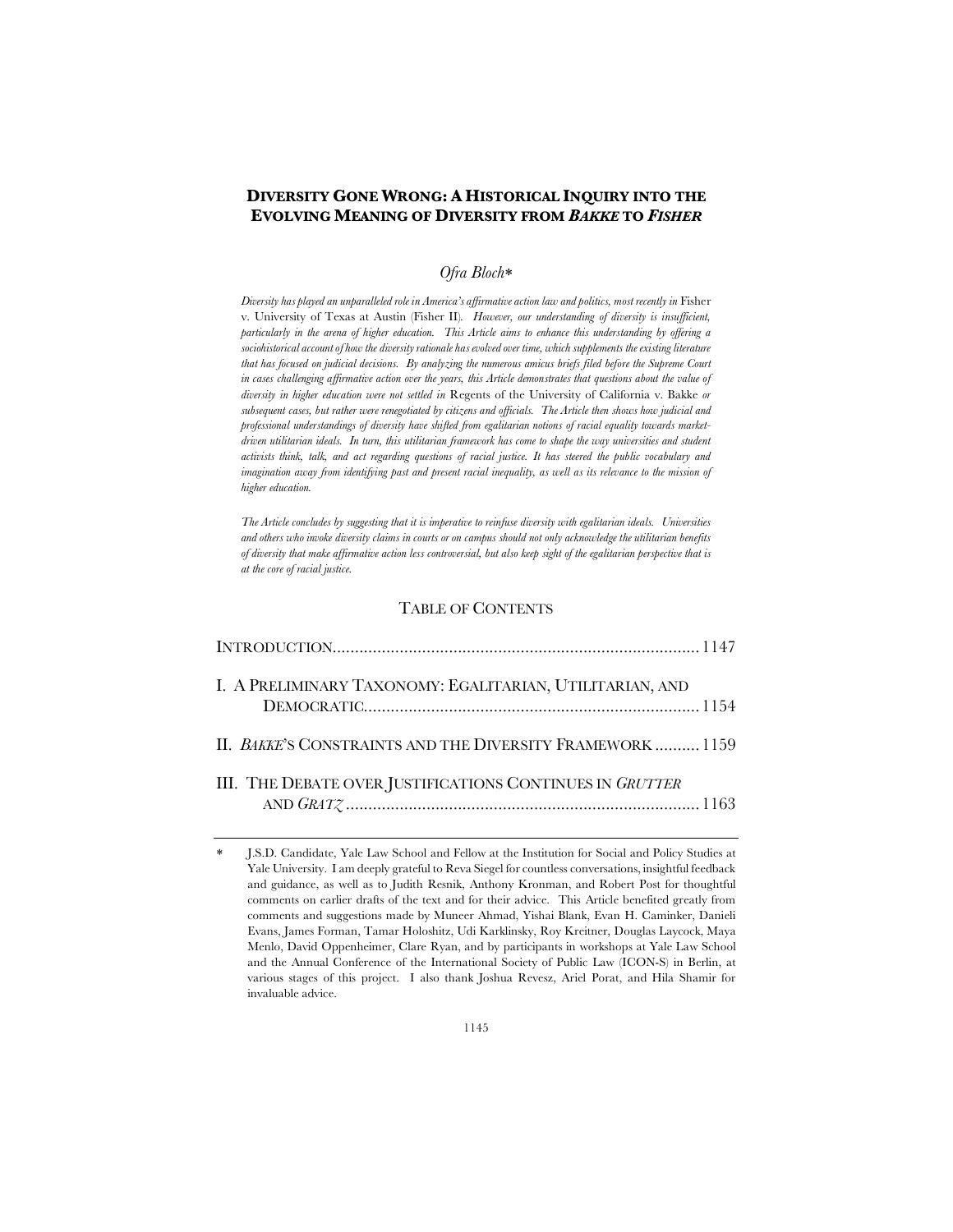| 1146 | JOURNAL OF CONSTITUTIONAL LAW                                             | [Vol. 20:5] |
|------|---------------------------------------------------------------------------|-------------|
|      | A. The Emergence of the Egalitarian Diversity Framework in the Briefs1165 |             |
|      | 1. Proponents' Briefs and the Egalitarian Interests in Diversity  1167    |             |
|      | 2. Opponents' Briefs Mirror the Egalitarian Interpretation  1176          |             |
|      | B. Justice O'Connor's Opinion: Diversity, Democracy, and Equal            |             |
|      |                                                                           |             |
|      | IV. DIVERSITY'S TRANSFORMATION IN FISHER I 1181                           |             |
|      | A. The Takeover of Utilitarian Diversity in the Briefs1181                |             |
|      | 1. Proponents' Briefs and the Utilitarian Interests in Diversity 1182     |             |
|      | 2. Opponents' Briefs Mirror the Utilitarian Interpretation  1188          |             |
|      | B. Fisher I and the Missing Egalitarian Interpretation  1189              |             |
|      |                                                                           |             |
|      | A. More of the Same Market-Driven Diversity in the Fisher II Briefs 1190  |             |
|      | B. Deference as Space for Meaning-Making in Fisher II 1191                |             |
|      |                                                                           |             |
|      | A. Why Has the Utilitarian Conception of Diversity Prevailed? Or,         |             |
|      |                                                                           |             |
|      | 1. Utilitarian Diversity and Political Compromise  1194                   |             |
|      |                                                                           |             |
|      | 3. Utilitarian Diversity, Neoliberalism and Corporate Diversity  1196     |             |
|      | B. Diversity Resignfied: from an Egalitarian Ideal to a Diluted           |             |
|      |                                                                           |             |
|      | C. Renaming Buildings and Institutions, Safe Spaces, and Trigger          |             |
|      |                                                                           |             |
|      |                                                                           |             |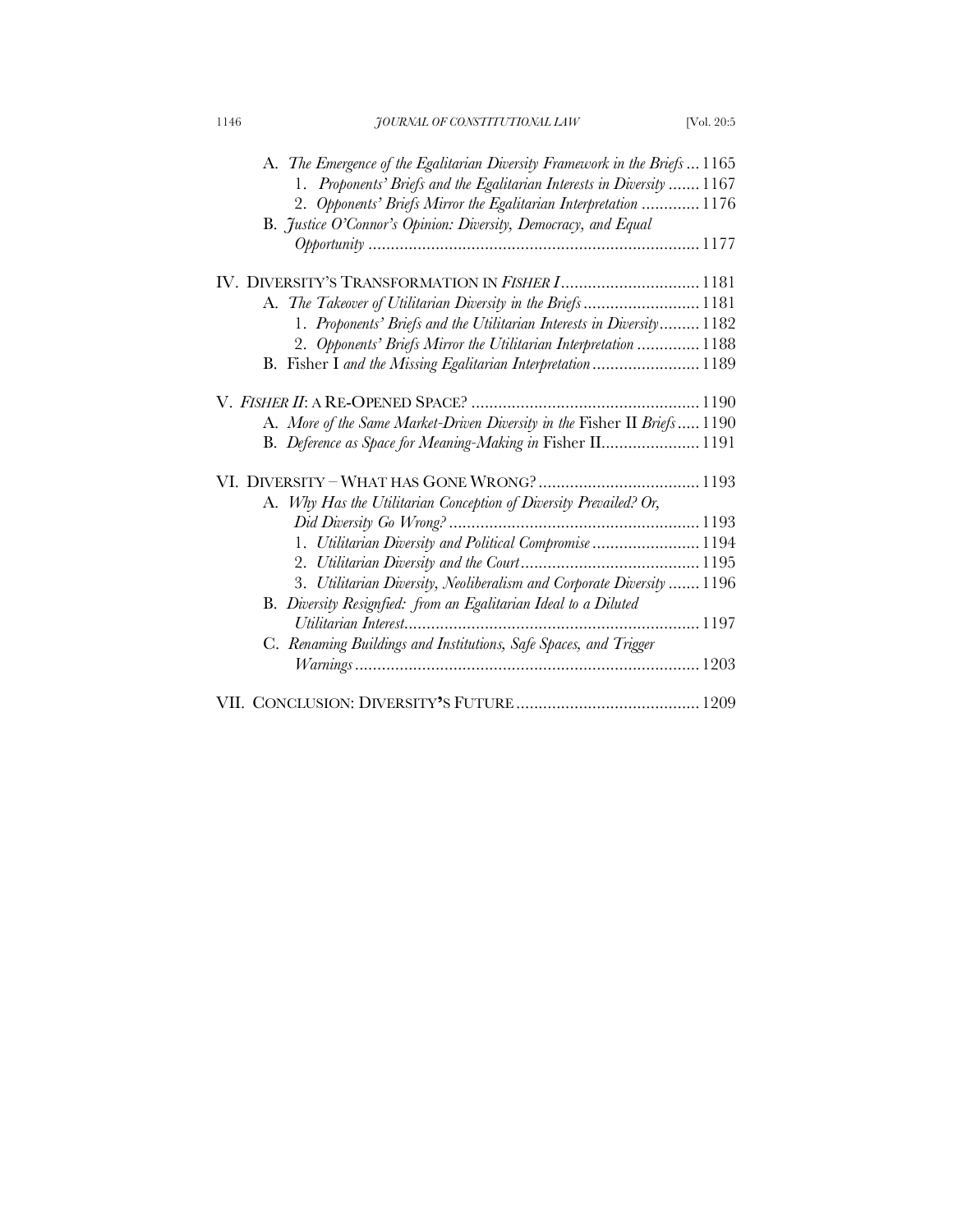### **INTRODUCTION**

Racial diversity eliminates racial identifiability; racial identifiability is important evidence of segregation and discrimination . . . . Considering race and ethnicity in admissions alleviates past and present inequalities and discrimination . . . . Diversity, desegregation, and past discrimination are doctrinally distinct, but factually, they are deeply interconnected.

—Amicus Brief, *Grutter v. Bollinger* (2003)1

Put simply, students need to learn how to work with, market to, and buy from people from diverse backgrounds and cultures.

—Amicus Brief, *Fisher v. University of Texas at Austin* (2013)2

Diversity has played a growing role in shaping America's affirmative action law and politics—most recently in *Fisher v. University of Texas at Austin* (*Fisher II*) 3—determining questions of access to higher education. Over the years, the United States Supreme Court has embraced the value of diversity as the primary rationale for sanctioning the consideration of race in higher education admissions policies.4 Nowadays, the question of how universities define their interest in diversity not only plays a role in licensing or restricting such policies in court, but also shapes the public conversation about racial justice on campus.5 Our understanding of this concept however, remains insufficient. What makes diversity a constitutionally compelling interest? What values does it express? And most importantly, *when do diversity claims promote equality and when do they inhibit it?*

In an attempt to begin answering these questions, this Article offers a sociohistorical account of diversity in the realm of higher education. It shows how, despite doctrinal constraints imposed by the Court, questions about the role of affirmative action in higher education were not settled in *Regents of the University of California v. Bakke*<sup>6</sup> or thereafter, but forged in an ongoing conversation over the value of diversity. The meaning of diversity, the

<sup>1</sup> Brief of Am. Law Deans Ass'n as Amicus Curiae in Support of Respondents at 2, Grutter v. Bollinger, 539 U.S. 306 (2003) (No. 02-241) [hereinafter ALDA Brief, *Grutter*].

<sup>2</sup> Brief of Amherst et al., Amici Curiae Supporting Respondents at 29, Fisher v. Univ. of Tex. at Austin (*Fisher I*), 133 S. Ct. 2411 (2013) (No. 11-345) [hereinafter Amherst Brief, *Fisher I*].

<sup>3</sup> 136 S. Ct. 2198, 2210, 2215 (2016) (upholding the University of Texas at Austin's affirmative action program and noting that diversity constitutes a compelling interest).

<sup>4</sup> Except for the narrow and mostly dormant interest in remedying specific instances of institutional racial discrimination. *See infra* Part II and especially notes 55–58 and accompanying text.

<sup>5</sup> SANFORD LEVINSON, WRESTLING WITH DIVERSITY 16 (2003) (explaining how diversity has become a "mantra" in educational circles (internal quotation marks omitted)); *see also infra* Part VI.B.

<sup>6</sup> 438 U.S. 265, 314 (1978) (stating that "the interest of diversity is compelling in the context of a university's admissions program").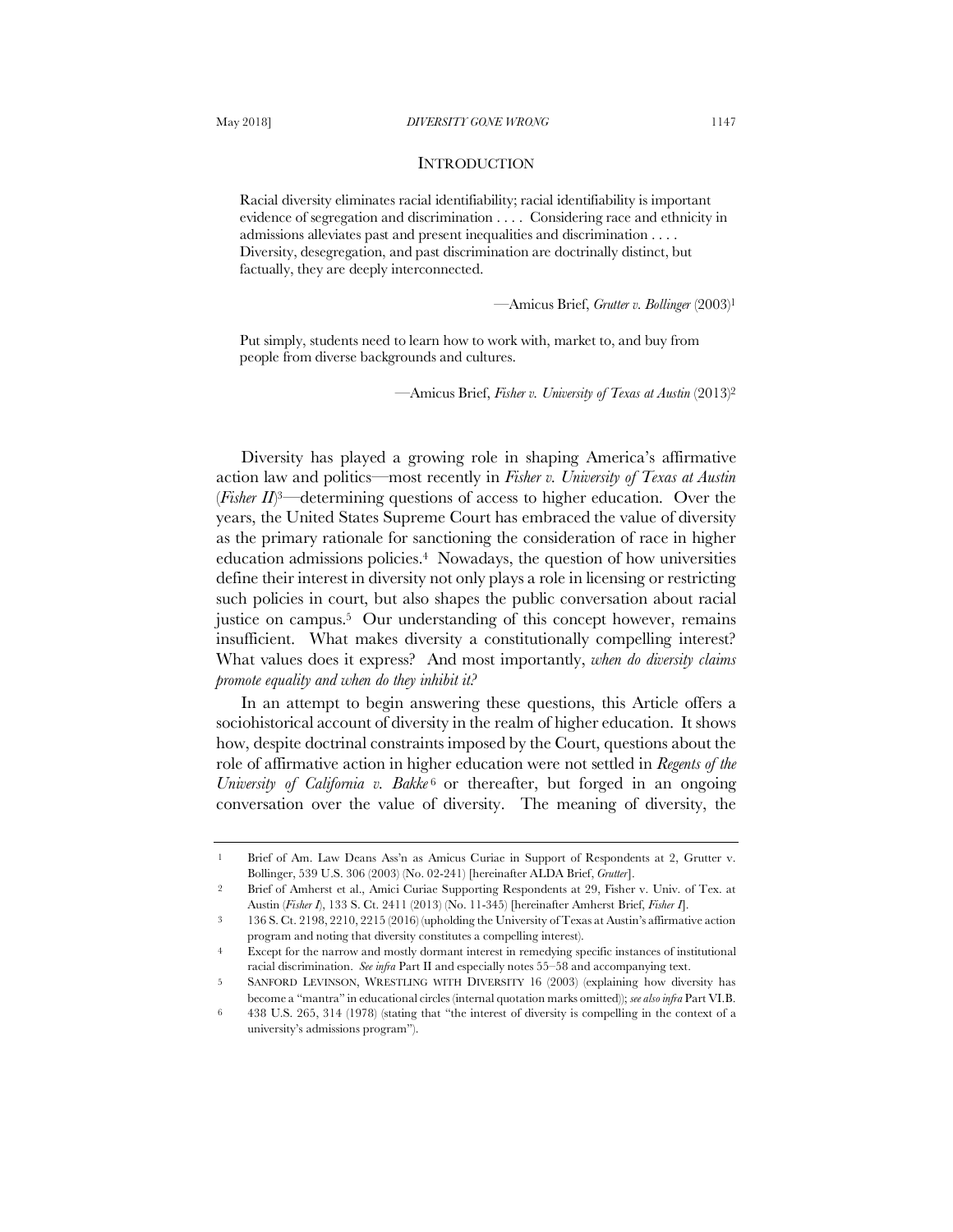Article reveals, has been and still is subject to continuous contestation and development. Analyzing the numerous amicus curiae briefs filed before the Supreme Court in the cases challenging higher-education affirmative action, the Article explores the evolving meaning of the diversity rationale. It uncovers how remedial interests, which were rejected in *Bakke*, as well as other egalitarian and democratic values, found their way back into the conversation over affirmative action through the different interpretations of diversity in the briefs and by the Court.

This Article then reveals that convictions about the value of diversity are dynamic and have shifted over time. It shows how, through ongoing conflict over affirmative action, the constitutional understanding of diversity has drifted away from notions of equal citizenship and racial equity towards market-driven interests that focus on preparing students for a diverse and global workforce. These interests celebrate differences, but are divorced from the history of state-enforced hierarchies that affirmative action was originally set to dismantle. Thus, the meaning assigned to diversity has most notably existed along a spectrum. One end of the spectrum vindicates *egalitarian values* that include both retrospective, remedial ideals, and prospective interests in equal citizenship; the other end is what I call the *utilitarian conception* of diversity, invoking pedagogical and other functional benefits, and most dominantly relying on the *business case* for diversity, <sup>7</sup> aiming to benefit the professional training of students and foster the economy. The transformation from an egalitarian understanding of diversity to a utilitarian one might have garnered much-needed support for the practice of affirmative action, but at a cost: that of neglecting the history of discrimination and obscuring the persistence of racial inequality when defining the mission of higher education. These costs, I suggest, are evident in the recent wave of student activism.

Debates about affirmative action are debates about equal opportunity and how it should be structured as a matter of legal doctrine and educational policy. In other words, because affirmative action is one of the few institutional reactions to racial inequality, important questions of law and equality are at stake in how the courts and universities describe their commitment to affirmative measures. Critical scholarship that started appearing after *Bakke* warned that a diversity rationale (as opposed to remedial and distributive rationales) is far from being a viable means of ensuring affirmative action, and that it is actually "a serious distraction in the ongoing efforts to achieve racial justice."8 This Article aligns somewhat with

<sup>7</sup> *See infra* note 43.

<sup>8</sup> Derrick Bell*, Diversity's Distractions*, 103 COLUM. L. REV. 1622, 1622 (2003). For a more detailed survey of the critical scholarship on diversity sparked by *Bakke*, see *infra* notes 73–76, as well as notes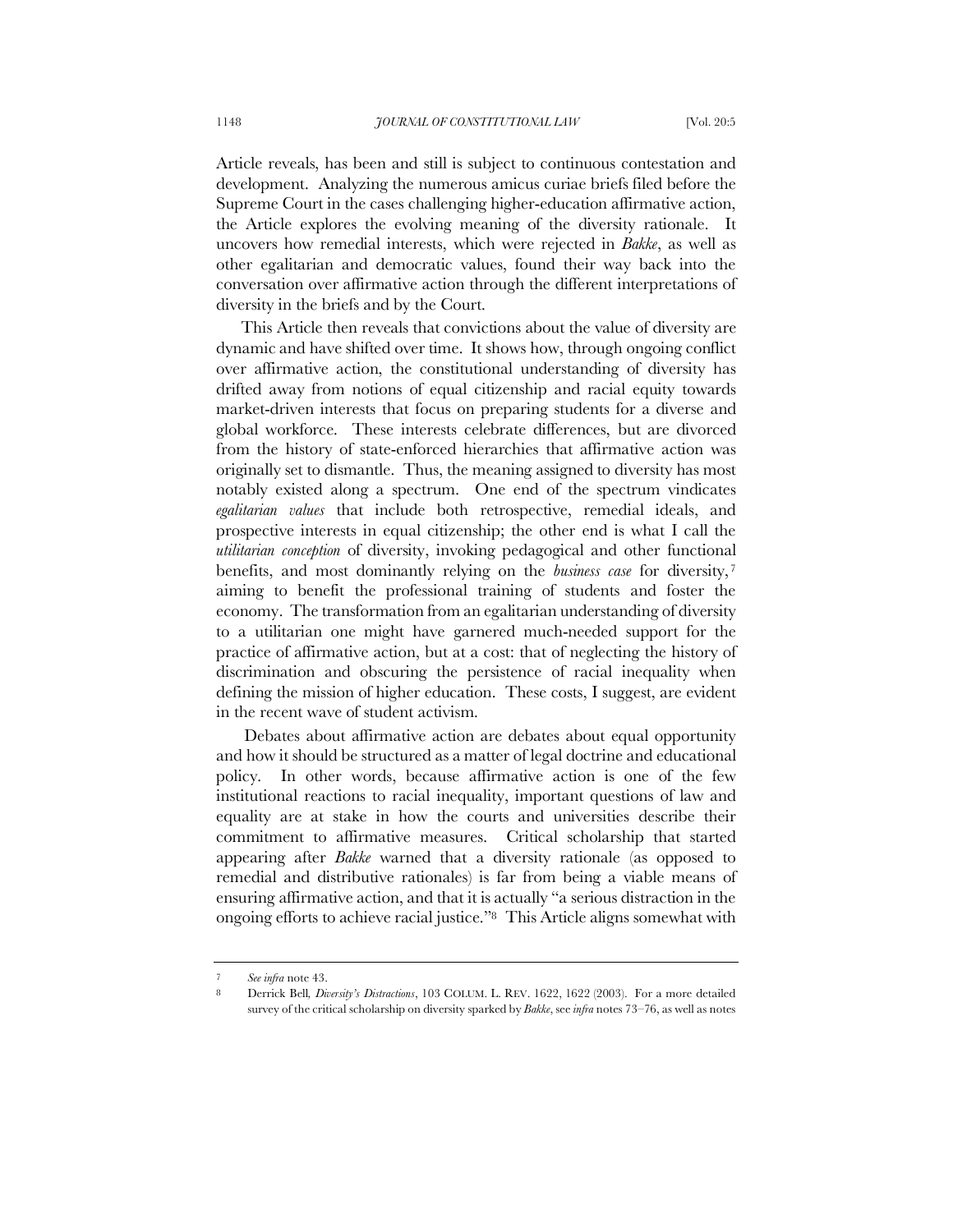this critical tradition, but departs from it in significant ways. It draws predominantly on *democratic constitutionalism* scholarship and employs the understanding that formal law-making and adjudication are platforms for democratic deliberation, through which changes in legal and constitutional understandings of citizens and officials take place.<sup>9</sup> Investigating the amicus briefs, this Article explores how changes in professional and judicial understandings of diversity were forged through the interaction between university officials and social movements inside and outside of courtrooms.

While the Court has settled some questions of law, on which the scholarship on diversity has centered,<sup>10</sup> this Article recognizes that nonjudicial actors also had a significant impact on shaping the value of diversity. Thus, instead of treating diversity as a term with fixed meaning determined by the Court, I turn to the amicus briefs—focusing especially on those filed by university officials, higher education organizations, and students—to uncover how convictions about the value of diversity in higher education have shifted over the years. This untold history of diversity's constitutional meaning allows for a more nuanced critique—not of a theoretical conception of diversity, but of what it has come to mean over time and the role it has

<sup>262–66</sup> and accompanying text.

<sup>9</sup> *See infra* notes 82–86 and accompanying text.

<sup>10</sup> Doctrinal analyses have dominated the legal scholarship on diversity in the realm of higher education. To name but a few examples, see Goodwin Liu, *Affirmative Action in Higher Education: The Diversity Rationale and the Compelling Interest Test*, 33 HARV. C.R.-C.L. L. REV. 381–82, 84 (1998) (discussing the "compelling interest" test and its implications to the diversity rationale). *See generally* Akhil Reed Amar & Neal Kumar Katyal, Bakke*'s Fate*, 43 UCLA L. REV. 1745 (1996) (discussing the importance of diversity in light of the jurisprudence that followed *Bakke*). For more recent examples, see generally Tomiko Brown-Nagin, *The Diversity Paradox: Judicial Review in an Age of Demographic and Educational Change*, 65 VAND. L. REV. EN BANC 113 (2012) (discussing Fourteenth Amendment doctrine in the then forthcoming *Fisher I* decision). Despite the article's title, it does not include a discussion concerning the meaning of diversity, but discusses doctrinal alternatives that would allow universities to continue pursuing their educational benefits. Kimberly Jenkins Robinson, Comment, Fisher*'s Cautionary Tale and the Urgent Need for Equal Access to an Excellent Education*, 130 HARV. L. REV. 185 (2016) (considering how universities can advance diversity post-*Fisher II*). Other scholars broaden their doctrinal investigation and focus on normative questions namely, when a state should seek to promote diversity. For comprehensive normative accounts, see generally PETER H. SCHUCK, DIVERSITY IN AMERICA: KEEPING GOVERNMENT AT A SAFE DISTANCE (2003) and LEVINSON, *supra* note 5.

For a survey of the critical scholarship and its focus on jurisprudence, see *infra* notes 73–76, 262–67 and accompanying text. The critiques of diversity are, of course, not limited to the legal literature. For an incredibly extensive account of diversity discourse, see generally ELLEN BERREY, THE ENIGMA OF DIVERSITY: THE LANGUAGE OF RACE AND THE LIMITS OF RACIAL JUSTICE (2015) (investigating the symbolic politics of diversity and showing how the shift to diversity legitimates and delegitimizes racial hierarchies). Despite Berrey's deep understanding of the ambiguity of diversity, she treats legal doctrine as an external and fixed factor that influences the organizational culture of diversity. Thus, even when acknowledging the ambiguous nature of diversity, both the doctrinal and critical literatures on diversity have failed to account for its evolving constitutional meaning. This Article seeks to fill this gap and to provide an account of the interaction between judicial and non-judicial actors that has shaped the value of diversity over time.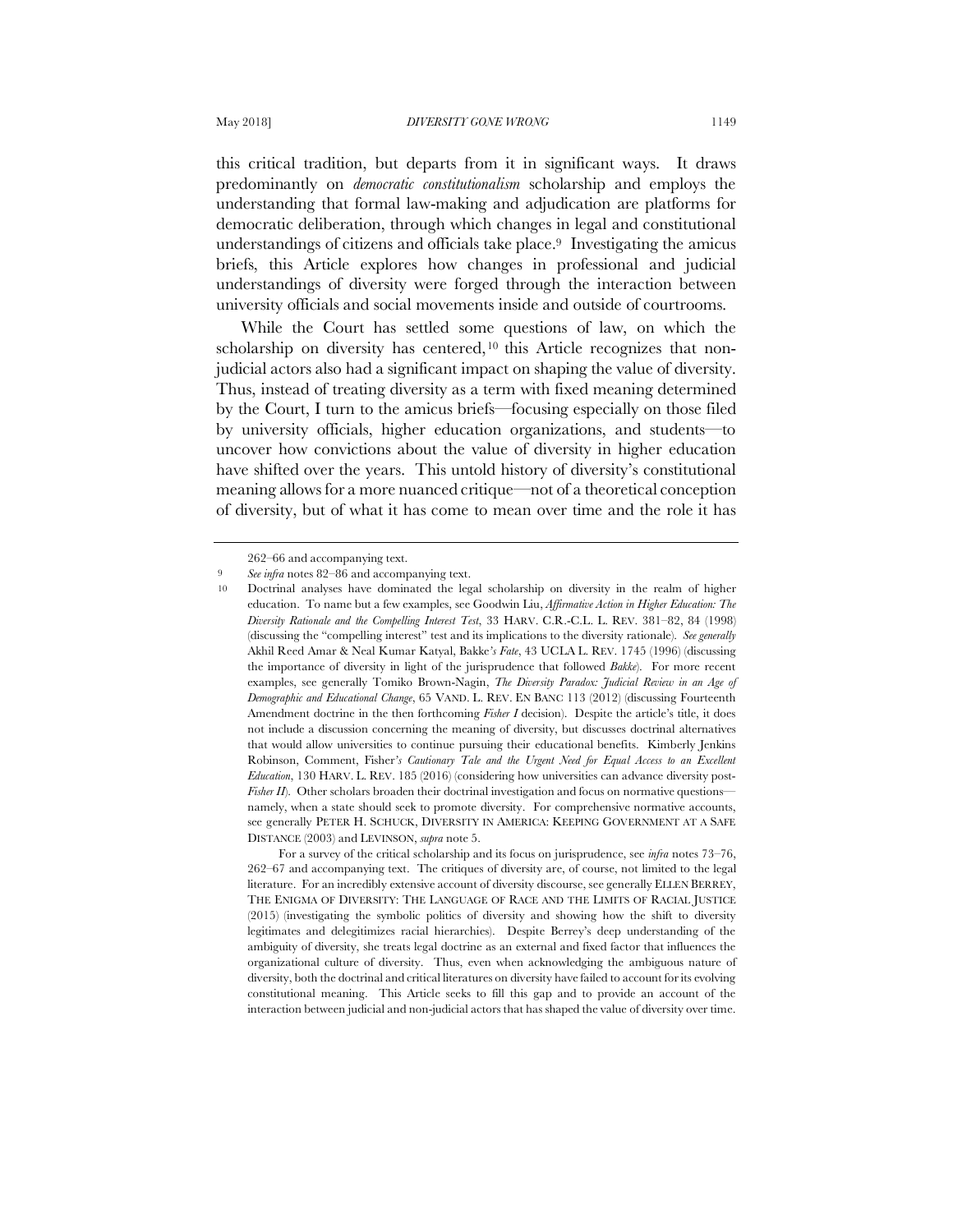played in both promoting and inhibiting equality. And thus, instead of overthrowing the diversity framework as a whole or seeking to supplement it with external rationales, like many critical legal scholars have proposed,<sup>11</sup> I suggest what can and should be done under existing law of affirmative action.

In *Bakke* and subsequent cases, the Court imposed constraints on the rationales that can justify affirmative action in the realm of higher education, rejecting explicit remedial rationales while allowing the use of race-conscious measures to promote educational benefits that result from student-body diversity.12 Scholars have mainly focused on these restrictions,13 but for the argument this Article lays out, they serve only as a point of departure. The Article *first* uncovers that although the Court's jurisprudence restricted these rationales, the value of diversity was re-negotiated and unsettled by other actors, and the debate over rationales for affirmative action was re-opened through a backdoor. Analyzing the amicus briefs filed to the Court in *Gratz v. Bollinger* <sup>14</sup> and *Grutter v. Bollinger* <sup>15</sup> (together "the Michigan cases") by universities and other amici, I show that both prospective and retrospective egalitarian interests were not eliminated from the debate over affirmative action, but were reinfused into a more covert conversation over the value of diversity. Both the litigants and most of the amici formally complied with the Court's restrictions and did not openly invoke an interest in rectifying the wrongs of the past, yet their interpretations of diversity were informed by remedial and other egalitarian and democratic values.

*Second*, the Article analyzes the conversation that evolved in this space of meaning-making over the years. By comparing the content of the amicus briefs filed in *Grutter* and *Gratz* (2003) with those filed in *Fisher v. University of Texas at Austin* (*Fisher I*) (2013) <sup>16</sup> and *Fisher II* (2016), <sup>17</sup> I show how constitutional understandings of diversity shifted from remedial and distributive notions about the role of higher education towards utilitarian, mostly market-driven, concerns. Despite the expansive interpretation adopted by the Court in *Grutter,* which included both instrumental and

<sup>11</sup> *See, e.g.*, Bell, *supra* note 8, at 1622 (listing four reasons why diversity is actually a way for universities to continue admitting children of wealth and privilege); *see also* Richard Delgado, *Why Universities Are Morally Obligated to Strive for Diversity: Restoring the Remedial Rationale for Affirmative Action*, 68 U. COLO. L. REV. 1165, 1166 (1997) (arguing that diversity must be supplemented with a remedial rationale for affirmative action); Richard T. Ford, *Race as Culture? Why Not?*, 47 UCLA L. REV. 1803, 1810 (2000) (explaining why diversity is dangerous when understood as the only rationale for affirmative action).

<sup>12</sup> *See infra* Part II and particularly *infra* notes 54–58. *Bakke* was a plurality opinion, but it was later affirmed in *Grutter* and more recently in *Fisher I* and *Fisher II*.

<sup>13</sup> *See infra* notes 72–76 and accompanying text.

<sup>14</sup> 539 U.S. 244 (2003).

<sup>15</sup> 539 U.S. 306 (2003).

<sup>16</sup> 570 U.S. 297 (2013).

<sup>17</sup> 136 S. Ct. 2198 (2016).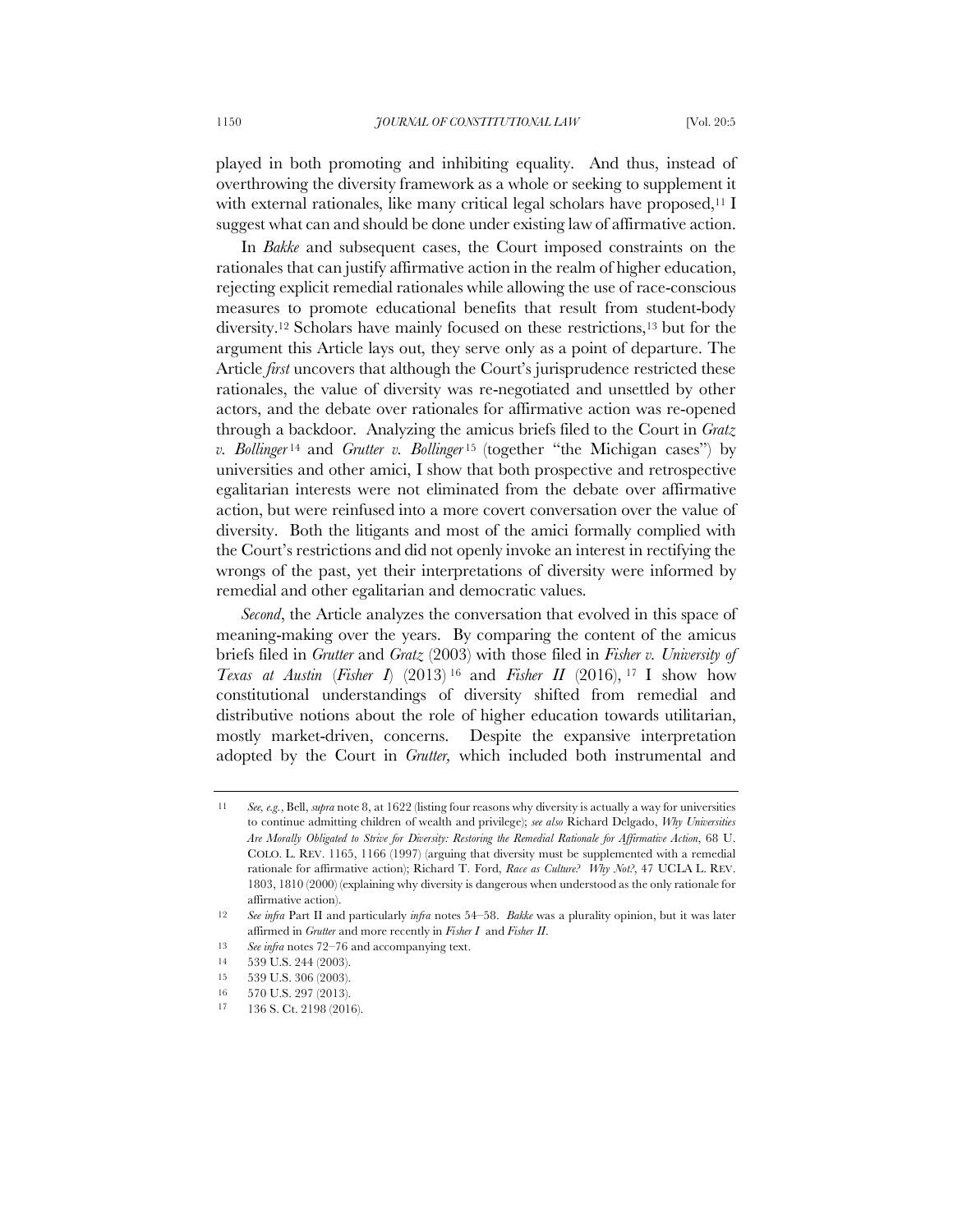egalitarian, as well as democratic interests in fighting social exclusion,18 for the amici in the *Fisher* litigation, diversity was mostly a utilitarian, marketoriented interest, divorced from any remedial aspirations or from more prospective ideals of distribution and equal citizenship. Their business case for diversity was decoupled from egalitarian values and committed to the economic well-being and success of students preparing to enter the heterogeneous workforce.

*Third*, the Article employs this historical account to explore the question of when diversity claims promote equality and when they restrict it, and to develop a better understanding of the tradeoffs in arguing about diversity in one way or another. The Article explores the reasons for and benefits of adopting a utilitarian approach to diversity and proceeds to critically examine this development. I argue that, over time, diversity was *resignified* to legitimate the persistence of racial hierarchies. <sup>19</sup> The dynamic of resignification is a way in which prior standards of critique and reform are adopted in a diluted and modified way that can help the system gain legitimacy without disrupting its overall practices and structure. <sup>20</sup> This concept is central to comprehending what is at stake in abandoning the egalitarian interpretation of diversity in the struggle for racial justice.

Diversity is possibly the most dominant form of public discourse about race on campus today. The way we talk and think about diversity in courts and on campus affects the way that we and our institutions approach questions of racial justice. Amicus briefs are, to a large degree, strategic, and surely they do not represent the only conversation about race that is taking place in universities. However, amicus briefs both reflect and shape convictions about the value of diversity.21 The utilitarian framework that is revealed in the *Fisher I* briefs conceptualizes diversity in ahistorical and instrumental terms, providing a way to talk about race in symbolic and indirect terms of identity and culture, without bringing up racism or inequality. And thus, I argue, it works to obscure their existence and legitimizes their persistence by making them invisible and irrelevant to the project of affirmative action, as well as to the mission of higher education. In other words, the popular utilitarian framework steers the public language and imagination away from identifying past and present racial injustices, as well as their relevance to the mission of higher education.

<sup>18</sup> *See infra* Part III.B.

<sup>19</sup> *See* Nancy Fraser, *Feminism, Capitalism, and the Cunning of History*, *in* FORTUNES OF FEMINISM: FROM STATE-MANAGED CAPITALISM TO NEOLIBERAL CRISIS 219 (2013) (discussing the process of resignification in the context of second-wave feminism which shifted attention away from redistribution and toward recognition). For a broad discussion on resignification, see *infra* Part VI.B. 20 Fraser, *supra* note 19, at 218.

<sup>21</sup> *See infra* Part VI.B and particularly *infra* notes 278–79 and accompanying text.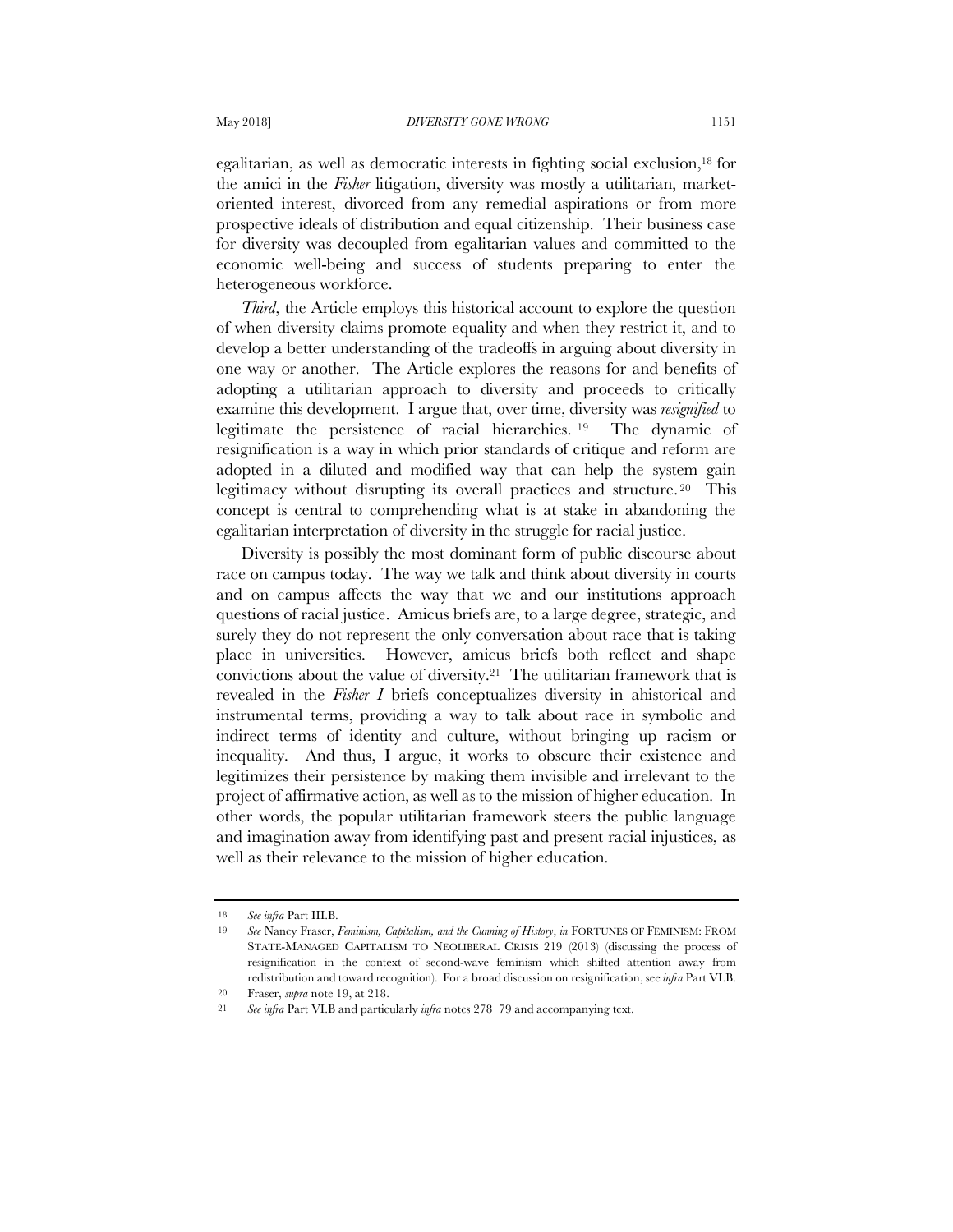While these costs might sound theoretical or abstract, the Article suggests that we might already be witnessing some of the implications of the allutilitarian approach to questions of race in the recent wave of student activism. Thus, the Article turns to explore the relationship between the takeover of the utilitarian conception of diversity and student demands on campus. In recent years, students all over the United States have been mobilizing around demands for renaming buildings on campus, adopting trigger warnings, and establishing safe spaces.<sup>22</sup> Of course, each of these demands should be debated on its own merits and in context, and the Article does not take a stand in this nuanced discussion, but proposes that the costs of adopting a market-driven and identity-centered approach to questions of racial justice are evident in these demands. This movement can be understood as a form of backlash to the utilitarian paradigm that has been controlling the conversation on race in the past decade, and aspiring to get their institutions to acknowledge the wrongs of the past and to commit, once again, to rectifying them. However, the demands resulting from this backlash appear to be confined to similar symbolic conceptions of race as identity and culture rather than as a category of power, and thus risk sustaining racial stratification in the effort to resist it.

This Article shows that diversity is fundamentally and historically ambiguous, and can accommodate conservative as well as progressive ideals about race and inequality. In the past decade, diversity has come to embody mostly market-driven commitments. This shift risks undermining the longterm struggle for racial equality by diverting our institutional attention away from the ways in which race still shapes educational opportunities to the impact of diversity on economic success, making us morally numb to the hierarchical status quo. It is imperative, I suggest, to reinfuse the concept of diversity with egalitarian ideals, honestly acknowledging the persistence of racial inequality and holding universities accountable for their part in sustaining it. Thus, instead of rejecting this body of law, I suggest that universities and others who invoke diversity claims in courts or in schools should do so with attention to both the advantages of utilitarian diversity that make it popular even among many conservatives, and its cost of undermining the struggle for racial equality, and try to strike a balance between the two approaches. One, relatively feasible way of doing so is to return to past interpretations of diversity that embraced both utilitarian and egalitarian values.

In the past decade of affirmative action case law—from *Parents Involved in Community Schools v. Seattle School District No. 1*, through *Fisher I*, to *Schuette v. Coalition to Defend Affirmative Action*—the Court has imposed growing constraints

<sup>22</sup> *See infra* Part VI.C.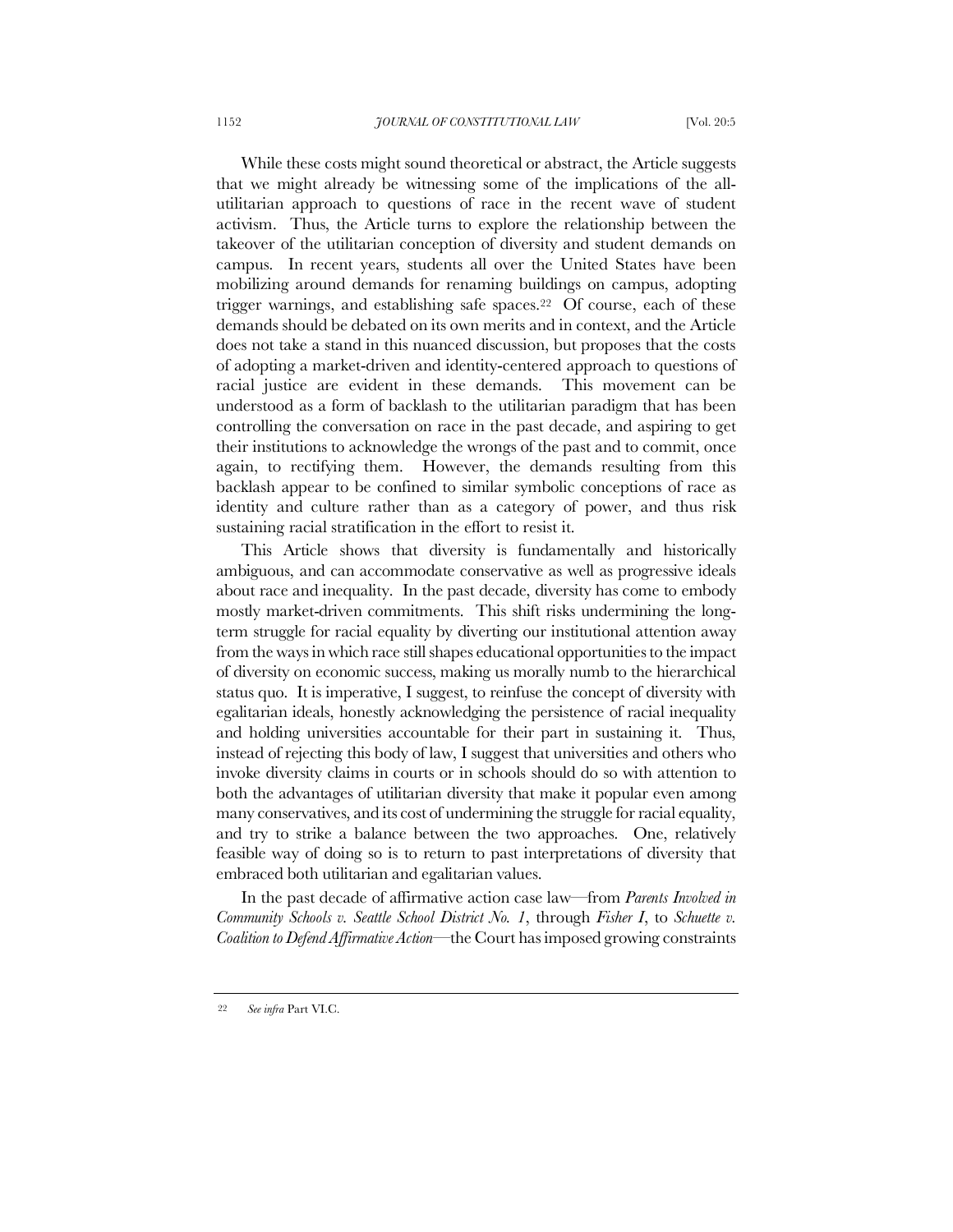on affirmative action policies and on diversity efforts.23 In contrast, in the recent *Fisher II* decision, Justice Kennedy, writing for the majority, determined that, in defining student body diversity, considerable deference is owed to the universities. <sup>24</sup> This deference, I argue, has reopened the space for constitutional meaning-making. This space, I suggest, should be used by universities and advocates as an opportunity to re-infuse diversity with egalitarian values, which have been lost over time, but remain very relevant today. More concretely, as race-conscious affirmative action policies are continually challenged, <sup>25</sup> and with diversity being the only permissible rationale to license such policies in the near future, universities should frame their interest in diversity so that it reflects their commitment not only to the success of their students in the workforce, but also to equal citizenship.

The Article proceeds in seven parts: Part I introduces the taxonomy of egalitarian, utilitarian, and democratic conceptions of diversity, which is used in the following parts to identify the historical transformations in the meaning of diversity. Part II describes the constraints on affirmative action practice and discourse that the Court posed in *Bakke*. Part III explores how, despite these constraints, questions about the role of affirmative action in higher education were not settled by the Court, but were constantly forged in an ongoing conversation over the value of diversity. Part IV shows how judicial and professional understandings of diversity have, over time, drifted away from retrospective and prospective egalitarian logics towards pedagogical and market-oriented, utilitarian interests. Part V analyzes the most recent affirmative action case, *Fisher II*, and conceives of this decision as a re-opened space for constitutional meaning-making as well as an opportunity to infuse diversity with old and new commitments. Part VI draws on this account of diversity's transformation to consider the stakes in arguing about diversity in one way or another. It explores how the dominant utilitarian approach to diversity takes part in shaping the public discussion about racial justice and probes possible implications it might have had on recent student activism. Part VII concludes by asking how diversity might be enhanced, and teases

<sup>23</sup> Schuette v. Coal. to Defend Affirmative Action, 134 S. Ct. 1623, 1630, 1635 (2014); *Fisher I*, 133 S. Ct. 2411, 2415, 2419–21 (2013); Parents Involved in Cmty. Schs. v. Seattle Sch. Dist. No. 1, 551 U.S. 701, 729–32 (2007). For a brief discussion of the constraints imposed by these cases, see *infra* Part V.B and particularly *infra* notes 236–39.

<sup>24</sup> 136 S. Ct. 2198, 2214 (2016) (finding that "[t]he University has thus met its burden of showing that the admissions policy it used at the time it rejected petitioner's application was narrowly tailored").

<sup>25</sup> Two lawsuits challenging race-conscious admissions policies are currently pending: Complaint & Demand for Jury Trial at 43, Students for Fair Admissions, Inc. v. President & Fellows of Harvard Coll., No. 1:14-cv-14176-DJC (D. Mass. Nov. 17, 2014) (alleging that Harvard discriminates against Asian-Americans in admissions); Complaint & Demand for Jury Trial at 2, 21–22, Students for Fair Admissions, Inc. v. Univ. of N.C., No. 1:14-cv-00954 (M.D.N.C. Nov. 17, 2014) (challenging the University of North Carolina at Chapel Hill's ("UNC-Chapel Hill") admissions policy by claiming that race-neutral alternatives are available to UNC-Chapel Hill).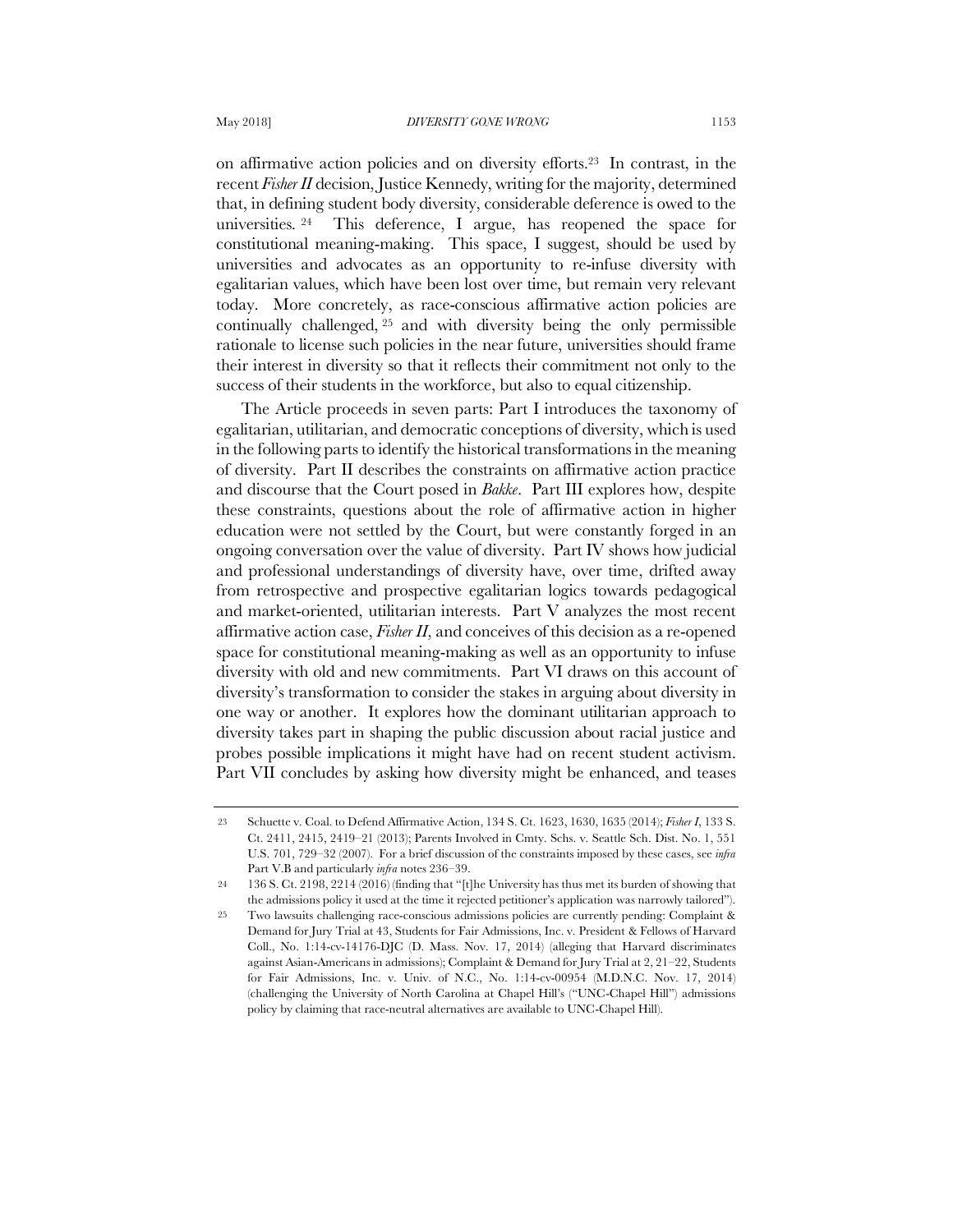out possible lessons for how universities and other advocates of affirmative action could invoke diversity claims in a way that boosts equality more than it discourages it.

# I. A PRELIMINARY TAXONOMY: EGALITARIAN, UTILITARIAN, AND DEMOCRATIC

Between 1978 and 2016 five major Supreme Court cases had grappled with the value of diversity in higher education: *Bakke* in 1978, the Michigan cases challenging the undergraduate and law school's admissions policies in 2003, and the twice-reviewed *Fisher* case finally decided in 2016. While some commitment to diversity can be traced more than a century back,<sup>26</sup> diversity only began to factor into higher education law and policy significantly after Justice Powell introduced it as the primary justification for affirmative action in *Bakke*.27 Each of the cases that followed *Bakke* produced more than seventy amicus briefs expressing different perceptions about the value of diversity.

Looking at diversity over this period of time, the Article reveals that its meaning was never fixed, but dynamic and constantly renegotiated. More concretely, the Article uncovers two main historical transformations in the meaning of diversity: the first took place between *Bakke* and the Michigan cases, and the second took place between the Michigan cases and the *Fisher I*  litigation. In order to identify these shifts, the Article adopts a taxonomy that contrasts an *egalitarian* understanding of diversity with a *utilitarian* understanding. I focus on these two poles of interpretation not only because of their dominancy, but also because they enable me to capture the significant changes in the meaning of diversity. However, I recognize a third strand of interests in diversity, which I call the *democratic* meaning of diversity. This understanding articulates a national commitment to cultural pluralism as a democratic imperative. While this dimension has stayed somewhat more constant over the years, its connection to egalitarian ideals faded between the Michigan cases and *Fisher*. This taxonomy allows me to characterize the values that litigants, amici, and courts attributed to diversity, and to recognize when one set of values prevailed over the other.

The proposed taxonomy adopts a traditional division from the philosophical literature between egalitarian and utilitarian rationales for and against affirmative action. Egalitarian arguments are those which aim to promote or maintain a certain conception of equality (such as substantive or

<sup>26</sup> DAVID B. OPPENHEIMER, ARCHIBALD COX AND THE DIVERSITY JUSTIFICATION FOR AFFIRMATIVE ACTION 10, 16 (2017), https://ssrn.com/abstract=2913310 (tracing Harvard's commitment to diversity all the way back to the beginning of the twentieth century); *see also infra* Part II and particularly *infra* notes 60–62 and accompanying text.

<sup>27</sup> *See infra* Part II and particularly *infra* notes 58, 71–72 and accompanying text.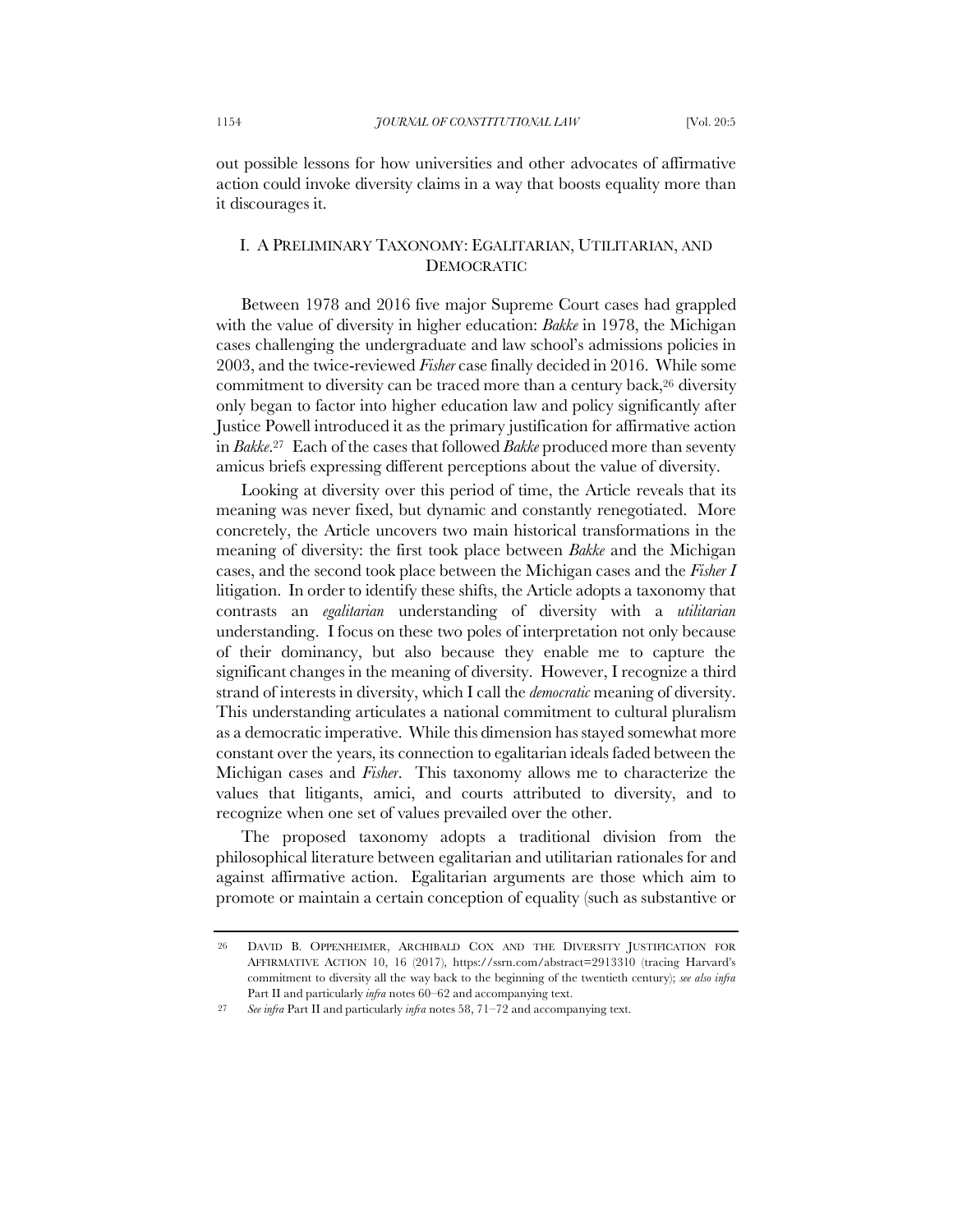formal, remedial or distributive, and so on).28 Utilitarian arguments are varied as well, but are basically concerned with maximizing the welfare of the majority. Utilitarian aspirations are not simply instrumental or functional, but they seek to promote some kind social utility above all.29 Although this is a generalized and abstract formulation of these two strands as "ideal types,"30 it emphasizes that while the former focuses on equality as a value inherent in diversity, for the latter diversity is a pure means to achieve other social goods that might align with, or be indifferent or even in opposition to, equality. In what follows, a more nuanced and detailed taxonomy is presented, developed by drawing on both the theoretical literature and the actual arguments that appear in the amicus briefs and judicial opinions. In Parts II, III and IV of the Article, the taxonomy is grounded in examples, as it is used to classify the dominant strands of values attributed to diversity along a spectrum of meanings, and to identify when one strand prevails.

The egalitarian rationale for diversity can be divided into two main groups of values: remedial and distributive. The *remedial* diversity framework appeals to notions of corrective justice. It is mostly backward-looking, aspiring to diversity as part of the historical struggle to redress the persistent effects of past discrimination. It aims to create a society in which members of historically disadvantaged groups enjoy the opportunities and status they would have had in life had they not been affected by the wrongs of the past, and in that sense it provides a kind of social remedy. Originally, remedial rationales for affirmative action had compensatory elements.31 In its current formulation as an interest in diversity, the aspiration to ameliorate the unequal status quo caused by discrimination and segregation is motivated

<sup>28</sup> *See* MICHEL ROSENFELD, AFFIRMATIVE ACTION AND JUSTICE: A PHILOSOPHICAL AND CONSTITUTIONAL INQUIRY 116–32 (1991) (explaining how egalitarian arguments are used in the affirmative action debate).

<sup>29</sup> *See, e.g.*, *id*. at 95–132 (reviewing the different moral arguments for and against affirmative action developed in the literature); Buchan T.A. Love, *Justifying Affirmative Action*, 7 AUCKLAND U.L. REV. 491, 492, 495 (1993) (categorizing the justifications for affirmative action into three main groups: "Equality of Opportunity," "Distributive Justice," and "Utilitarian Justifications," the first two of which are egalitarian in nature and classified according to whether they aim to achieve equality of opportunity or of outcome).

<sup>30</sup> Max Weber developed the analytical tool of "ideal types," which serves to measure and identify the social phenomena in relation to a pure theoretical form of social construct. It is meant to stress certain common elements of a phenomenon. *See* Max Weber, "*Objectivity" in Social Science and Social Policy, in* MAX WEBER ON THE METHODOLOGY OF THE SOCIAL SCIENCES 90 (Edward A. Shils & Henry A. Finch eds., trans., 1949); *see also* Sung Ho Kim, *Max Weber*, STANFORD ENCYCLOPEDIA OF PHIL. (Nov. 27, 2017), https://plato.stanford.edu/entries/weber/.

<sup>31</sup> *See, e.g.*, ELIZABETH ANDERSON, THE IMPERATIVE OF INTEGRATION 137–41 (2010) (reviewing the compensatory rationale and explaining that "[i]n this model, if a person has suffered from wrongdoing, she is entitled to compensation from the wrongdoer, to the extent of the damages the wrong inflicted on her").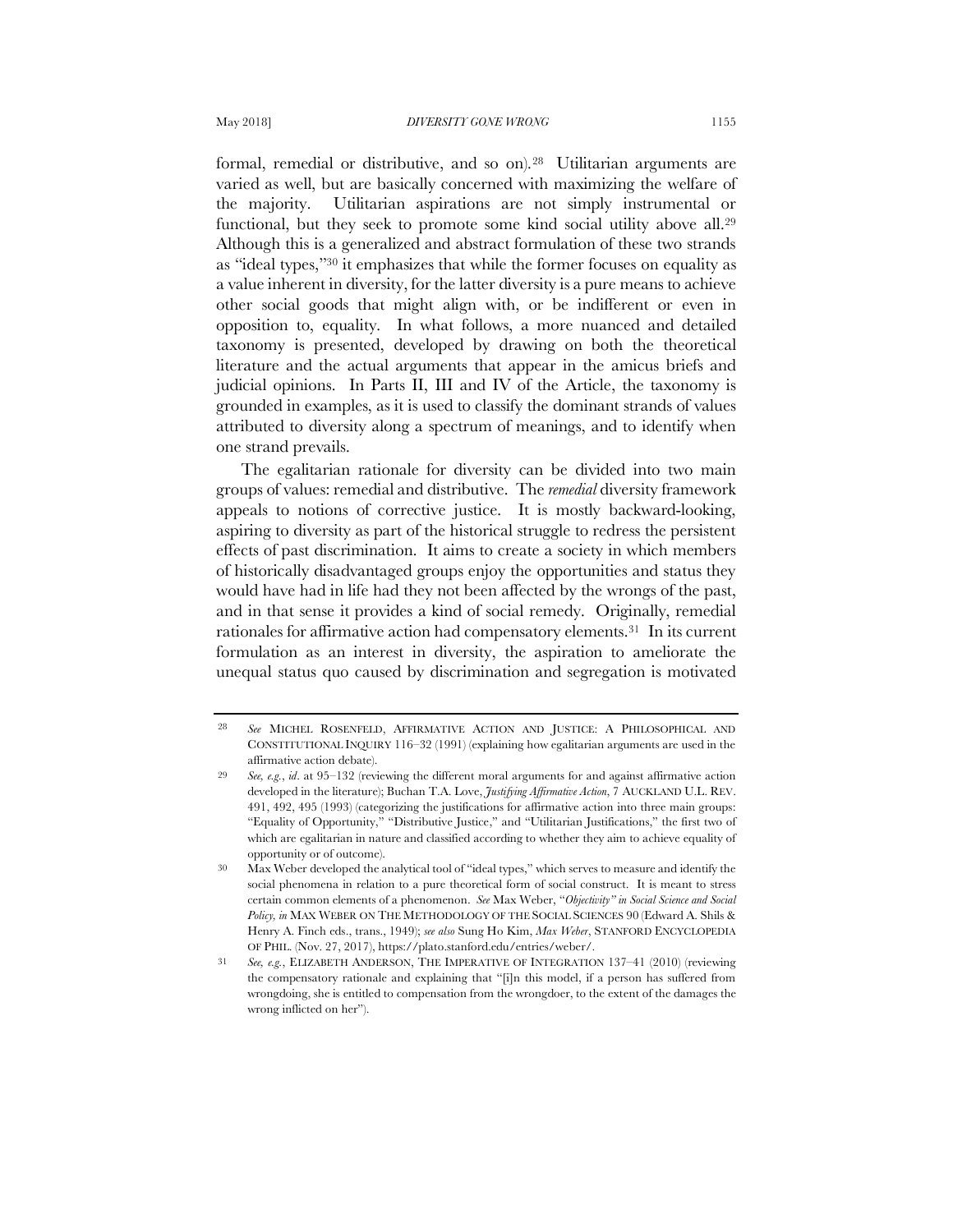mostly by a sense of collective or institutional responsibility towards historically disadvantaged groups.32

The *distributive* diversity framework is forward-looking and focused on whether all people have a fair share of benefits, opportunities and status.<sup>33</sup> It is rooted in the commitment to creating a society in which no group is systematically excluded from educational opportunities and positions of leadership.34 Under this justification, a diverse student body is a value in itself, as it embodies a more just distribution of those opportunities. In some cases, this rationale is tied to the democratic understanding of diversity promoting a substantive vision of American democracy, under which all citizens are equals who enjoy equal opportunities and participation—on which I will elaborate later in this Part.<sup>35</sup> For both egalitarian frameworks the main beneficiaries are disadvantaged groups (rather than the majority group, individuals, the society, or the market), and race is not a proxy for some other characteristic, but a central category of hierarchy and power.<sup>36</sup> In some instances, the two frameworks appear as complementary to one another, and in others they appear as independent interests in diversity.

The anti-stereotyping strand of interest in diversity is also worth mentioning. It aims to eliminate racial stereotypes and overcome racial divisiveness and isolation by increasing classroom diversity.37 Diversity here is valued for its potential to fight prejudice and bias by refuting stereotypes and stigmas. When pursued for its own sake or as part of a larger struggle against discrimination, it should be understood as espousing an egalitarian goal.38 However, it is often the case that breaking down racial stereotypes and overcoming social divisiveness are pursued only with the utilitarian and market-driven motivations to promote a more efficient work environment and a better learning process. As Ralph Richard Banks and Richard Ford extensively point out "[i]f people accept the eradication of unconscious bias

<sup>32</sup> *See infra* Part III.A.1 and particularly *infra* notes 106–20 and accompanying text.

<sup>33</sup> *See infra* Part III.A.1 and particularly *infra* notes 121–25 and accompanying text.

<sup>34</sup> The distributive rationale aims to eliminate group hierarchies and can thus be understood as espousing antisubordination values. *See* Reva B. Siegel, *Equality Talk: Antisubordination and Anticlassification Values in Constitutional Struggles over* Brown, 117 HARV. L. REV. 1470, 1472–73 (2004) (explaining the distinction between an antisubordination and an anticlassification conception of equal protection).

<sup>35</sup> *See infra* Part III.A.1 and particularly *infra* notes 126–31 and accompanying text.

<sup>36</sup> *See infra* Part III.A.1 and particularly *infra* notes 107–35 and accompanying text.

<sup>37</sup> *See* Cary Franklin, *The Anti-Stereotyping Principle in Constitutional Sex Discrimination Law*, 85 N.Y.U. L. REV. 83, 106 (2010) (tracing the origins of the anti-stereotyping principle to the civil rights movement: "The civil rights movement had long argued that stereotyping perpetuated racial subordination by curtailing the opportunities of racial minorities and helping to justify the rigid racial stratification of American society"); *see also infra* Part III.A.1 and particularly *infra* notes 101– 05 and accompanying text.

<sup>38</sup> ANDERSON, *supra* note 31, at 144.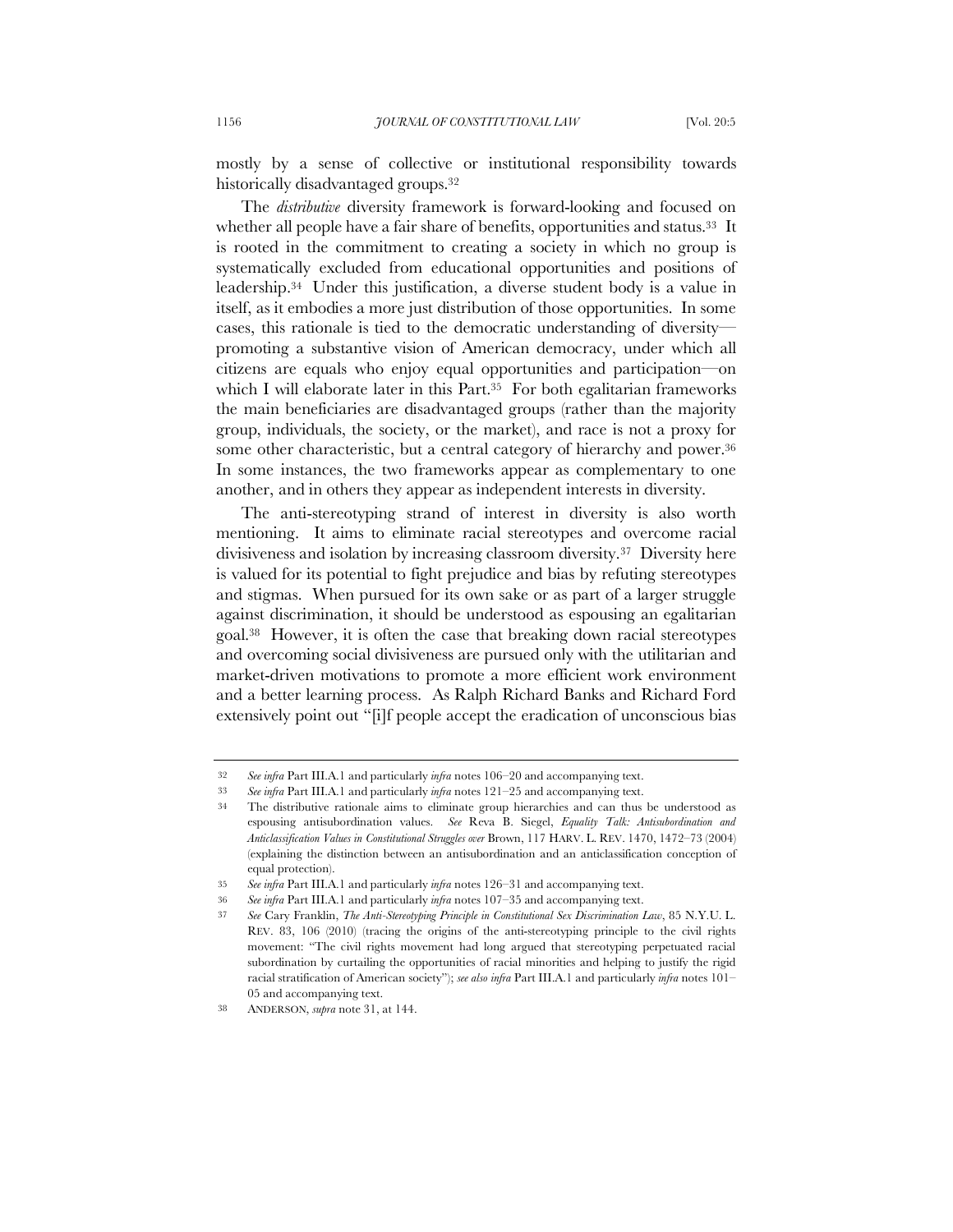as the goal of racial reform . . . they would be likely to push the theory in directions that siphon energy away from problems of substantive inequality and that may be undesirable in their own right."39 Thus, in order to classify the anti-stereotyping argument for diversity in one way or another, they must be read in context and with attention to the value they are meant to uphold.

The utilitarian strand stresses the functional benefits that diversity affords society, individuals, or the economy.<sup>40</sup> Rather than disadvantaged groups, the utilitarian vision targets beneficiaries with different characteristics that would contribute to the diversity of the institution. It too can be divided into two dominant groups of arguments according to the type of good it aims to promote. The first is *pedagogical*, and the second is what I call the *business case* for diversity.41 The *pedagogical* strand is focused on the benefits of diversity to the educational process of all students. It is meant to promote the exchange of ideas and to foster a stimulating learning environment.42 The *business case* for diversity treats diversity as a means to achieve greater economic prosperity and efficiency at the levels of both society and the individual.43 It aims to prepare students for success in the diverse contemporary workforce. An increasingly global economy, it assumes, requires leaders and workers trained in a diverse environment.44 While distinct from one another, for both the educational and the market-oriented interests in diversity, race is a proxy for other elements, such as culture, identity, or ideas that would contribute to the diversity of the institution. While the two strands were initially independent rationales, the Article shows that by the time of *Fisher*, the pedagogical arguments for diversity were mostly subjected to "greater" concerns about the market and the economic well-being of graduates.45 Naturally these arguments are forward-looking and bear little or no relationship to the history of racial discrimination.

<sup>39</sup> Ralph Richard Banks & Richard Thompson Ford, *(How) Does Unconscious Bias Matter?: Law, Politics, and Racial Inequality*, 58 EMORY L.J. 1053, 1059 (2009); *see also id.* (further explaining that "[t]he unconscious bias discourse, for example, could lead either to the expanded use of diversity training, or the broad imposition of a norm of instrumentally rational decision making. Neither would further the cause of racial justice").

<sup>40</sup> *See* ROSENFELD, *supra* note 28, at 94–115.

<sup>41</sup> Another utilitarian interest invoked by the United States in *Fisher I* is the interest in well-functioning public institutions. *See infra* notes 197–205 and accompanying text.

<sup>42</sup> *See infra* Part II and particularly *infra* notes 63–67 and accompanying text.

<sup>43</sup> The business case for diversity is commonly used to describe justifications made by corporations to engage in diversity efforts for reasons of economic efficiency. I import this term to the realm of higher education and use it to describe market-based rationales for diversity, focused mainly on professional training of students and on fostering an effective workforce. For a discussion of the business case in the corporate context, see generally Alexandra Kalev, Frank Dobbin & Erin Kelly, *Best Practices or Best Guesses? Assessing the Efficacy of Corporate Affirmative Action and Diversity Policies*, 71 AM. SOC. REV. 589 (2006).

<sup>44</sup> *See infra* Part IV.A.1 and particularly *infra* notes 180–88.

<sup>45</sup> *See infra* notes 186–88 and accompanying text.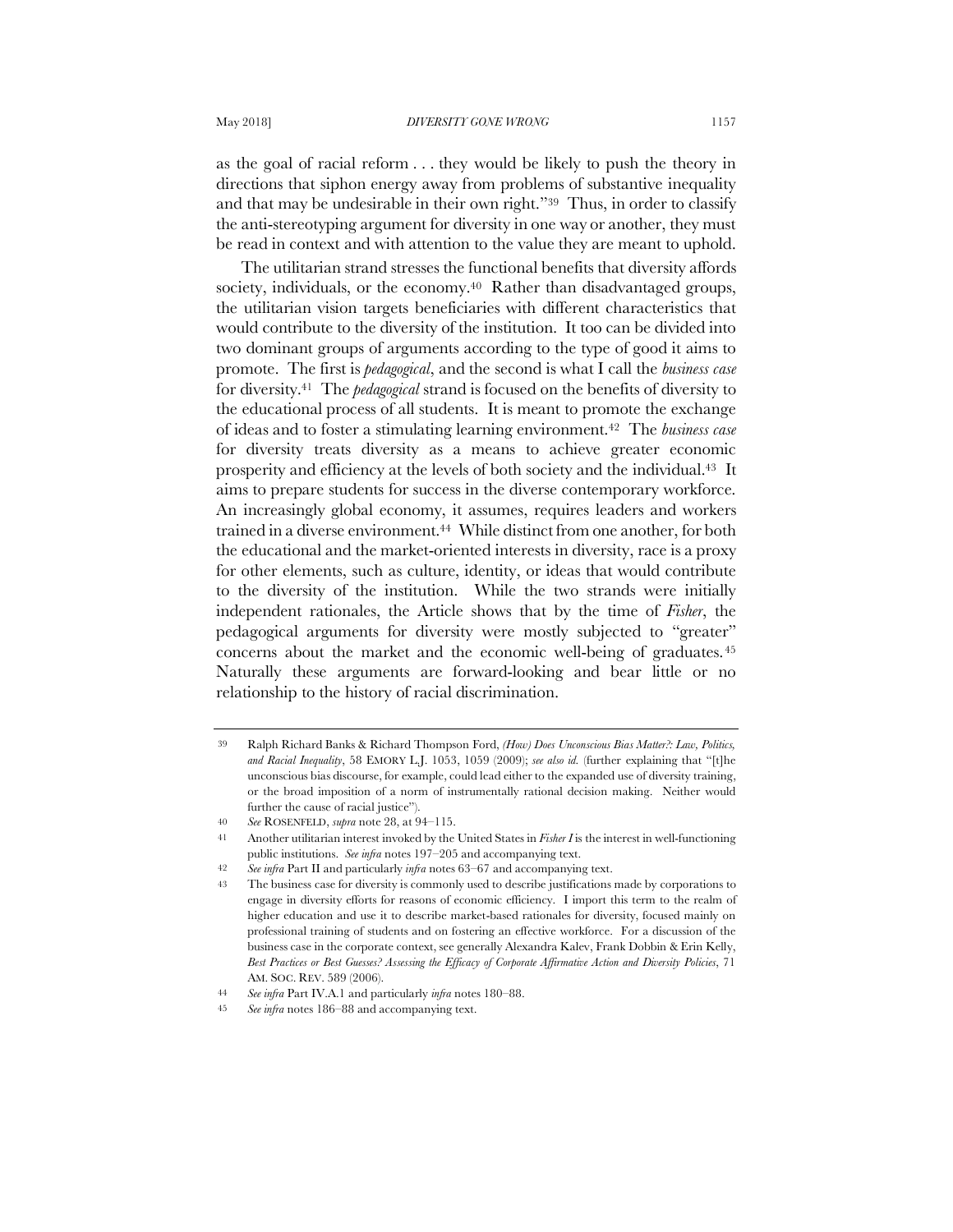A third dimension of diversity that does not necessarily fit neither to the egalitarian pole nor to the utilitarian one, is its *democratic* understanding that articulates a national ideology of cultural pluralism. Duncan Kennedy explains that as a culturally pluralist society, we should deliberately structure institutions in a diverse way.46 This vision was best articulated by John Dewey in *Democracy and Education*: "democracy is more than a form of government; it is primarily a mode of associated living, of conjoint communicated experience." <sup>47</sup> Diversity, according to this view, is a manifestation of the democratic way of life. It is a national-democratic commitment to cultural pluralism and "more numerous and more varied points of contact" and "a greater diversity of stimuli to which an individual has to respond."<sup>48</sup> This vision of diversity is about pluralism as a democratic identity; it is an assertion about who we are as a nation. It is thus somewhat distinct from both egalitarian and utilitarian strands of diversity. However, both in theory and in the practice that is revealed by the amicus briefs,  $49$  this deep commitment to democracy often overlaps with egalitarian commitments. As Amy Gutman explains in her book *Democratic Education*: "[t]he principles of nonrepression and nondiscrimination simultaneously support deliberative freedom and communal self-determination," which are, according to Gutman, the foundation of democracy.50 "[A]ll citizens," she continues, "must be educated so to have a chance to share in self-consciously shaping the structure of their society."51

The proposed taxonomy represents a spectrum of meanings, according to which I classify the values and interests attributed to diversity. The egalitarian and utilitarian understandings of diversity mark the opposite ends of the spectrum, and the democratic dimension is external to this spectrum, but often it is aligned with the egalitarian pole. The three poles of meanings attributed to diversity—egalitarian, utilitarian, and democratic—are neither completely distinct in theory nor are they always opposed in practice.52 The

<sup>46</sup> Duncan Kennedy, *A Cultural Pluralist Case for Affirmative Action in Legal Academia*, 1990 DUKE L.J. 705, 713–14.

<sup>47</sup> JOHN DEWEY, DEMOCRACY AND EDUCATION: AN INTRODUCTION TO THE PHILOSOPHY OF EDUCATION 101 (1916).

<sup>48</sup> *Id*.

<sup>49</sup> *See* Part III.A.1 and particularly *infra* notes 126–31 and accompanying text.<br>50 AMY CUTMANN DEMOCRATIC EDUCATION 46 (1097)

AMY GUTMANN, DEMOCRATIC EDUCATION 46 (1987).

<sup>51</sup> *Id*.

<sup>52</sup> For a theoretical discussion of equality as a utilitarian value, see Amartya Sen, *Equality of What?*, *in*  1 TANNER LECTURE ON HUMAN VALUES 198–99 (Sterling M. McMurrin ed., 2011) (1980) (explaining that "[u]tilitarian equality is the equality that can be derived from the utilitarian concept of goodness applied to problems of distribution. . . . The utilitarian objective is to maximize the sum-total of utility irrespective of distribution, but that requires the *equality* of the *marginal* utility of everyone — marginal utility being the incremental utility each person would get from an additional unit of cake. According to one interpretation, this equality of marginal utility embodies equal treatment of everyone's interests" (footnotes omitted) (citing John C. Harsanyi, *Can the Maximin Principle Serve as a Basis for Morality? A Critique of John Rawls' Theory*, 69 AM. POL. SCI. REV. 594 (1975)).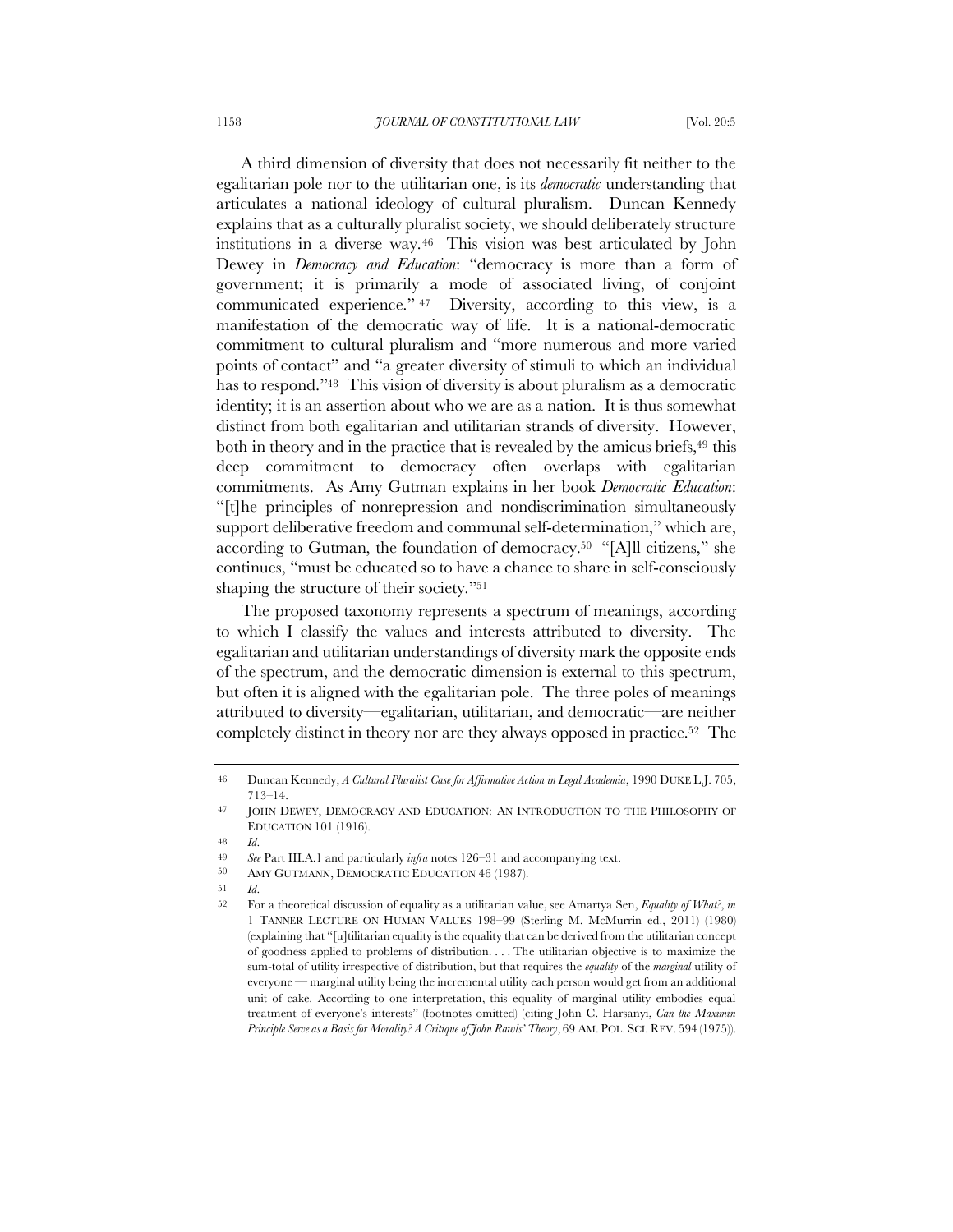egalitarian values of diversity were often instrumentalized to serve the "greater" benefits of maximizing social welfare, and more specifically of the economic prosperity of both the individual and of society. Furthermore, the arguments in the amicus briefs are often entangled with one another and in some cases can be categorized as both utilitarian and egalitarian. Analyzing numerous briefs, I am often able to distinguish one from the other, relying on rhetoric and nuanced context. However, like other attempts at discourse analysis, the proposed sociohistorical account of diversity that follows acknowledges this complexity and aims to reflect it in the process of conveying the major transformations in the meaning of diversity that have occurred over time.

#### II. *BAKKE*'S CONSTRAINTS AND THE DIVERSITY FRAMEWORK

In 1978, the Supreme Court in *Bakke* invalidated the University of California Davis Medical School's admissions program that set aside sixteen places for minority students out of a class of one hundred.53 Disqualifying Davis's specific program, Justice Powell, in a plurality opinion, actually approved the use of race in admissions if necessary to promote a "compelling state interest."54 Applying strict scrutiny, Justice Powell questioned what State interests were sufficiently compelling. He admitted that ''[t]he State certainly has a legitimate and substantial interest in ameliorating, or eliminating where feasible, the disabling effects of identified discrimination.'' 55 However, Justice Powell distinguished between the legitimate narrow interest in ''redress[ing] the wrongs worked by specific instances of racial discrimination'' and the illegitimate goal of ''remedying of the effects of 'societal discrimination,' an amorphous concept of injury that may be ageless in its reach into the past."56 The interest in remedying past discrimination was thus sufficiently compelling only if a university could identify specific instances of institutional discrimination, but not to rectify broader social discrimination. In so doing, Justice Powell narrowed the remedial logic to an extent it was no longer feasible to use in the realm of higher education.<sup>57</sup>

Powell instead offered the diversity rationale. ''[T]he attainment of a diverse student body," he held, is ''of paramount importance'' to the

<sup>53</sup> Regents of the Univ. of Cal. v. Bakke, 438 U.S. 265 (1978).

<sup>54</sup> *Id.* at 287–320 (plurality opinion).

<sup>55</sup> *Id.* at 307.

<sup>56</sup> *Id.*

<sup>57</sup> Richard A. Posner, *The* Bakke *Case and the Future of "Affirmative Action,"* 67 CALIF. L. REV. 171, 178– 80 (1979) (asserting that according to Justice Powell, remedial measures can only be based on legislative findings of past unlawful discrimination).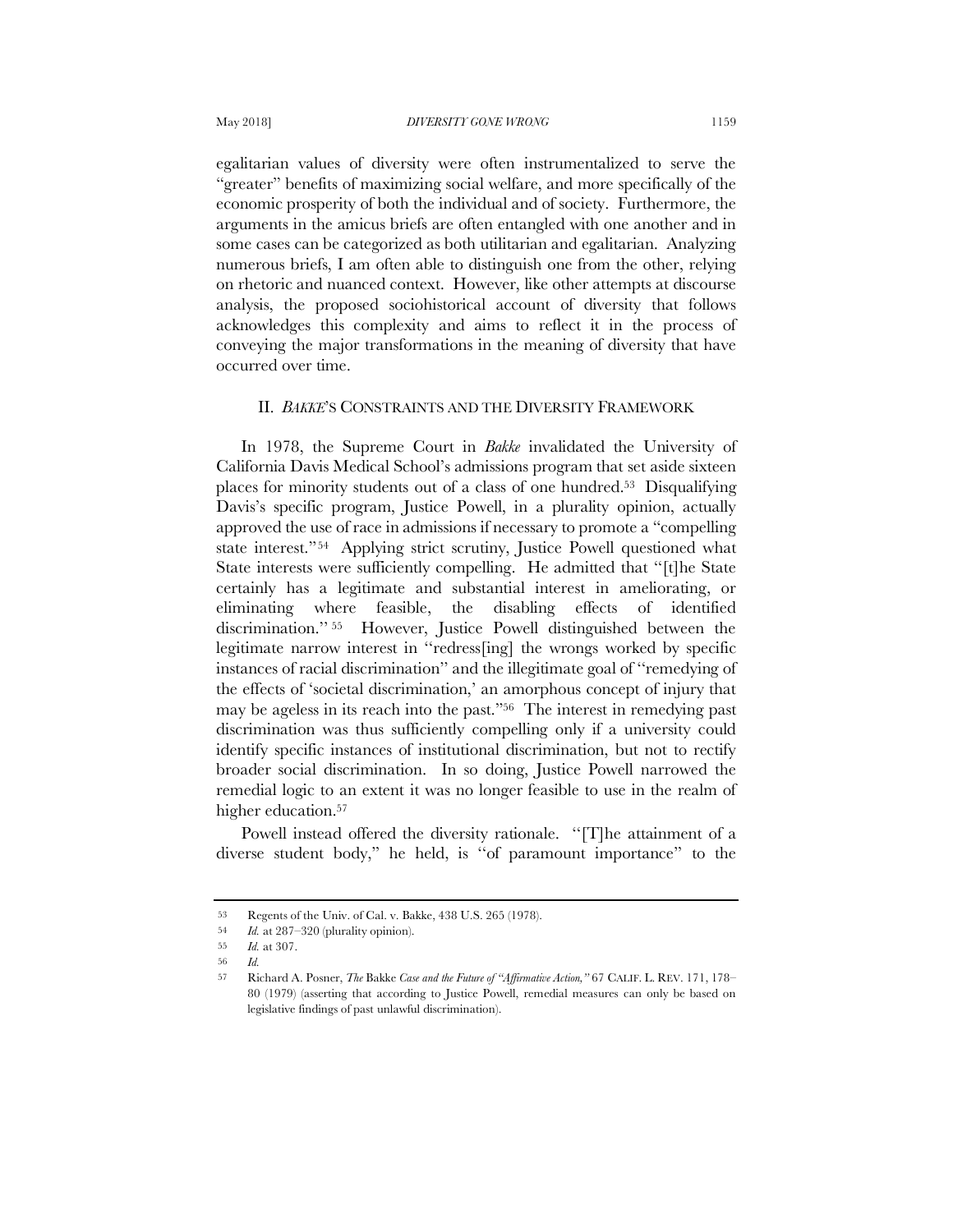University's mission and ''compelling in the context of a university's admissions program.''58 Turning to the diversity rationale, Justice Powell relied on Harvard College's admissions program, as described in an amicus brief filed by Harvard University, Stanford University, Columbia University, and the University of Pennsylvania.59 David Oppenheimer recently revealed that the diversity rationale embraced by Justice Powell in *Bakke*, was actually born in an amicus brief submitted by Harvard in a 1974 case that was dismissed by the court and forgotten.60 Furthermore, even though prior to *Bakke*, diversity generally did not serve as a justification for affirmative action, <sup>61</sup> the roots of Harvard's commitment to diversity, Oppenheimer shows, can be traced back to the mid-19th century.62 However, it was only following *Bakke* that diversity came to play the lead role in the struggle over affirmative action. Justice Powell situated diversity as the preeminent justification for upholding race-conscious admissions policies, confining the legal debate and the popular discourse to the interest in diversity.

As Pamela Karlan observed, Justice Powell conceptualized diversity as a *pedagogical value* in the educational process itself. 63 He focused on the "educational benefits that flow from an ethnically diverse student body,"64 and explained that "the right to select those students who will contribute the most to the 'robust exchange of ideas'" is important to the academic freedom of a university.65 Justice Powell added that "[t]he atmosphere of 'speculation, experiment and creation'—so essential to the quality of higher education—is widely believed to be promoted by a diverse student body."<sup>66</sup> Justice Powell's interest in diversity, as John Jeffries observed, was about improving the educational experience of all students, rather than helping a specific group.<sup>67</sup>

Above all, Justice Powell emphasized the pedagogical utility of diversity, but his interpretation of diversity also encompassed an interest in training

<sup>58</sup> *Bakke*, 438 U.S. at 311, 313–14 (plurality opinion).

<sup>59</sup> Justice Powell attached Harvard's program as an appendix to his opinion. *See id.* app. at 321–24.

<sup>60</sup> *See* OPPENHEIMER, *supra* note 26 at 1, 8 (explaining that the case *DeFunis v. Odegaard*, 416 U.S. 312 (1974) was dismissed as moot).

<sup>61</sup> *Id*. at 1–14.

<sup>62</sup> *Id*. at 28–34.

<sup>63</sup> Pamela S. Karlan, *Compelling Interests/Compelling Institutions: Law Schools as Constitutional Litigants*, 54 UCLA L. REV. 1613, 1624 (2007) ("Justice Powell's articulation, grounded as it was in earlier cases involving academic freedom and autonomy, involved a largely intrinsic perspective in the sense that academic diversity was valuable to the university's distinctive mission of promoting the robust exchange of ideas and the advancement of knowledge."). For a similar reading of *Bakke*, see Robert C. Post, *The Supreme Court, 2002 Term*—*Foreword: Fashioning the Legal Constitution: Culture, Courts, and Law*, 117 HARV. L. REV. 4, 59–60 (2003).

<sup>64</sup> Regents of the Univ. of Cal. v. Bakke, 438 U.S. 265, 306 (1978) (plurality opinion).

<sup>65</sup> *Id.* at 312–13.

<sup>66</sup> *Id.* at 312.

<sup>67</sup> John C. Jeffries, Jr., Bakke *Revisited*, 2003 SUP. CT. REV. 1, 7.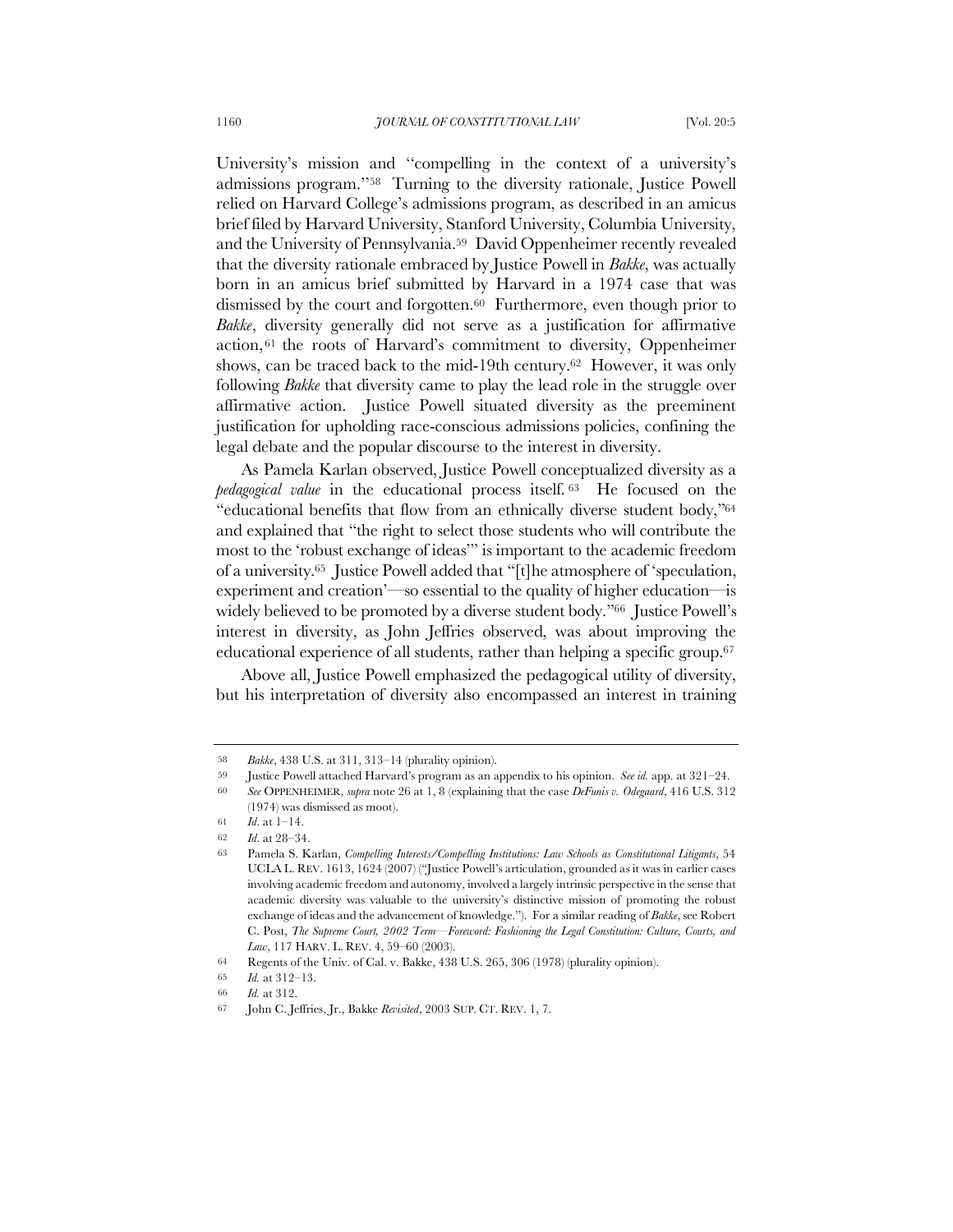leaders and professionals. "[T]he 'nation's future depends upon leaders trained through wide exposure' to the ideas and mores of students as diverse as this Nation of many peoples," <sup>68</sup> he stated. This statement could be attributed to a democratic vision of society, yet Justice Powell did not follow this direction. Instead, he seemed more interested in the pedagogical and somewhat market oriented utilitarian interest in diversity, as he asserted that a "student with a particular background—whether it be ethnic, geographic, culturally advantaged or disadvantaged—may bring to a professional school of medicine experiences, outlooks, and ideas that enrich the training of its student body and better equip its graduates to render with understanding their vital service to humanity." <sup>69</sup> Finally, he underlined that diversity "encompasses a far broader array of qualifications and characteristics of which racial or ethnic origin is but a single though important element."<sup>70</sup>

Justice Powell's opinion struck a compromise between the forces for and against affirmative action: it was permitted but restricted. Even though it was not a majority opinion, it was widely viewed as stating the law and ended up shaping the conversation over affirmative action.71 Sanford Levinson explained how the Court sometimes establishes "law talk," so that lawyers and non-lawyers adopt certain arguments and not others, and in *Bakke*, it was as if the Court ordered: stop talking about rectification of past social injustice and start talking about diversity.72 Critics of diversity draw a complete contrast between the rejected, backward-looking remedial interests in affirmative action and the new diversity justification. Paul Mishkin criticized it on its "exclusive reliance upon the justification of academic diversity,"73

<sup>68</sup> *Bakke*, 438 U.S. at 313 (plurality opinion) (quoting Keyishian v. Bd. of Regents, 385 U.S. 589, 603 (1967)).

<sup>69</sup> *Id.* at 314.

<sup>70</sup> *Id.* at 315.

<sup>71</sup> *See* Grutter v. Bollinger, 539 U.S. 306, 323 (2003) (explaining that Justice Powell's opinion in *Bakke* had "served as the touchstone for constitutional analysis of race-conscious admissions policies. Public and private universities across the Nation have modeled their own admissions programs on Justice Powell's views on permissible race-conscious policies"); *see also* Antonin Scalia, Commentary, *The Disease as Cure: "In Order to Get Beyond Racism, We Must First Take Account of Race"*, 1979 WASH. U.L.Q. 147, 148 ("Justice Powell's opinion, which we must work with as the law of the land, strikes me as an excellent compromise between two committees of the American Bar Association on some insignificant legislative proposal. But it is thoroughly unconvincing as an honest, hard-minded, reasoned analysis of an important provision of the Constitution."). Nonetheless, the authority of *Bakke* as the law of the land was challenged by the Fifth Circuit in *Hopwood v. Texas*, 78 F.3d 932, 944 (5th Cir. 1996), *cert. denied*, 518 U.S. 1033 (1996), in which the majority struck down a raceconscious admissions scheme and asserted that *Bakke* did not have the legal force that most lawyers had attributed to it.

<sup>72</sup> *See* LEVINSON, *supra* note 5, at 16.

<sup>73</sup> Paul J. Mishkin, *The Uses of Ambivalence: Reflections on the Supreme Court and the Constitutionality of Affirmative Action*, 131 U. PA. L. REV. 907, 921 (1983). Mishkin drafted the primary brief for the University in *Bakke* and argued that racial classifications in the context of affirmative action should be immune from strict scrutiny.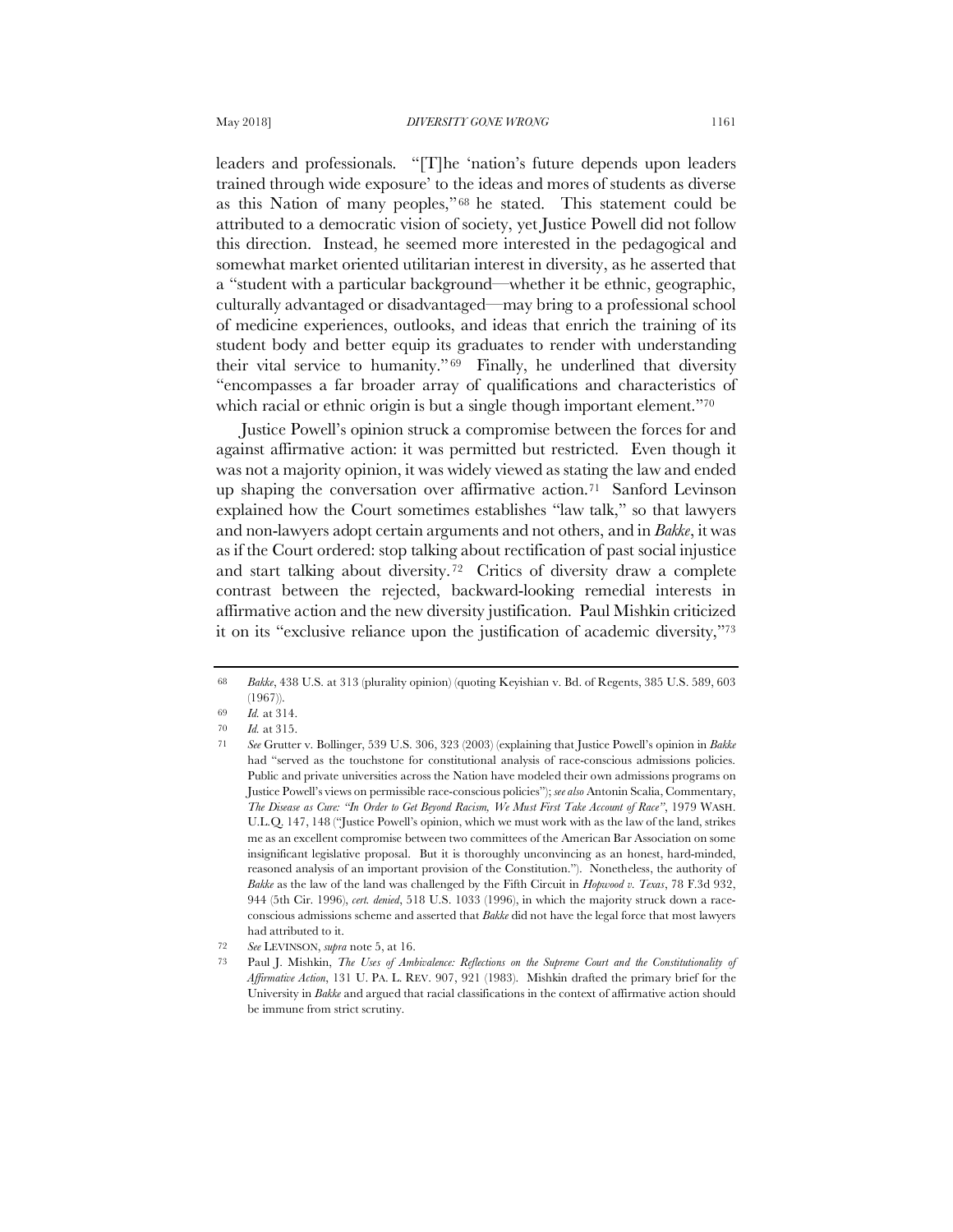and Ronald Dworkin wrote that diversity "does not supply a sound intellectual foundation for the compromise the public found so attractive."74 Charles R. Lawrence added that "Powell's restriction on backward-looking affirmative action incorporates the big lie into affirmative action doctrine," explaining that the focus on diversity and the rejection of egalitarian rationales pushed us to believe that the nation has overcome its racism.75 Others have claimed that by adopting diversity, affirmative action disconnected from its moral grounds, and that post-*Bakke*, minorities have to rely on the school's interest in the benefits of diversity.76

Focusing on legal doctrine, these critics describe the dispute over the justifications for affirmative action in binary and fixed terms: on the one hand, the lost remedial interest disqualified by Justice Powell, and on the other hand, the legitimate yet flawed interest in diversity. This Article resists this binary contrast. Instead, by investigating the briefs and amicus briefs filed to the Court in subsequent cases challenging higher education affirmative action, it shows that the meaning of diversity has been subject to continuous contestation and development. It accounts for the overlooked conversation between social movements, university officials, and courts that have shaped the meaning of diversity and the way it was invoked to allow or restrict affirmative action over time. By doing so, the Article uncovers that the debate over the competing defenses of affirmative action was actually not settled by the Court in *Bakke* or thereafter, but transformed into an internal and more covert negotiation over the value and significance of diversity.

<sup>74</sup> Ronald Dworkin, *The* Bakke *Decision: Did It Decide Anything?*, N.Y. REV. BOOKS, (Aug. 17, 1978), http://www.nybooks.com/articles/1978/08/17/the-bakke-decision-did-it-decide-anything/ ("[T]he argumentative base of his opinion is weak. It does not supply a sound intellectual foundation for the compromise the public found so attractive. The compromise is appealing politically, but it does not follow that it reflects any important difference in principle, which is what a constitutional, as distinct from a political, settlement requires.").

<sup>75</sup> Charles R. Lawrence III, *Each Other's Harvest: Diversity's Deeper Meaning*, 31 U.S.F. L. REV. 757, 768 (1997); *see also id.* at 767 ("I call this 'the Big Lie.' Despite overwhelming evidence of continuing racial discrimination, the Court tells us our nation has overcome its racism." (footnotes omitted) (citing *Board Hopes to Destroy 'Intractable' Racism: U.S. Must Upgrade Its Worst Schools, Open Marketplace*, ARIZ. REPUBLIC, July 15, 1997, at A3; then citing City of Richmond v. J.A. Croson Co., 488 U.S. 469, 552 (1989) (Marshall, J., dissenting)).

<sup>76</sup> Derrick A. Bell, Jr., *Introduction: Awakening after* Bakke, 14 HARV. C.R.-C.L. L. REV. 1, 5 (1979) ("Where past intentional discrimination is not proved, post-*Bakke* minorities must rely on the interest of schools in exercising their discretion to admit a small number of minority students whose numbers will be dictated by the school's interest in diversity, rather than on either the magnitude of past racial wrongs or on the minority students' potential for future achievement.").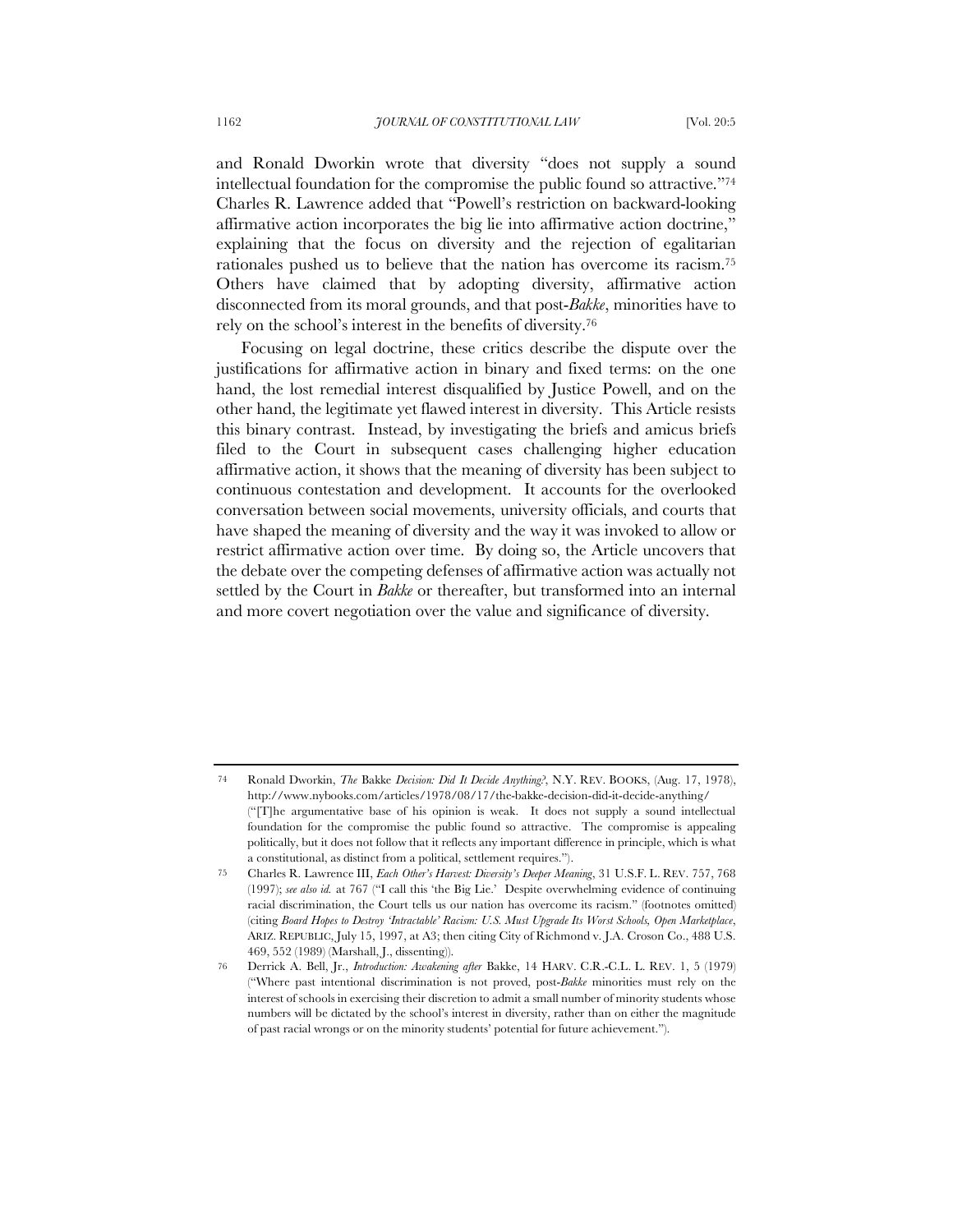# III. THE DEBATE OVER JUSTIFICATIONS CONTINUES IN *GRUTTER* AND *GRATZ*

Several cases dealing with affirmative action in other spheres were decided by the Supreme Court in the decades following the *Bakke* decision,<sup>77</sup> yet it was only a quarter of a century later in *Gratz v. Bollinger*<sup>78</sup> and *Grutter v. Bollinger* <sup>79</sup> (together the "Michigan cases") that a challenge to higher education race-conscious admissions policies reached the Supreme Court.80 The Michigan cases sparked widespread public mobilization for and against affirmative action and generated numerous amicus briefs. The amicus briefs touched many aspects of the debate; some did not directly deal with the justification question, but almost all presented their own interpretation of the value of diversity. It was the first time that the interest in attaining student body diversity was debated on a national scale, and therefore is the focus of this inquiry.

The doctrinal analysis that has dominated the legal and popular scholarship on this body of law has mostly neglected to address this robust intervention.81 In contrast, drawing on *democratic constitutionalism* (also known

<sup>77</sup> Adarand Constructors, Inc. v. Peña, 515 U.S. 200, 227 (1995) (overruling *Metro Broadcasting, Inc. v. Federal Communications Commission*, 497 U.S. 547 (1990), and imposing "strict scrutiny" on racial classification imposed by the federal government); Metro Broad., Inc. v. Fed. Commc'n Comm'n, 497 U.S. 547, 552 (1990) (upholding a federal policy of racial preferences in broadcasting); City of Richmond v. J. A. Croson Co., 488 U.S. 469, 511 (1989) (declaring unconstitutional an ordinance that gave preference to minority-owned firms in awarding municipal construction contracts).

<sup>78</sup> 539 U.S. 244, 251 (2003).

<sup>79</sup> 539 U.S. 306, 311 (2003).

<sup>80</sup> In 1996, the Fifth Circuit invalidated the University of Texas at Austin's race-conscious admissions policy. The University appealed the decision to the United States Supreme Court, which declined to review the case. *See* Hopwood v. Texas, 78 F.3d 932, 934 (5th Cir. 1996) (explaining that that the University had discontinued and was no longer defending the specific admissions policy that had been at issue in the lawsuit), *cert. denied*, 518 U.S. 1033, 1034 (1996).

<sup>81</sup> An exception is an analysis by Brown-Nagin of the mass mobilization surrounding the Michigan cases that manifested in the form of briefs and amicus briefs. Yet, the focus of her inquiry is not diversity, but rather the relationship between social movements and juridical law. In doing so, even Brown-Nagin's account assumes a binary distinction between diversity and other egalitarian rationales. Furthermore, the conclusions she draws regarding the tension between social movements and the law overlooks the evolving meaning of diversity that this article uncovers. *See* Tomiko Brown-Nagin, *Elites, Social Movements, and the Law: The Case of Affirmative Action*, 105 COLUM. L. REV. 1436, 1502 (2005) ("[S]cholars [who conceive of litigation as an instrument of social reform] minimize the differences between the form and substance of legal processes and concepts, and the form and purposes of participatory democratic action. In fact, there are profound differences between most forms and tactics of lawyering and social movement activity."); *see also* David B. Wilkins, *From "Separate Is Inherently Unequal" to "Diversity Is Good for Business": The Rise of Market-Based Diversity Arguments and the Fate of the Black Corporate Bar*, 117 HARV. L. REV. 1548, 1553– 54 (2004) (examining the market-based arguments for diversity made by the business sector and its manifestation in the legal profession).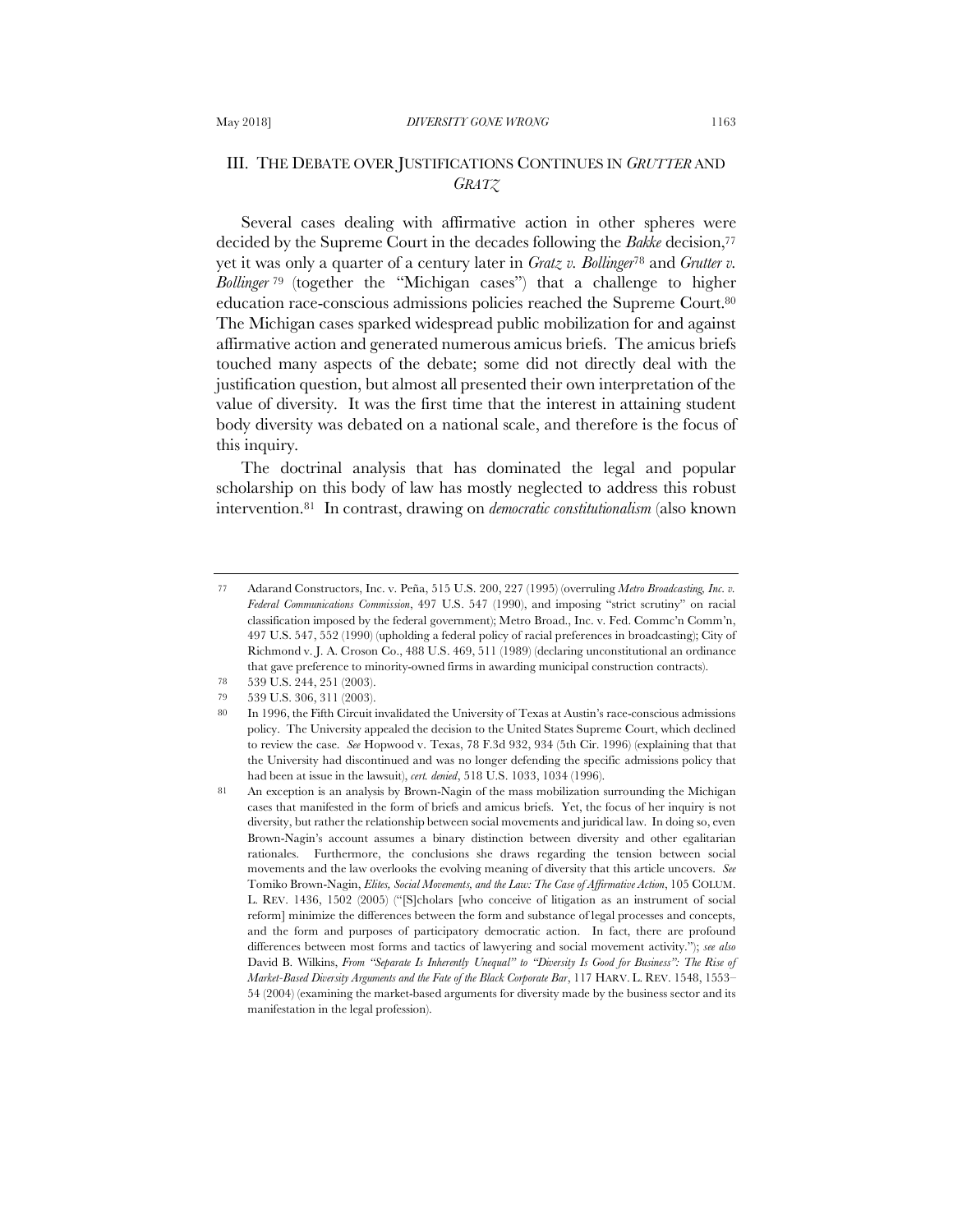as popular constitutionalism) literature, $82$  the Article focuses exactly on the interaction between members of the polity and the Court that revealed itself in the form of an influx of amicus brief submissions. The Article employs the idea that constitutional understandings are created not just through formal law-making, but also emerge in interactions between citizens, officials, and courts. <sup>83</sup> As Larry Kramer recognizes, democratic constitutionalism scholarship calls for a much-needed step away from the entrenched juriscentric tradition. <sup>84</sup> In order to understand how constitutional norms develop, we must examine the ongoing engagement of other members of the polity in the process of constitutional interpretation. 85 Exploring this interaction between judicial and non-judicial actors in the context of affirmative action, this Article uncovers the evolving meaning of diversity. It shows that diversity's constitutional value was not only defined through Court opinions, 86 but was also transformed and infused with new meanings

<sup>82</sup> LARRY D. KRAMER, THE PEOPLE THEMSELVES: POPULAR CONSTITUTIONALISM AND JUDICIAL REVIEW 172 (2004) (making a normative claim regarding the rule of popular constitutionalism as a desirable methodology of constitutional interpretation, and arguing that the Court's interpretation should be reflecting the popular will); Larry D. Kramer, *The Supreme Court, 2000 Term—Foreword: We the Court*, 115 HARV. L. REV. 5, 6–10 (2001) (contrasting the notion of judicial supremacy with the idea of popular constitutionalism); Robert C. Post & Reva B. Siegel, Roe *Rage: Democratic Constitutionalism and Backlash*, 42 HARV. C.R.-C.L. L. REV. 373, 374 (2007) (proposing a model of "'democratic constitutionalism' to analyze the understandings and practices by which constitutional rights have historically been established); Post, *supra* note 63, at 8 (explaining that constitutional culture "encompasses extrajudicial beliefs about the substance of the Constitution"); Reva B. Siegel, *Constitutional Culture, Social Movement Conflict and Constitutional Change: The Case of the De Facto Era*, 94 CALIF. L. REV. 1323, 1325, 1341 (2006) (employing the term "constitutional culture" to explore how "changes in constitutional understanding emerge from the interaction of citizens and officials," and explains that "[c]ollective deliberation helps establish what things mean and why they matter"). For a review of the literature in the field, see Robert M. Cover, *The Supreme Court, 1982 Term*—*Foreword:* Nomos *and Narrative*, 97 HARV. L. REV. 4, 4–5 (1983) (describing how legal meaning is created, emphasizing that it does not require formal lawmaking); Larry D. Kramer, *Popular Constitutionalism, Circa 2004*, 92 CALIF. L. REV. 959, 960 (2004) [hereinafter Kramer, *Popular Constitutionalism*] (describing the "new discourse" among legal scholars to interpret the Constitution to appeal to democratic citizens).

<sup>83</sup> *See* Siegel, *supra* note 82, at 1329 (using the term "constitutional culture" to describe how interactions between citizens and officials produce new constitutional meaning).

<sup>84</sup> Kramer, *Popular Constitutionalism*, *supra* note 82, at 959–60, 965–66. Reviewing this body of literature, Kramer explains that after *Brown*, constitutional scholars on both sides of the aisle came to accept the judiciary as the authoritative interpreter of the Constitution and started debating over the question of interpretative methodology. This, he argues, lead the literature to focus on courts and neglect external influences that shape constitutional law. The scholarly movement of democratic constitutionalism, Kramer recognizes, is a much-needed step away from this tradition. 85 *Id.* at 993.

<sup>86</sup> There are many other theories that embrace the idea of a dynamic "living constitutionalism." However, these theories tend to focus on the Court's interpretation of the Constitution, evolving from one decision to another. Democratic constitutionalism takes the idea of a living constitution one step further and accounts for the complex ways in which changes in constitutional meaning take place through the interaction between judicial and extra-judicial actors. For a key theory of living constitutionalism, see generally DAVID A. STRAUSS, THE LIVING CONSTITUTION (2010).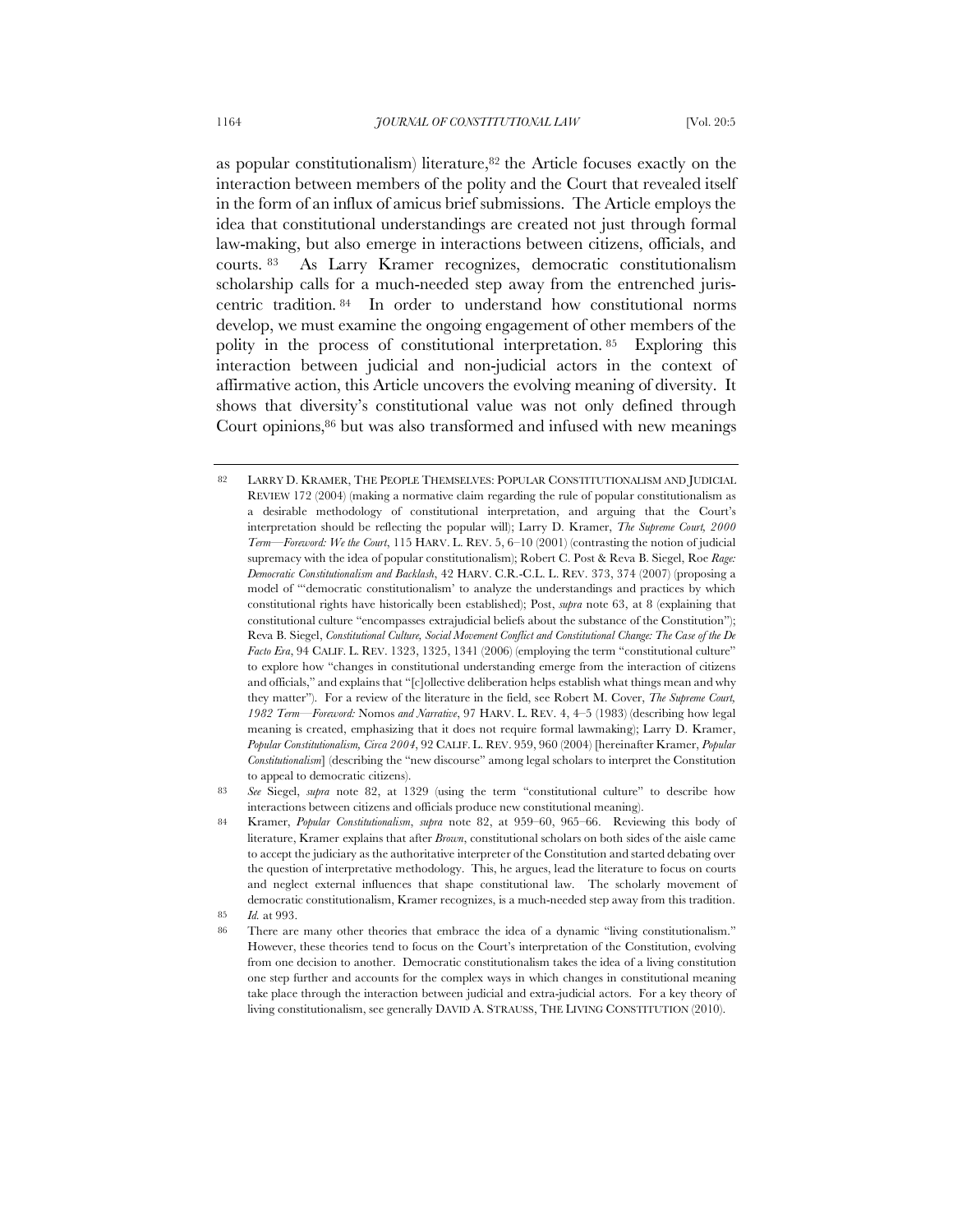through the public conversation that revolved around these cases. In what follows, I uncover this conversation through a textual analysis of the numerous amicus briefs that were filed by different actors: university officials, student organizations, public interest groups, veterans, the United States Government, and others. But first, the facts of the cases.

The University of Michigan (for this section: "U-M" or the "University") first adopted race-conscious affirmative admission measures in the 1960s. In 1991 Lee Bollinger, then the president of the University, set in motion steps to reframe the University's affirmative measures in terms of diversity so that they would align with Justice Powell's opinion in *Bakke*. <sup>87</sup> At the undergraduate level preference points were automatically allocated to applicants of disadvantaged minority groups.88 In contrast, the law school had in place an individualized holistic review process, under which race was only one of many factors that may contribute to diversity. <sup>89</sup> In 1997, plaintiffs represented by the Center for Individual Rights ("CIR") challenged the University's admissions policies both at the undergraduate level and at the law school.90 The litigation climaxed in two Supreme Court cases, *Gratz*  and *Grutter,* which were heard in conjunction and decided in 2003.91

By the time the cases reached the Supreme Court, social mobilization around them was unprecedented in content and in scope, and produced seventy-one amicus briefs in support of the university and sixteen in support of the petitioners.92

# *A. The Emergence of the Egalitarian Diversity Framework in the Briefs*

In *Bakke*, Justice Powell rejected the goal of remedying the effects of societal discrimination, while allowing limited use of race in admission decisions to promote the benefits of diversity to the educational process.93

<sup>87</sup> Wendy Parker, *The Story of* Grutter v. Bollinger*: Affirmative Action Wins*, *in* EDUCATION LAW STORIES 83, 86–87 (Michael A. Olivas & Ronna Greff Schneider eds., 2007) ("In 1991 . . . Dean Lee Bollinger . . . . appointed a faculty committee to devise an affirmative action policy consistent with Justice Powell's *Bakke* opinion. . . . The policy asserted that diversity would improve learning for all students. . . . To achieve this, the law school sought to enroll 'a "critical mass" of minority students.'" (footnote omitted) (quoting Grutter v. Bollinger, 137 F.Supp.2d 821, 828 (E.D. Mich. 2001), *rev'd* 288 F.3d 732 (6th Cir.) (en banc), *aff'd* 539 U.S. 306 (2003))).

<sup>88</sup> *See* Grutter v. Bollinger, 539 U.S. 306, 337 (2003) ("Here, the Law School engages in a highly individualized, holistic review of each applicant's file. . . . Unlike the program at issue in *Gratz* . . . the Law School awards no mechanical, predetermined diversity 'bonuses' based on race or ethnicity." (citing Gratz v. Bollinger, 539 U.S. 244, 271–72 (2003))).

<sup>89</sup> *Id.*

<sup>90</sup> *Gratz*, 539 U.S. 244; *Grutter*, 539 U.S. 306.

<sup>91</sup> *Gratz*, 539 U.S. 244; *Grutter*, 539 U.S. 306*.*

<sup>92</sup> For a complete list of amicus briefs submitted in both *Grutter* and *Gratz*, see Grutter *and* Gratz*: Amicus Briefs*, UNIVERSITY OF MICHIGAN ADMISSIONS LAWSUITS, https://diversity.umich.edu/ admissions/legal/amicus.html (last visited Feb. 4, 2017).

<sup>93</sup> Regents of the Univ. of Cal. v. Bakke, 438 U.S. 265, 310–12 (1978) (plurality opinion).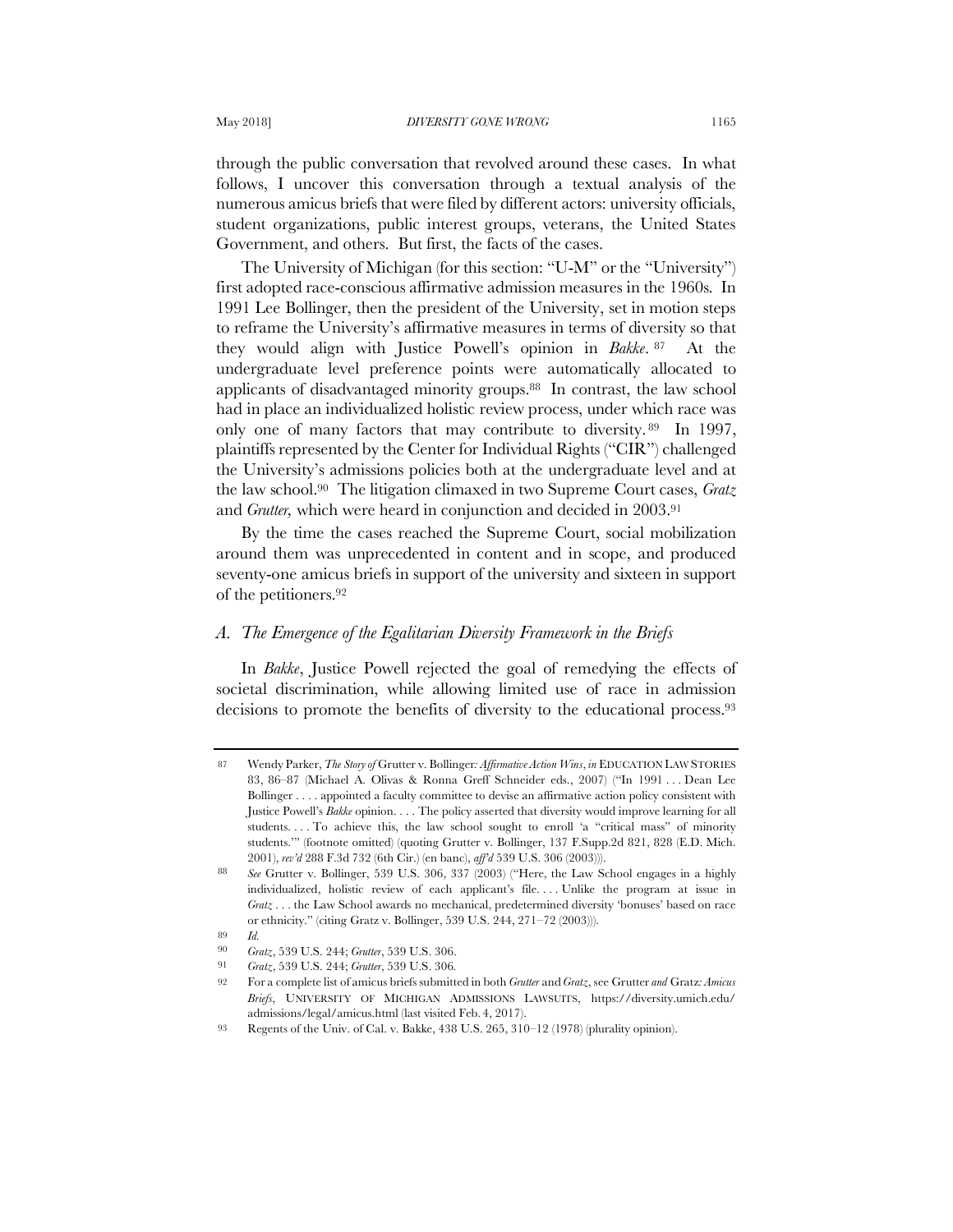Following the University of Michigan's defense, the vast majority of the amici in the two cases seemingly complied with the constraints set by *Bakke* and did not openly invoke direct remedial rationales. However, a careful analysis of the amicus briefs reveals that their interpretation of diversity, in contrast to Justice Powell's, was infused with egalitarian interests. *Bakke* was both criticized and praised for rejecting the remedial logic and settling the debate over justifications for affirmative action. Yet, as I demonstrate below, the debate over the rationales for affirmative action was not over, but rather transformed into an internal and more covert conversation over the value of diversity. *Bakke* closed the main door for egalitarian arguments for affirmative action. But, by resisting the narrow pedagogical interpretation of diversity and infusing it with prospective and retrospective egalitarian values, the proponents of affirmative action opened a window through which the conversation could continue. In other words, if diversity was introduced as a form of compromise that allowed affirmative action to continue but mystified its egalitarian aspirations,94 the *Grutter* amici curiae reappropriated it to include remedial as well as distributive egalitarian values.

Many of the amicus briefs filed in the Michigan cases cited *Bakke* and encompassed similar utilitarian and pedagogical understandings of diversity, aspiring to achieve educational benefits and greater goods for society at large. However, at the same time, the briefs were deeply rooted in the history of racial discrimination. Distinct not only from *Bakke*, but also from the contemporary, market-driven, ahistorical interpretation of diversity, the Michigan amici viewed diversity as a concept that vindicates a deep concern for the persistence of racial inequality. Studying the briefs, I identify that the Michigan amici attributed three types of egalitarian interpretations to diversity, each focused on a different kind of interest: (1) anti-stereotyping interests, (2) retrospective remedial interests, and (3) prospective distributive interests, entangled, in large part, with a democratic vision of society. Of course, not all of these interests can be found in each brief, and the balance between the utilitarian defense of diversity and the equality-based defense varies. Nevertheless, those three strands of egalitarian meaning were present and salient in the interpretation of diversity at the time of the Michigan cases. First, I consider the defense of the University of Michigan that served as a point of reference for many of the amici. Then, with a focus on the academic amici, I analyze amicus briefs filed in support of the University. Finally, I supplement this account through analysis of the way diversity is reflected in the briefs submitted by the petitioners and their supporters.

<sup>94</sup> Jack M. Balkin, Plessy*,* Brown*, and* Grutter*: A Play in Three Acts*, 26 CARDOZO L. REV. 1689, 1723 (2005) ("Powell allowed universities to admit members of previously disadvantaged groups without having to state directly that they were remedying past societal discrimination.").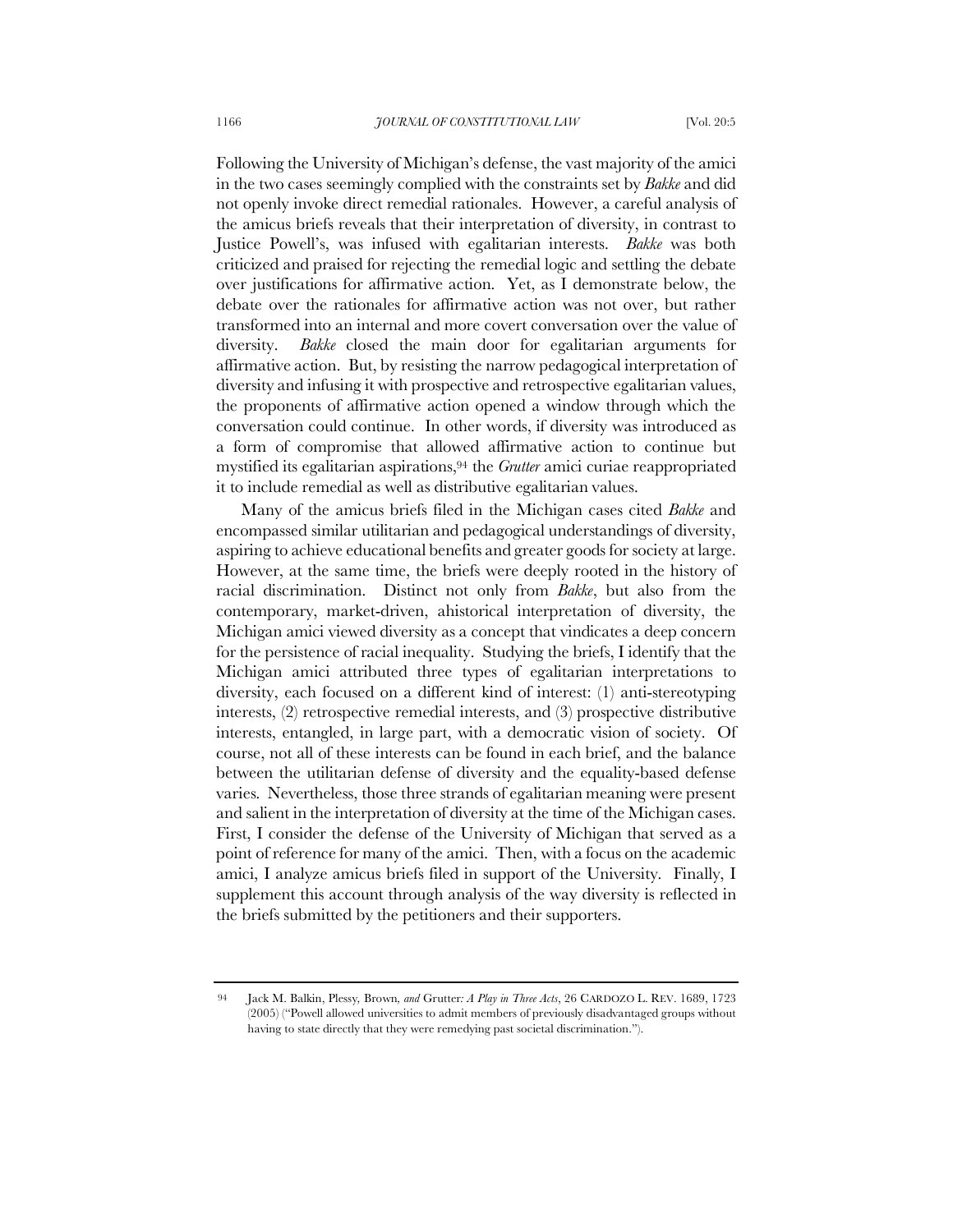#### May 2018] *DIVERSITY GONE WRONG* 1167

## *1. Proponents' Briefs and the Egalitarian Interests in Diversity*

The University of Michigan asked the Court to reaffirm Justice Powell's opinion in *Bakke*. Formally complying with the constraints set in Powell's opinion, the University defended its race-conscious affirmative action policies solely in terms of diversity, cautious not to admit it had any direct interest in prohibited racial balancing or any remedial motivations.95 This approach led U-M to recognize the same utilitarian, mostly pedagogical, benefits of diversity that were emphasized by Justice Powell.96 Even with such a literal and cautious approach, diversity for U-M was not based solely on the utilitarian—pedagogical and to a lesser extent market-driven rationales that it was in *Bakke*. For U-M, the interest in diversity was deeply connected to the history of race discrimination and the persistence of racial hierarchies. When claiming that Powell's opinion in *Bakke* is not only a binding precedent but also legally "justified," U-M explained that "[d]espite noble aspirations and considerable progress, our society remains deeply troubled by issues of race. Against that backdrop, there are important educational benefits—for students and for the wider society—associated with a diverse, racially integrated student body."97 Similarly, when explaining that race-conscious measures to promote diversity have "durational limits," the University turned to remedial logic and argued that the disparities in academic preparation that make race-neutral alternatives impossible today are "rooted in centuries of racial discrimination" and that these disparities "will eventually be eliminated."98 The University further claimed that the goal of diversity:

simply acknowledges the elephant in the room—that despite the recent advent of formal equality under the law and indisputable progress in race

<sup>95</sup> *See* Brief for Respondents at 12, Grutter v. Bollinger, 539 U.S. 306 (2003) (No. 02-241) [hereinafter Brief for Respondents, *Grutter*] (arguing that *Bakke* is a "settled precedent," that it *"*has been relied upon by universities for decades . . . and has become an important part of our national culture. It is also clearly correct").

<sup>96</sup> *Id.* at 21–22 ("[P]reparing students for work and citizenship in our diverse society is exceedingly difficult in racially homogenous classrooms . . . . '[R]acially integrated education improves the quality of education for all children' . . . and . . . 'is beneficial to both' white and minority students." (quoting H.R. Rep. No. 92-576, at 10 (1971); then quoting S. Rep. No. 92-61, at 7 (1971))). In oral arguments, the University's attorney also claimed that "our leaders need to be trained . . . with exposure to the viewpoints, to the prospectives [sic], to the experiences of individuals from diverse backgrounds." Transcript of Oral Argument at 32–33, *Grutter v. Bollinger*, 539 U.S. 306 (2003) (No. 02-214).

<sup>97</sup> Brief for Respondents, *Grutter*, *supra* note 95, at 12; *see also* Brief for Respondents at 25, Gratz v. Bollinger, 539 U.S. 244 (2003) (No. 02-516) [hereinafter Brief for Respondents, *Gratz*] ("Racial and ethnic diversity is educationally important because, notwithstanding decades of progress, there remain significant differences in our lives and perceptions that are undeniably linked to the realities of race. Continuing patterns of residential segregation, for example, mean that 'the daily events and experiences that make up most Americans' lives take place in strikingly homogenous settings.'" (quoting Joint Appendix at 1968, Grutter v. Bollinger, 288 F.3d 732 (6th Cir. 2002) (No. 01-1447))).

<sup>98</sup> Brief for Respondents, *Grutter*, *supra* note 95, at 33.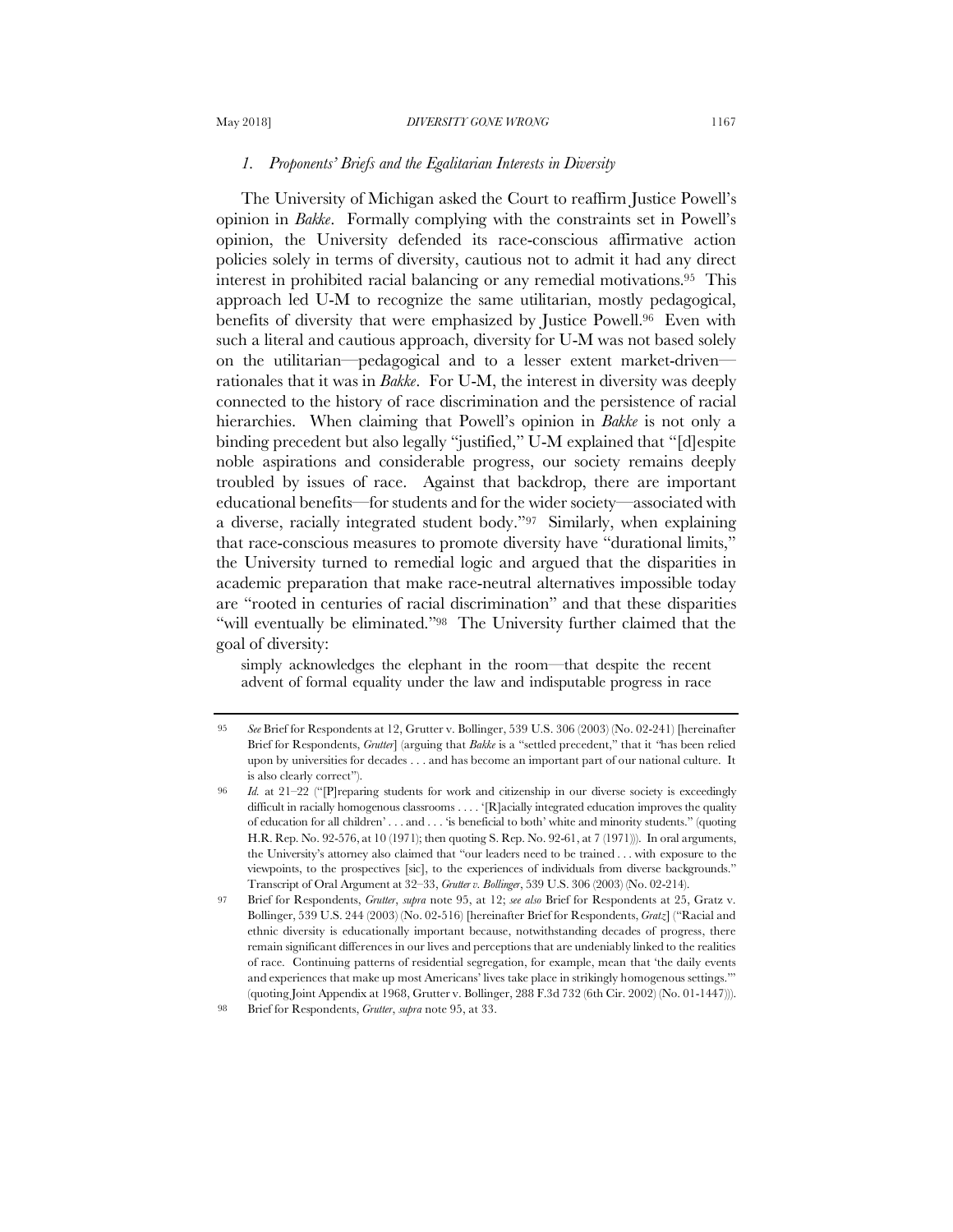relations (in part because of the growing racial diversity in institutions like the Law School), America remains both highly segregated by race and profoundly and constantly aware of its significance in our society.99

The connection between the utilitarian push for diversity and the egalitarian interpretations of it only deepened in the vast majority of amicus briefs submitted in support of the University. The coalition of amici was mainly composed of representatives of university officials, student organizations, K-12 organizations, civil rights organizations, retired military generals, and businesses and professional organizations. Academic amici and other supporters followed the lead of the University of Michigan. Many of them defended the efforts to promote diversity by pointing to the role and prerogative of institutions of higher education as they prepare students to be productive and successful members of society and of the ever-expanding global workforce.100 But, even though many recognized the utilitarian pedagogical and market-driven—benefits that flow from diversity, their interpretation of diversity was deeply entangled with notions of racial justice, equality, and democracy. With the exception of business amici, the supporters' interpretation of diversity was rooted in and expressed three kinds of egalitarian values.

# *a. Anti-Stereotyping Interests*

The first—yet least common—of the egalitarian interests to show up in the briefs was the interest in breaking down racial stereotypes. A few of the academic amici claimed that classroom diversity has the potential to eliminate racial stereotypes and overcome racial divisiveness. Few of the amici emphasized the advantages of eliminating stereotypical assumptions both to the educational experience and to the multicultural work

*Id.* at 23 (further explaining that "[m]any white Americans underestimate those realities because, of course, '[t]o be born white is to be free from confronting one's race on a daily, personal, interaction-by-interaction basis.' By contrast, '[t]o be born black is to know an unchangeable fact about oneself that matters every day'" (alterations in original) (quoting T. Alexander Aleinikoff, *A Case for Race-Consciousness*, 91 COLUM. L. REV. 1066 (1991))).

<sup>100</sup> *See, e.g.*, Brief of Amici Curiae Columbia Univ. et al. in Support of Respondents at 3, *Grutter v. Bollinger*, 539 U.S. 306 (2003) (No. 02-241) [hereinafter Columbia Brief, *Grutter*] ("Anyone learns better in an environment that includes other students who bring a different background and perspective to the same experience or material. . . . This will provide the ferment and creative excitement that is itself part of a good education and will prepare them to participate in a world which promises to be very different from that any of us have experienced." (quoting Nannerl O. Keohane, *The Mission of the Research University*, *in* THE RESEARCH UNIVERSITY IN A TIME OF DISCONTENT 164 (Jonathan R. Cole et al. eds., 1994))); Brief of Amici Curiae Am. Council on Educ. & 53 Other Higher Educ. Orgs. in Support of Respondents at 3, *Grutter,* 539 U.S. 306 (No. 02-214) [hereinafter ACE Brief, *Grutter*] ("Diversity is basic to higher education's main purposes: to enable students to lead 'the examined life'; to ready them to maintain the robust democracy in which we live; and to prepare them to function in the national and global economy.").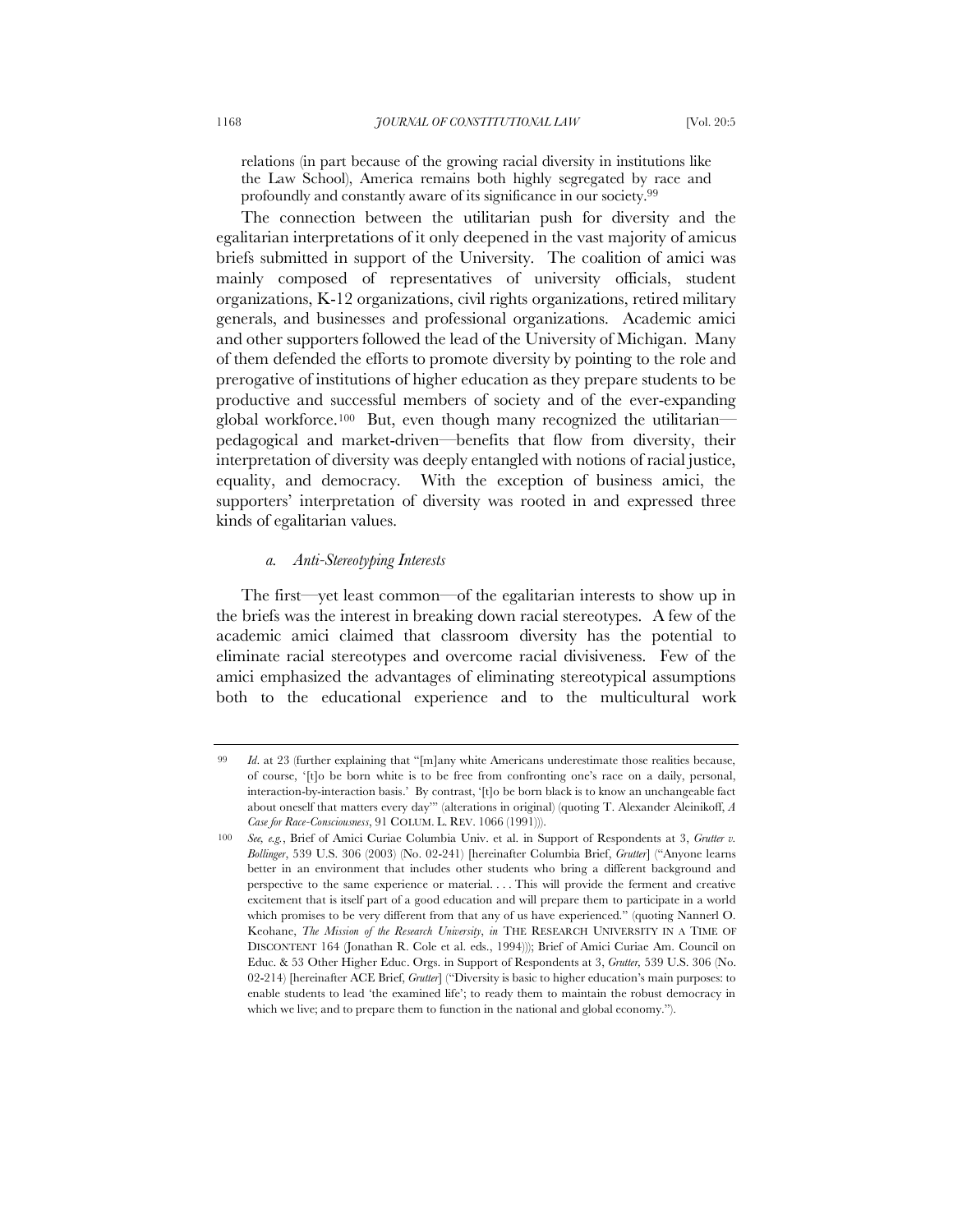environment.<sup>101</sup> However, the majority of amici who invoked the antistereotyping interests understood it as an egalitarian value. Some of them did not find a need to further justify the interest to overcome stereotypes as they found it a good in itself,102 and for others it was part of the overall fight against prejudice and bias that lead to discrimination.103 The American Federation of Labor, for example, argued that "[a]mong the most clearly documented educational benefits of the diverse student body . . . is the reduction of stereotypes and prejudices that lead to discrimination." <sup>104</sup> Similarly, an amicus brief filed by thirty-eight private colleges and universities connected anti-stereotyping to discrimination, and to a national commitment of cultural pluralism:

[i]t is very much a part of our educational mission to expose our students to differences in race, gender and class . . . to teach them to recognize and overcome bias, prejudice and discrimination, so that they may understand that our diversity creates our richness and strength as a nation and as a people.105

<sup>101</sup> *See, e.g.*, Brief of Harvard Univ. et al. as Amici Curiae Supporting Respondents at 2, *Grutter*, 539 U.S. 306 (No. 02-241) [hereinafter Harvard Brief, *Grutter*] ("Amici's admissions policies have served compelling pedagogical interests by contributing to a diverse and inclusive educational experience, teaching students to view issues from multiple perspectives, and helping to break down prejudices and stereotypical assumptions. The policies prepare students to work productively in a multiracial environment after they graduate, and the policies meet the demands of business and the professions by preparing a generation of public and private leaders for an increasingly pluralistic national and global economy.").

<sup>102</sup> *See, e.g.*, Brief of the Am. Educ. Research Ass'n et al. as Amici Curiae in Support of Respondents at 20, *Grutter*, 539 U.S. 306 (No. 02-241) ("[S]tudent body diversity overwhelmingly leads to positive outcomes and helps dispel the racial stereotyping that has plagued American society throughout its history."); ACE Brief, *Grutter*, *supra* note 100, at 25, *Grutter*, 539 U.S. 306 (No. 02-241) ("[T]he educational value of diversity derives not from a false assumption that all members of one race think alike or that race is a proxy for viewpoint. Rather, diversity enables students to discover the falsity of such stereotyped, malignant assumptions."); Brief of Amici Curiae Nat'l Asian Pac. Am. Legal Consortium et al. in Support of Respondents at 10 n.4, *Grutter*, 539 U.S. 306 (No. 02-241) (explaining that diversity is "necessary to avoid precisely the sort of stereotyping that Petitioners decry.").

<sup>103</sup> *See, e.g.*, Brief Amici Curiae the Am. Jewish Comm. et al. in Support of Respondents at 2, *Grutter*, 539 U.S. 306 (No. 02-241) ("Our nation's history has been marred by centuries of racial and ethnic prejudices and wrongdoings. As Jews, who have often been the victims of such prejudices, we value the importance of equality. . . . In that spirit, and in recognition of the value of a diverse campus community, [the Central Conference of American Rabbis] supports the carefully crafted programs at issue here.").

<sup>104</sup> Brief Amicus Curiae of Am. Fed'n of Labor & Congress of Indus. Orgs. in Support of Respondents at 2, *Grutter*, 539 U.S. 306 (No. 02-241); *see also id.* ("White, African-American and Hispanic students schooled with diverse peers are more likely to work in integrated workplaces. Thus, the challenged admissions policies further the compelling governmental interest in equal employment opportunity.").

<sup>105</sup> Brief of Carnegie Mellon Univ. et al. as Amicus Curiae in Support of Respondents at 14–15, *Grutter*, 539 U.S. 306 (No. 02-241) [hereinafter CMU Brief, *Grutter*].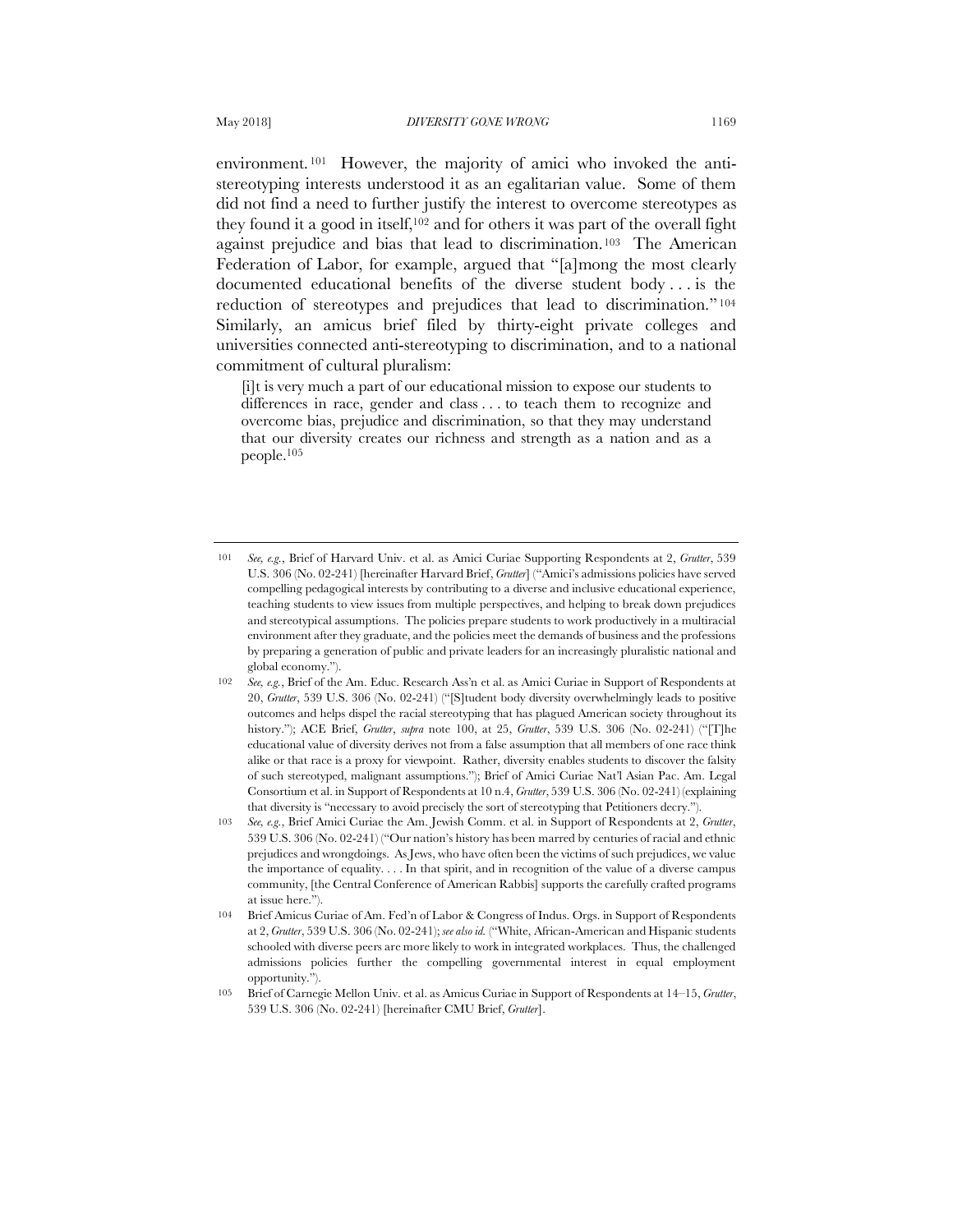### *b. Retrospective Egalitarian Framework: Remedial Interests*

More salient was the backward-looking remedial interest in attaining student body diversity. The most explicit link between remedial interests and diversity was made in an amicus brief by The Lawyers' Committee for Civil Rights, who argued that "[t]he Thirteenth Amendment and the 1866 Civil Rights Act provide a compelling remedial interest and inform a diversity interest."106 They explained that "given not only the complex and torturous history of race in this nation, but the contemporary social, political, cultural, and economic realities it has shaped, race is not simply a matter of skin color or features."107 Careful not to explicitly advocate for the rejected separate remedial defense of affirmative action, many amici interpreted diversity to include a version of these remedial values. To name but one example of many,108 the National School Boards Association argued that "[r]acial and ethnic gaps in educational opportunity and achievement persist across the nation. Closing these gaps is a compelling national priority that may necessitate race-conscious policies, including efforts to promote diversity or prevent racial isolation."109

Academic amici were even more cautious not to openly invoke explicit remedial justification for taking race-based measures. Through their interpretation of diversity, however, they vindicated clear interests in fighting the persistent effects of past discrimination and situated their current pursuit of diversity in relation to the history of state-sanctioned discrimination and the struggle to end it.110 The United Negro College Fund simply stated:

<sup>106</sup> Brief of Amici Curiae the Lawyers' Comm. for Civil Rights Under Law et al. in Support of Respondents at 5 n.3, Gratz v. Bollinger, 539 U.S. 244 (2003) (No. 02-516).

<sup>107</sup> *Id.* at 28.

<sup>108</sup> For non-academic briefs, *see, e.g.*, Brief Amicus Curiae Black Women Lawyers Ass'n of Greater Chi., Inc., in Support of Respondents at 29, *Grutter*, 539 U.S. 306 (No. 02-241) ("[W]hen will this use of race to achieve diversity end? . . . We will know that we have reached that point when a child born black has the same opportunity in America as a child born white in America. We will have reached that day when research reflects that there is no economic disparity in America based upon race for individuals similarly situated."); Brief Amici Curiae of Veterans of the S. Civil Rights Movement & Family Members of Murdered Civil Rights Activists in Support of Respondents at 2, *Grutter*, 539 U.S. 306 (No. 02-241) ("[E]fforts to promote . . . diversity . . . [are] needed so America can continue its progress toward becoming a society in which all have a fair opportunity to participate." (alteration in original)).

<sup>109</sup> Brief of Amici Curiae Nat'l Sch. Bds. Ass'n et al. in Support of Respondents at 20, *Grutter*, 539 U.S. 306 (No. 02-241) (footnotes omitted) (citing Dear Colleague Letter from Secretary Richard Riley, U.S. Department of Education, (Jan. 19, 2001); then citing No Child Left Behind Act of 2001, 20 U.S.C. § 6301 *et seq.* (2002); and then citing Brewer v. W. Irondequoit Cent. Sch. Dist., 212 F.3d 738, 742–53 (2d Cir. 2000)).

<sup>110</sup> *See, e.g.*, Brief of Howard Univ. as Amicus Curiae in Support of Respondents at 39–40, *Grutter*, 539 U.S. 306 (No. 02-241) ("The fact that the University gives considerable weight to race and ethnicity in the admissions process in order to achieve diversity and ameliorate the effects of discrimination is both necessary, if it is to be a real factor, and unsurprising given the profound and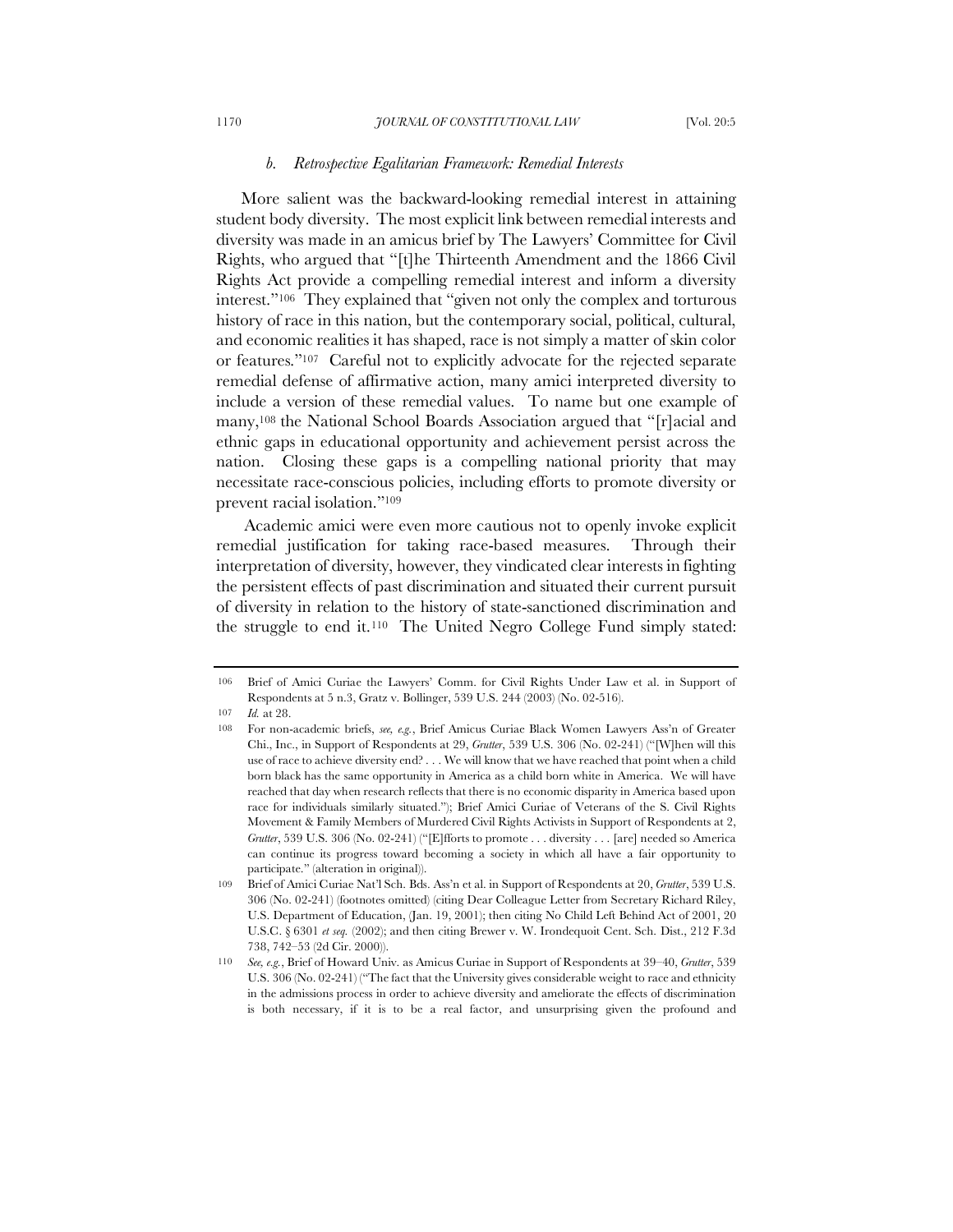"[t]he racial exclusion, segregation, and discrimination that, for centuries, permeated all aspects of the Nation's educational system . . . are significant to understanding the compelling nature of the governmental interest in admitting a diverse student body and the benefits to both individuals and society of ensuring educational opportunity for all . . . . "<sup>111</sup>

Similarly, Amherst and twenty-seven fellow prestigious colleges emphasized the close relationship between their contemporary efforts to promote student diversity and "the commitment to broadly include students from groups which had been systematically disadvantaged and effectively excluded . . . ." The Colleges claimed that "[t]he interest in educating students from all reaches of American society . . . has deep roots, and cannot be dismissed as late-twentieth century social engineering."112 After describing their long history of employing diversity efforts, a group of elite universities, including Harvard, Yale, and Brown, stated that it was against this "historical backdrop that selective universities ultimately developed their admissions policies with respect to African-Americans and other minority groups that have been subject to targeted exclusion from many of the benefits of American life."113 The academic coalition not only tied their interest in diversity to the saliency of past discrimination, but also directly pointed to the remedial potential of attaining diversity. As the American Law Deans Association explained: "[r]acial diversity eliminates racial identifiability; racial identifiability is important evidence of segregation and discrimination . . . ."114

The Student Intervenors Coalition<sup>115</sup> defended U-M's policy by arguing

intergenerational effects of two hundred and fifty years of slavery, followed by a century of Jim Crow, followed by slow progress in the face of continuing discrimination."); Harvard Brief, *Grutter*, *supra* note 101, at 29 ("[T]he interest in a racially diverse student body might gradually become decoupled from policies that give favorable consideration to minority race and ethnicity."). Even in briefs that followed Justice Powell's opinion more rigidly or focused not on diversity itself but on the deference that should be given to the university, the unique and unparalleled commitment to racial and ethnic representation, to the representation of "minority groups" or "disadvantaged groups," was exceptional. *See, e.g.*, Columbia Brief, *Grutter*, *supra* note 100, at 4 ("[O]ne factor amongst the multitude it considers in its admissions process should be the race and ethnic background of otherwise underrepresented minorities."); Brief of Amici Curiae Mass. Inst. of Tech. et al. in Support of Respondents at 24, *Grutter*, 539 U.S. 306 (No. 02-241) ("We must not pretend that racial discrimination against minorities is no longer an issue in the United States.").

<sup>111</sup> Brief for the United Negro Coll. Fund & Kappa Alpha Psi as Amici Curiae in Support of Respondents at 3, *Grutter*, 539 U.S. 306 (No. 02-241).

<sup>112</sup> Brief of Amherst et al. Amici Curiae, Supporting Respondents at 19, *Grutter*, 539 U.S. 306 (No. 02- 241).

<sup>113</sup> Harvard Brief, *Grutter*, *supra* note 101, at 10*.*

<sup>114</sup> Brief of Am. Law Deans Ass'n as Amicus Curiae in Support of Respondents at 2, *Grutter*, 539 U.S. 306 (No. 02-241).

<sup>115</sup> Brief for Respondents Kimberly James et al., *Grutter*, 539 U.S. 306 (No. 02-241) [hereinafter Kimberly James Brief, *Grutter*] (filed on behalf of three groups: United for Equality and Affirmative Action ("UEAA"), Law Students for Affirmative Action ("LSAA"), and the Coalition to Defend Affirmative Action and Integration and Fight for Equality By Any Means Necessary ("BAMN")).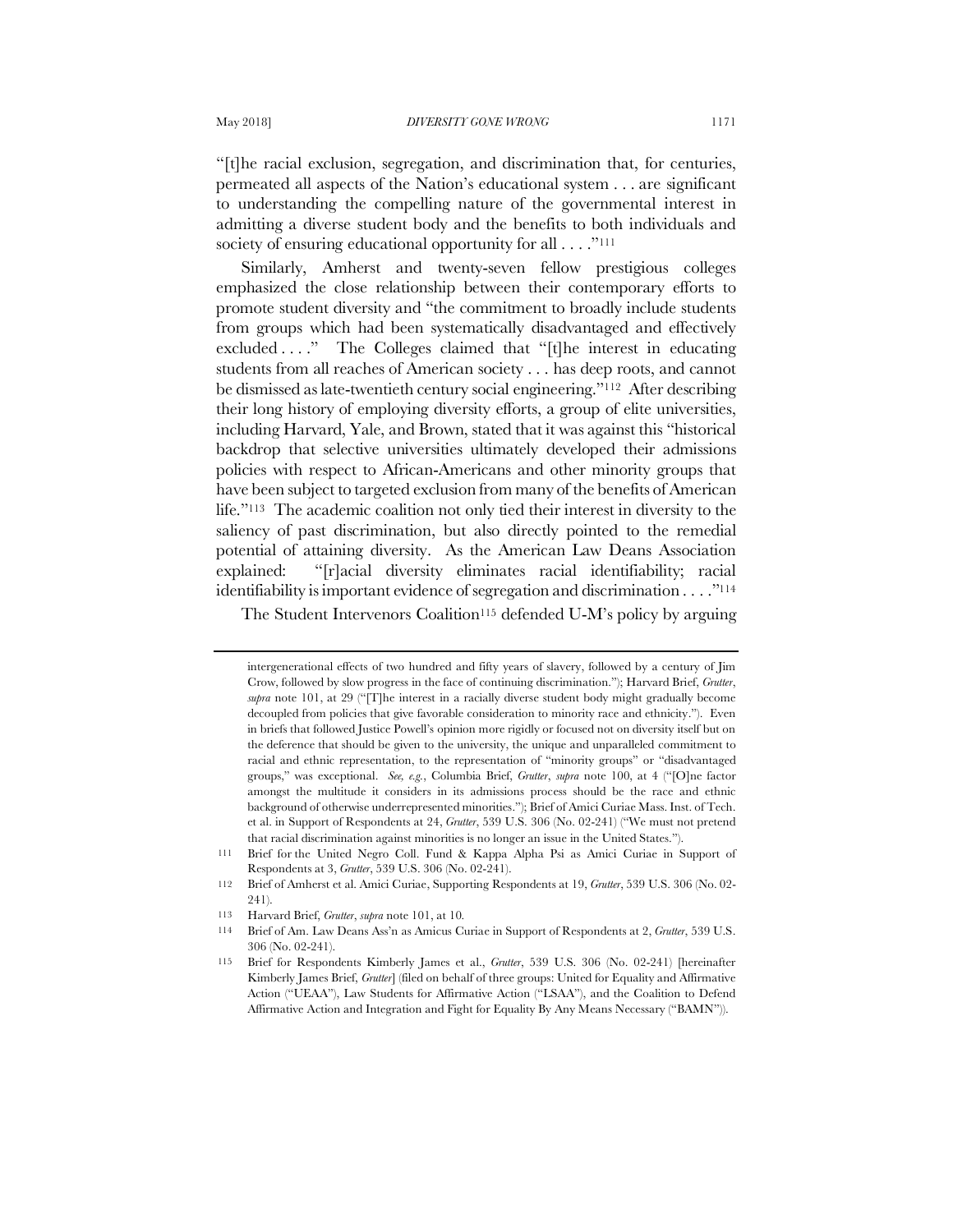that traditional admission criteria were discriminatory, and that affirmative action was required "to undo some portion of the odious impact that its two main admissions criteria would otherwise have on the fairness of its admissions process as well as the diversity of its student body."116 Promoting this argument, it treated diversity as a defective but necessary compromise that had to be upheld.117 The Student Coalition recognized that diversity "obscured affirmative action's fundamental nature as a means of achieving integration and equality,"118 but at the same time realized that it is the only way the Court "can sanction the right of universities to continue equalizing educational opportunity, can make universities more accountable to the public, and can provide much needed protection of the gains towards integration this society has made."119 The Student Coalition, as well as other student intervenors, embraced a remedial interpretation of diversity, while accepting that such compromise might narrow the historical aspiration to rectifying the wrongs of the past. By acknowledging the indirect and limited nature of the diversity compromise and yet recognizing its potential to eliminate racial discrimination, they charged the diversity interest with remedial values.120

# *c. Prospective Egalitarian Framework: Distributive Interests and the Democratic Understanding of Diversity*

The predominance of forward-looking interests in diversity in the briefs filed in the Michigan cases is not surprising. In *Bakke*, diversity was framed as a future-oriented interest,121 and this was considered to be a major element of its persuasive force.122 It is only natural that the briefs trying to convince the Court to affirm *Bakke* have followed this line. However, it is surprising

<sup>116</sup> *Id.* at 19.

<sup>117</sup> *Id.* at 17 ("To most Americans, uniting the nation on the basis of Justice Powell's conception of diversity merged easily with the aspirations inspired by *Brown* to unite the nation on the basis of integration. . . . [P]rogress toward an integrated nation could continue, slowed down, on the indirect paths Justice Powell had sanctioned even if not on the direct road to freedom. Even with all its limitations, . . . Justice Powell's decision has met the test of history.").

<sup>118</sup> *Id.* at 30.

<sup>119</sup> *Id.* at 30–31.

<sup>120</sup> *See* Brief of Amici Curiae on Behalf of a Comm. of Concerned Black Graduates of ABA Accredited Law Schs.: Vicky L. Beasley et al. in Support of Respondents at 2, *Grutter*, 539 U.S. 306 (No. 02- 241) ("Programs that promote diversity serve a compelling state interest because they correct the systematic ways in which the traditional admissions criteria afford racial preferences . . . ."); *see also* Brief on Behalf of Hillary Browne et al. as Amici Curiae in Support of Respondents at 3, *Grutter*, 539 U.S. 306 (No. 02-241) ("Diversity is a compelling governmental interest because it furthers the goal of societal integration articulated in *Brown* and provides students who lived in racial isolation prior to entering college with the opportunity to interact with students of different races.").

<sup>121</sup> *See supra* Part II and particularly *supra* notes 63–69.

<sup>122</sup> *See* LEVINSON, *supra* note 5 (suggesting that diversity should be valued for its ability to transform the future, rather than as a way to remedy the past).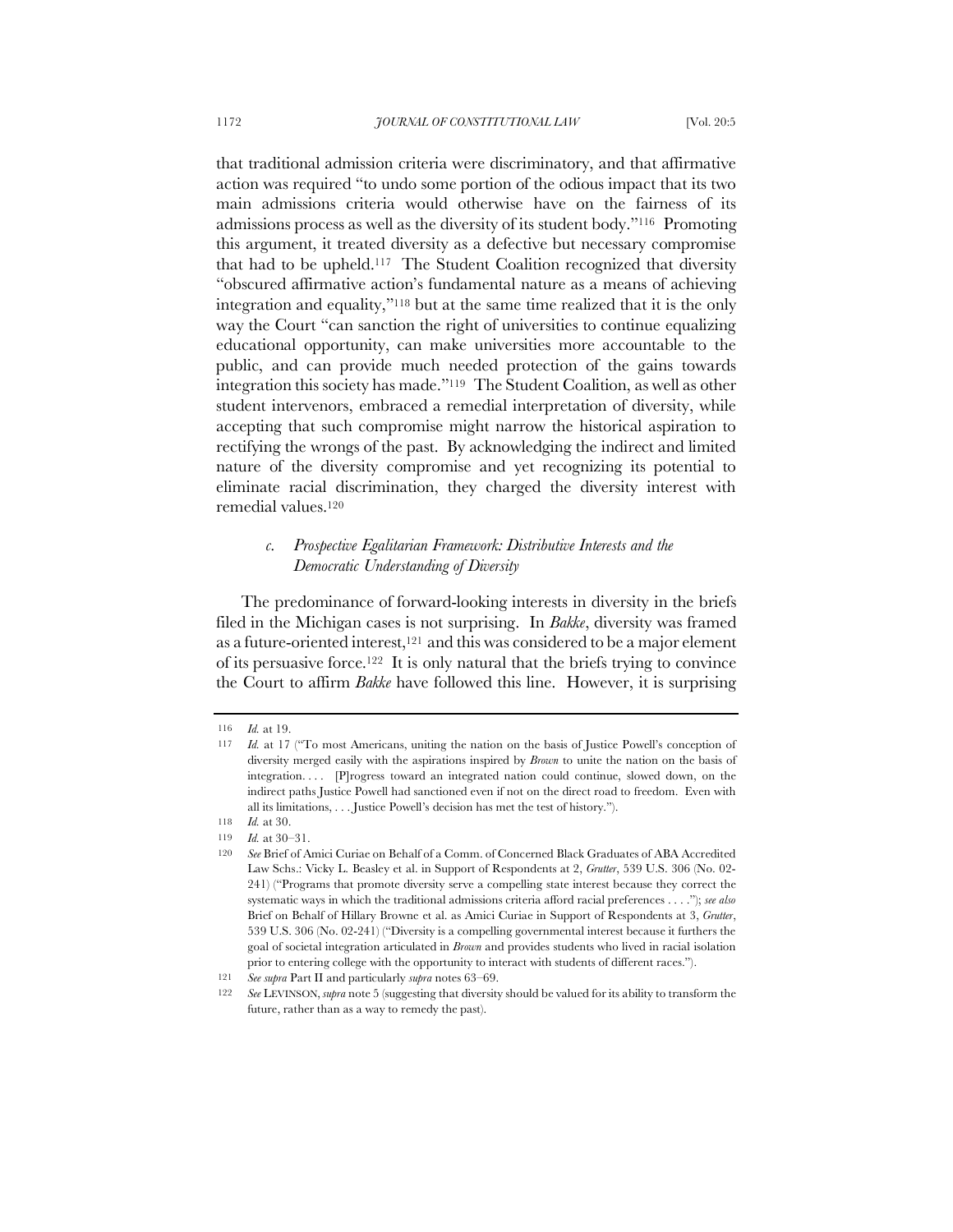that while for Justice Powell most of these forward-looking interests in diversity were utilitarian and emphasized its pedagogical benefits, the Michigan amici presented an additional forward-looking interpretation, an egalitarian one. For the Michigan amici, the utilitarian interests were present, but not exclusive; instead, they were strongly tied to the distributive value of diversity and its potential to promote equal citizenship and a pluralistic vision of American democracy. For instance, the Harvard brief stated that:

[H]ighly selective universities have long defined as one of their central missions the training of the nation's business, government, academic, and professional leaders. By creating a broadly diverse class, amici's admissions policies help to assure that their graduates are well prepared to succeed in an increasingly complex and multi-racial society. The policies *also* make certain that no racial or ethnic group is excluded from that vital process[,] . . . ensuring that minorities are not excluded from the professions and positions of future leadership.123

This excerpt shows that, for elite universities at the time of the Michigan cases, utilitarian interests in diversity were entangled with *distributive* values concerned with just distribution of opportunity and status, as well as with democratic values—committed to cultural pluralism. A group of state universities have also emphasized the distributive value of diversity: "'ensur[ing] that the full range of opportunities [it provides] are accessible to all segments of an increasingly diverse society' and '[e]nhancing opportunities for enrolling, retaining, and graduating students from underrepresented groups.'"124 These arguments can also be associated with the principle of anti-subordination, as they reflect an interest in making sure that no group is systematically excluded from positions of civic leadership.125 For other academic amici, those distributive benefits were part of a *democratic* vision of diversity. "By breaking down barriers," the American Council on

<sup>123</sup> Harvard Brief, *Grutter*, *supra* note 101, at 3, 12 (emphasis added); *see also* CMU Brief, *Grutter*, *supra* note 105, at 7 ("Equal opportunity for citizens of all races does not require indifference to race; instead, it requires appreciation and mutual respect that can only be achieved through productive and robust interaction."); Brief of Amici Curiae Judith Areen et al. in Support of Appellants' Appeal for Reversal of the District Court Order at 19–20, Grutter v. Bollinger, 288 F.3d 732 (6th Cir. 2002) (No. 01- 1447) [hereinafter Law School Deans Brief, *Grutter*] ("[E]ven under the Court's strict scrutiny analysis, judges could distinguish between a race-conscious 'No Trespassing' sign and a raceconscious 'welcome mat.'" (quoting Adarand Constructors, Inc. v. Pena, 515 U.S. 200, 229 (1995))).

<sup>124</sup> Brief of the Univ. of Pittsburgh et al. as Amici Curiae in Support of Respondents at 1, *Grutter*, 539 U.S. 306 (No. 02-241).

<sup>125</sup> For a discussion of the antisubordination and anticlassification principles, and their manifestation in equal protection jurisprudence, see Siegel, *supra* note 34, at 1472–73, explaining that the anticlassification principle "embraces a particular conception of equality, one that is committed to individuals rather than to groups," and prohibits all identity-based classifications, regardless of their goal. By contrast, the antisubordination principle is based on "the conviction that it is wrong for the state to engage in practices that enforce the inferior social status of historically oppressed groups." *Id.*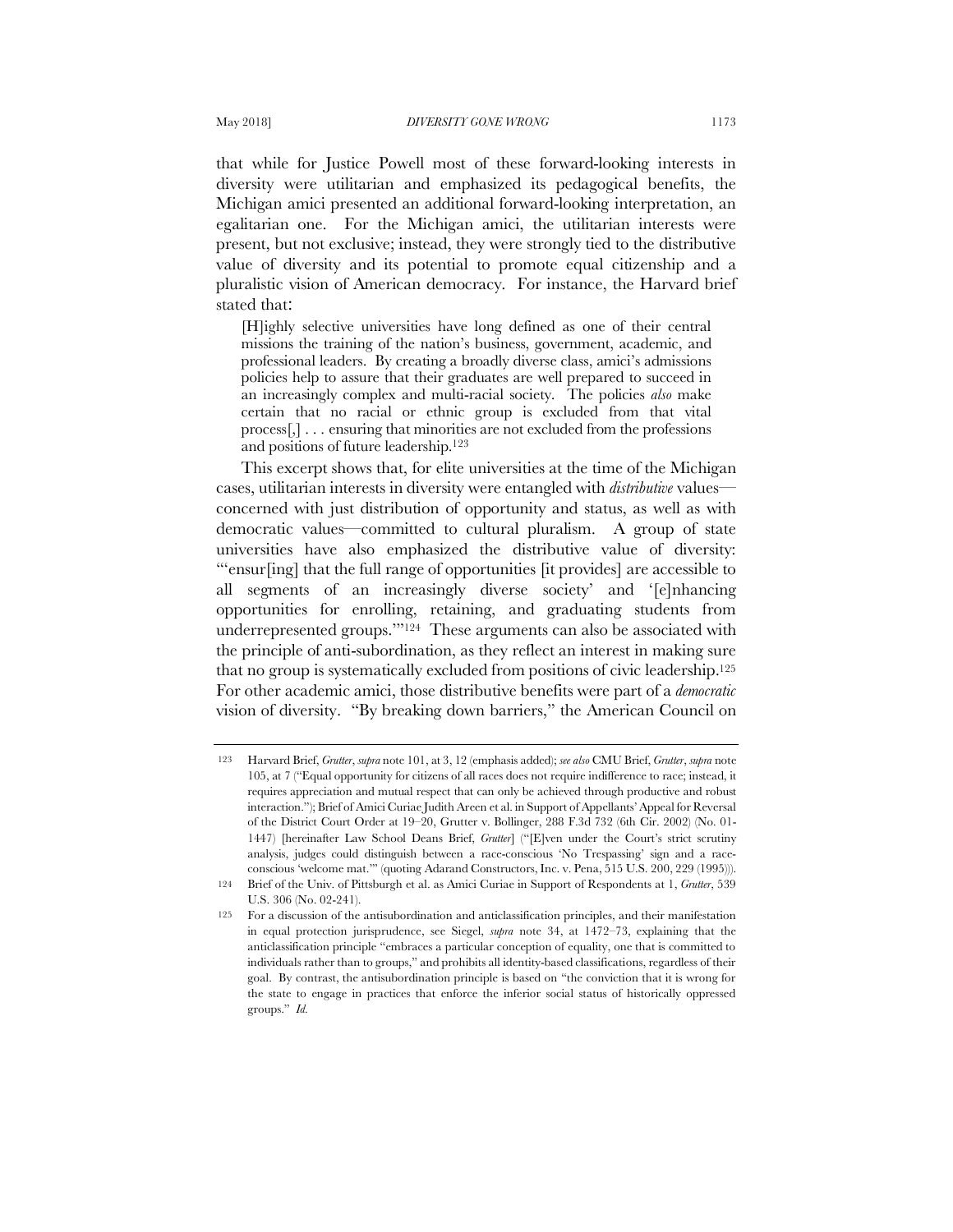Education ("ACE") argued, "diversity advances a chief purpose of higher education . . . because '[a] democracy is more than a form of government; it is primarily a mode of associated living.'" <sup>126</sup> Diversity, they added, is necessary "to prepare students for citizenship. An educated citizenry is the predicate of a thriving democracy."127 Finally, the ACE brief asserts that "[t]he Founders saw higher education as essential to train the nation's leaders who, John Adams held, should be recruited not from among 'the rich or the poor, the highborn or the low-born, the industrious or the idle; but all those who have received a liberal education.'"128 This brief and others articulated a national commitment to cultural pluralism as the democratic way of life.129 The democratic meaning attributed to diversity could have been categorized as an independent interpretation of diversity, but a close reading reveals that it actually entailed a vision of equal citizenship. According to this vision, students are "democratic equals" <sup>130</sup> and no group is excluded from educational opportunities and future leadership positions.131

The distributive and democratic interests in diversity were dominant not only among academic amici, but also among other groups of the Michigan amici. Non-academic amici, such as governmental officials and civil rights organizations, also considered diversity a tool to "create a pipeline of racially diverse leaders" and foster "the fuller participation of previously dispossessed segments of our society."<sup>132</sup> A group of congressmen argued the benefits of diversity include "the enhanced economic, social and political participation of racial minorities" and explained "[i]n a democratic system, a group of

<sup>126</sup> ACE Brief, *Grutter*, *supra* note 100, at 20–21 (quoting JOHN DEWEY,DEMOCRACY AND EDUCATION 101 (1916)).

<sup>127</sup> *Id.* at 17–18.

<sup>128</sup> *Id.* at 21 (quoting John Adams, *in* THE JOHN ADAMS PAPERS 182 (Frank Donovan ed., 1965)).

<sup>129</sup> *See e.g.*, Brief Amicus Curiae of the Sch. of Law of the Univ. of N.C. Supporting Respondent at 7, *Grutter*, 539 U.S. 306 (No. 02-241) ("The State of North Carolina knows, in short, that its future statewide leadership cohort *should be,* and inevitably *will be*, racially and ethnically diverse.").

<sup>130</sup> Brief of Amici Curiae Judith Areen et al. in Support of Respondents at 10, *Grutter*, 539 U.S. 306 (No. 02-241) ("[I]ntegrated education advantages all students in a distinctive way, by bringing rich and poor, black and white, urban and rural, together to teach and learn from each other as *democratic equals*." (emphasis added)).

<sup>131</sup> Harvard Brief, *Grutter*, *supra* note 101, at 3–4 (arguing that it is "legitimate for universities to concern themselves with 'ensur[ing] that [they] are open to all individuals and that student bodies are educationally diverse and broadly representative of the public.'" (quoting Brief of the United States as Amicus Curiae Supporting Petitioners at 13, Gratz v. Bollinger, 539 U.S. 244 (2003) (No. 02- 516))); *see also* Brief of Am. Law Deans Ass'n as Amicus Curiae in Support of Respondents at 12, *Grutter*, 539 U.S. 306 (No. 02-241) ("Failure to educate a leadership class among disadvantaged minority populations would be a permanent threat to equality and social stability.").

<sup>132</sup> Brief for the NAACP Legal Def. & Educ. Fund, Inc. & the ACLU as Amici Curiae in Support of Respondents at 6, *Grutter*, 539 U.S. 306 (No. 02-241); *see also* Brief of King Cty. Bar Ass'n as Amicus Curiae in Support of Respondents at 10–11, *Grutter*, 539 U.S. 306 (No. 02-241) ("The Coalition's mission is to increase ethnic diversity in the legal profession so that our courtrooms and law offices better reflect the communities they serve.").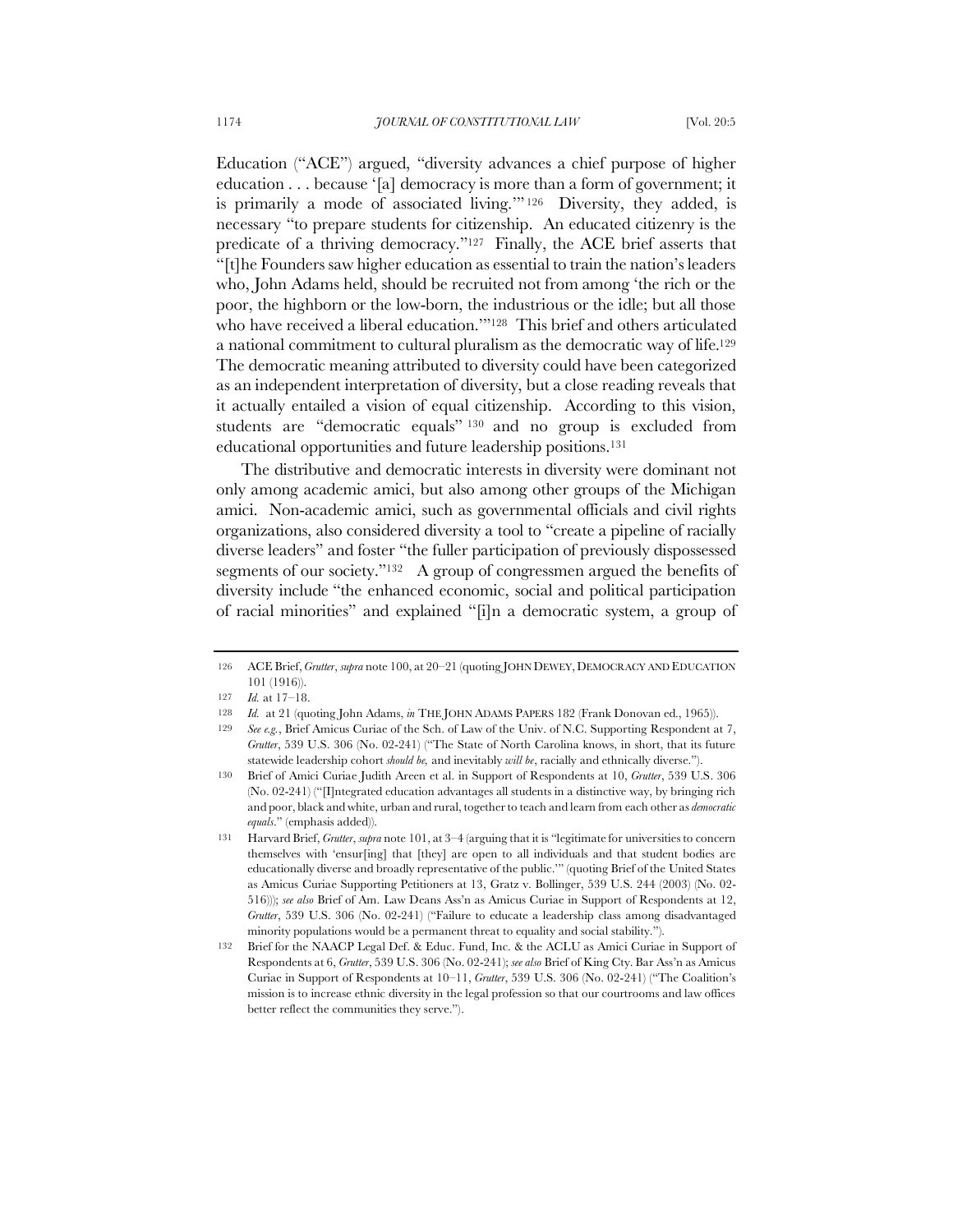citizens must be able to obtain their government's assistance in preserving access to the 'transactions and endeavors that constitute life in a free society."<sup>133</sup> Another group of congressmen tied diversity to the ideal of equal representation and explained that "[t]he Constitution also breathes life into this principle of equality and the importance of diversity in its framework for a democratic system of government. Our country was founded on the principles of democracy and representational government."134 While there is no doubt that these interests have utilitarian benefits, the Michigan amici focused on ideals of equal participation and representation, which they valued independently, regardless of their social function and potential benefits.

Finally, in a very influential brief by a group of retired military officers, it was claimed that "a highly qualified, racially diverse officer corps educated and trained to command our nation's racially diverse enlisted ranks is essential to the military's ability to fulfill its principal mission to provide national security."135 First, as Douglas Laycock argues, it is important to notice that this brief argues not that military officers need to be educated in a diverse classroom, but the much broader and seemingly democratic claim that the officer corps in itself needs to be racially diverse.136 This brief is hard to classify. On the one hand, it makes functional claims for the necessity of diversity for the military effectiveness and ability to fight. These could be classified as utilitarian, but they seem to also entail a vision about a military in a democratic society. At the very least, as the brief itself notes, an "indivisible link existed between military efficiency and equal opportunity."137 Diversity, it asserted, is "critical to both the operational efficiency of the military and to the creation of the more just and equal environment."138 For the retired generals, the utilitarian benefits of diversity were deeply connected to its egalitarian value.

The only amicus briefs not dominated by the egalitarian interpretations of diversity were those of the business amici. For them, diversity was a business interest. Classroom diversity, they argued, is necessary for effectively training students for the increasingly heterogeneous and global workforce.139 Educational diversity, they added, is a step in promoting the

<sup>133</sup> Brief of John Conyers, Jr., Member of Congress et al. as Amici Curiae in Support of Respondents at 4, *Grutter*, 539 U.S. 306 (No. 02-241) (quoting Romer v. Evans, 517 U.S. 620, 633 (1996)).

<sup>134</sup> Brief of Representative Richard A. Gephardt et al. as Amici Curiae Supporting Respondents at 3, *Grutter*, 539 U.S. 306 (No. 02-241.)

<sup>135</sup> Consolidated Brief of Lt. Gen. Julius W. Becton, Jr. et al. as Amici Curiae in Support of Respondents at 5, 10–13, *Grutter*, 539 U.S. 306 (No. 02-241) [hereinafter The Military Brief].

<sup>136</sup> Douglas Laycock, *The Broader Case for Affirmative Action: Desegregation, Academic Excellence, and Future Leadership*, 78 TUL. L. REV. 1767, 1772 (2004).

<sup>137</sup> The Military Brief, *supra* note 135, at 11.

<sup>138</sup> *Id.* at 17.

<sup>139</sup> Brief for Amici Curiae 65 Leading Am. Buss. in Support of Respondents at 5, *Grutter*, 539 U.S. 306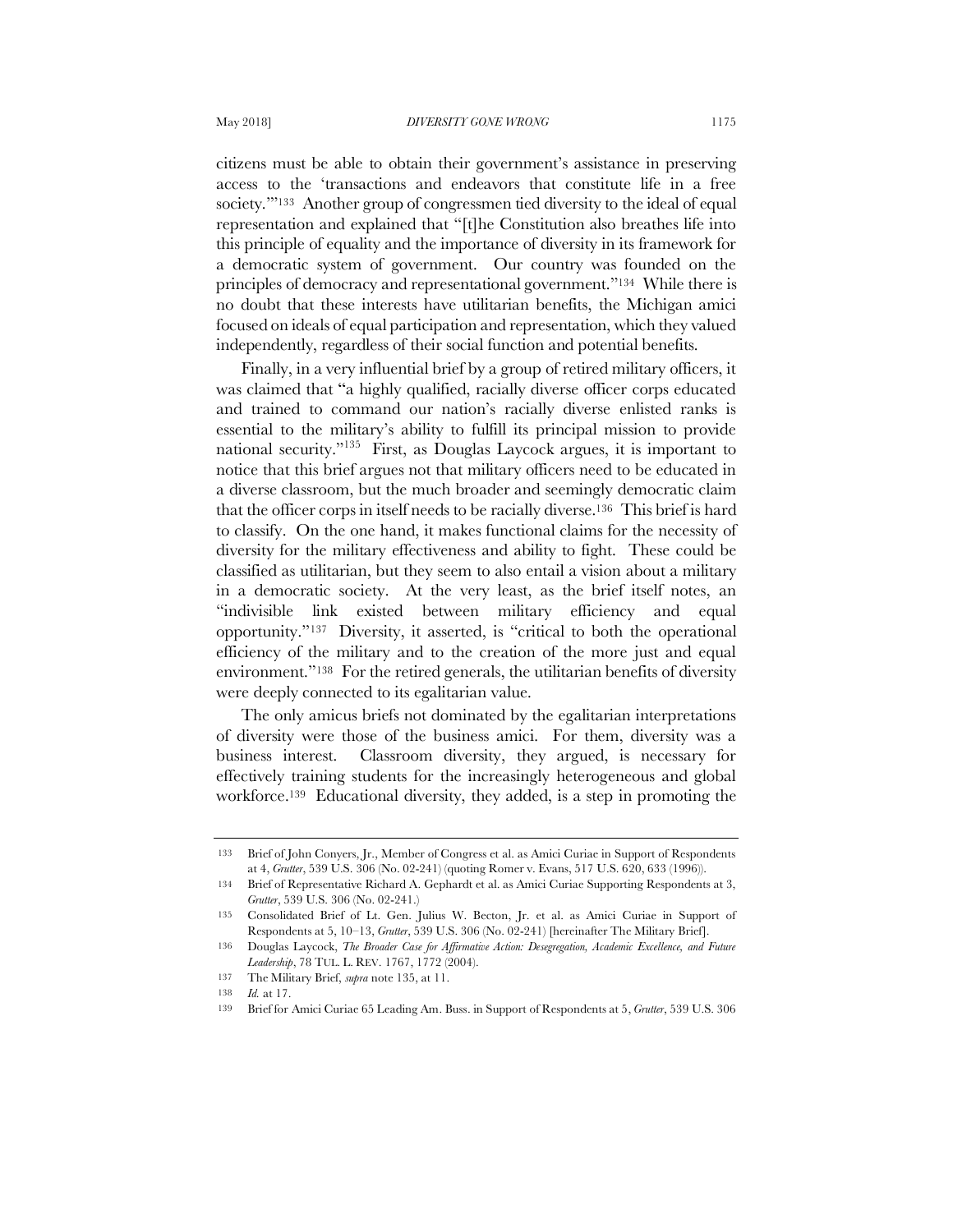business interest in a workforce that reflects the nation's diversity.140 But even these naturally utilitarian amici, in some briefs, recognized the persistency of past and present racial discrimination and attributed significance to the promotion of diversity and inclusion of racial and ethnic minorities.<sup>141</sup>

Thus, although some amici emphasized utilitarian interests, the dominant interpretation of diversity at the time of the Michigan cases vindicated egalitarian values. The amici supporting race-conscious affirmative action understood diversity to be deeply connected to the struggle for racial equality: fighting racial stereotypes, remedying the effects of past discrimination, and working for a more just distribution of civic opportunities.

# *2. Opponents' Briefs Mirror the Egalitarian Interpretation*

For the plaintiffs and their public interest counsel—the Center for Individual Rights ("CIR")—as well as for amici opponents of affirmative action, the question of whether diversity is a compelling interest was still open.142 They argued that "diversity is simply too indefinite, ill-defined, and lacking in objective, ascertainable standards to be fitted to narrowly-tailored measures." <sup>143</sup> However, some of the opponents' amicus briefs either accepted diversity as a compelling interest or were willing to accept it for purposes of the discussion.144 In so doing, these briefs serve as a mirror to

<sup>(</sup>No. 02-241) [hereinafter 65 Businesses Brief, *Grutter*] ("Because our population is diverse, and because of the increasingly global reach of American business, the skills and training needed to succeed in business today demand exposure to widely diverse people, cultures, ideas and viewpoints."); Brief of Gen. Motors Corp. as Amicus Curiae in Support of Respondents at 2, *Grutter*, 539 U.S. 306 (No. 02-241) [hereinafter General Motors Brief, *Grutter*] ("[O]nly a well educated, diverse work force, . . . can maintain America's competitiveness in the increasingly diverse and interconnected world economy.").

<sup>140</sup> *See* Brief of Amici Curiae Media Cos. in Support of Respondents at 5, *Grutter*, 539 U.S. 306 (No. 02-241) ("From a purely business perspective, a diverse workforce is essential to *amici*'s success. . . . The communities served by the media increasingly reflect multiple racial and ethnic backgrounds. Individuals in these communities are likely to choose a broadcast station or newspaper where the programming reflects the diversity of the community.").

<sup>141</sup> *See* 65 Businesses Brief, *Grutter*, *supra* note 139, at 8 ("Whatever methodology is employed to select those who will be afforded the opportunity to obtain the best education and training available in America today, that methodology must operate in such a way that students of all races, cultures and ethnic backgrounds are in fact meaningfully included."); *see also* General Motors Brief, *Grutter*, *supra* note 139, at 8–9 ("[A]n individual can only experience racial or ethnic discrimination *based on his or her race or ethnicity*; and endeavoring to include in a law school class individuals who have actually experienced the kind of racial or ethnic discrimination being discussed in class requires consideration of race in admissions.").

<sup>142</sup> Brief for the Petitioner at 34, *Grutter*, 539 U.S. 306 (No. 02-241) (arguing that diversity as an educational benefit is distinct and inapplicable to the Court's compelling interest analysis).

<sup>143</sup> *Id.* at 17.

<sup>144</sup> *See, e.g*., Brief of the State of Fla. & the Honorable John Ellis "Jeb" Bush, Governor, as Amici Curiae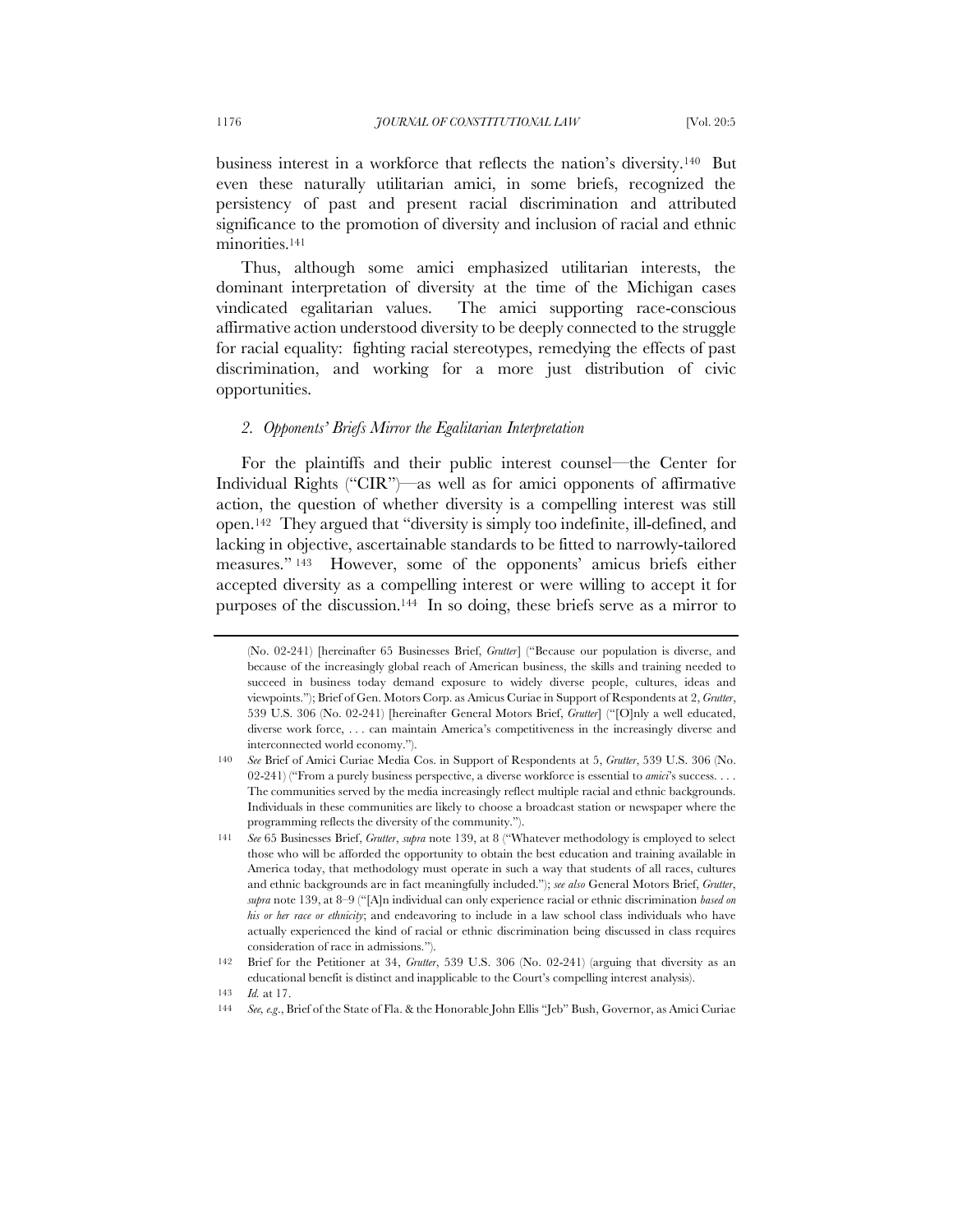claims made by the University of Michigan and its supporters. They raised questions regarding the value of diversity and challenged the claim that the diversity rationale is distinct from remedial motives.145

The Bush Administration submitted an amicus brief objecting to the University's use of race in its admissions programs. The Administration acknowledged the legitimacy of diversity as a compelling interest, yet argued that there are ample race-neutral alternatives to achieve it.146 The interest in diversity it identified was thoroughly connected to ideals of equality. The brief opened with the following statement: "[e]nsuring that public institutions, especially educational institutions, are open and accessible to a broad and diverse array of individuals, including individuals of all races and ethnicities, is an important and entirely legitimate government objective," and questioned if the chosen policies are really necessary "to ensure that minorities have access to and are represented in institutions of higher learning."147 It appears that, to the United States government, diversity was first and foremost an interest in equal access and participation of previously excluded groups. Other opposition amici made similar claims and reiterated the connections between diversity and equality. <sup>148</sup> Thus, despite their objection to race-conscious affirmative action, several opponents attributed egalitarian values to diversity. In part, these are surely strategic claims that aim to blur the distinctiveness of diversity and undermine its legitimacy, yet they also reflect that the interest in diversity was, at the time, deeply connected to ideals of equality.

# *B. Justice O*'*Connor*'*s Opinion: Diversity, Democracy, and Equal Opportunity*

The Michigan cases affirmed the use of race in higher education admissions policies and were celebrated by proponents of affirmative action.149 Even though the Court invalidated the undergraduate admissions

in Support of Petitioners at 20, *Grutter*, 539 U.S. 306 (No. 02-241) [hereinafter Florida Brief, *Grutter*] ("Even assuming that the diversity that the University of Michigan is attempting to achieve constitutes a compelling state interest, its race-conscious admissions policies are not narrowly tailored to accomplish that interest.").

<sup>145</sup> *Id.* at 21–22 ("The justification for diversity based solely upon a public policy argument, without a showing that it is necessary to correct past discrimination, is insufficient to meet the compelling interest requirements." (emphasis altered)).

<sup>146</sup> Brief for the United States as Amicus Curiae Supporting Petitioner at 13–18, *Grutter*, 539 U.S. 306 (No. 02-241) [hereinafter United States Brief, *Grutter*] (arguing that "[n]o segment of society should be denied an opportunity to obtain access to government services and public institutions," but offering a list of race-neutral alternatives to achieving diversity).

<sup>147</sup> *Id.* at 8, 19.

<sup>148</sup> *See, e.g.*, Florida Brief, *Grutter*, supra note 144, at 2 ("Florida has provided alternative but race-neutral means of admission to those students who are striving for excellence, but who may have been disadvantaged by a lack of educational opportunities.").

<sup>149</sup> *See* Linda Greenhouse, *The Supreme Court: Affirmative Action; Justices Back Affirmative Action by 5 to 4, but*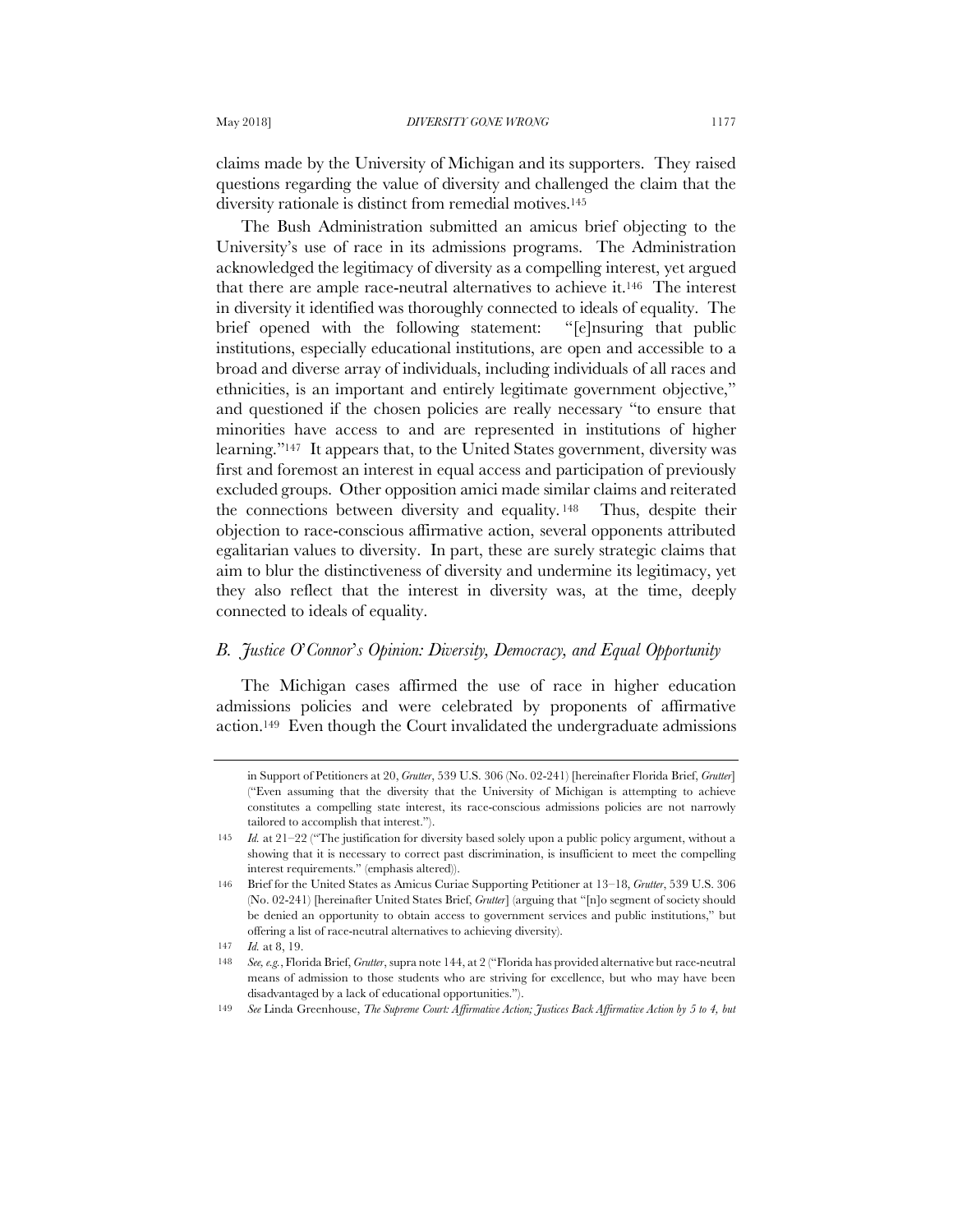policy in *Gratz*,150 in both cases diversity was found to be a compelling state interest that can justify some uses of race classifications. In *Gratz*, the majority of the Court decided that the University's admissions policy was not narrowly tailored to achieve educational diversity, but that for the reasons set forth in *Grutter*, diversity is a compelling state interest.151 In *Grutter*, the Court upheld the law school's holistic admissions policy and affirmed that it has "a compelling interest in attaining a diverse student body."152

The interpretative framework set by the amici in the Michigan cases was reflected in the Court's opinion in *Grutter*, as the Court appears to have identified at least three goals that diversity promotes:

The *first* goal is the utilitarian pedagogical and market-driven objective of preparing students for the workforce. Citing the amicus brief filed by the American Educational Research Association, the Court noted that, "diversity promotes learning outcomes, and 'better prepares students for an increasingly diverse workforce and society, and better prepares them as professionals.'" <sup>153</sup> The "skills needed in today's increasingly global marketplace," the Court emphasized, "can only be developed through exposure to widely diverse people, cultures, ideas, and viewpoints."154 This can clearly be identified as a forward-looking utilitarian interest in the professional success of all students and the wellbeing of society at large.

*Second*, the Court acknowledged *anti-stereotyping* benefits of diversity and explained that it "promotes 'cross-racial understanding'" and helps to "break down racial stereotypes,"155 but for Justice O'Connor, these benefits were "important and laudable," not only in themselves, but also because "classroom discussion is livelier, more spirited, and simply more enlightening and interesting' when the students have 'the greatest possible variety of backgrounds.'"156 It is unclear if such benefits can independently

*Wider Vote Bans a Racial Point System*, N.Y. TIMES (June 24, 2003), https://www.nytimes.com/2003/ 06/24/us/supreme-court-affirmative-action-justices-back-affirmative-action-5-4-but-wider.html (last visited Apr. 11, 2018) ("The rulings today came as an enormous relief to the civil rights community, as well as to public and private colleges and universities around the country, dozens of which had joined briefs supporting Michigan.").

<sup>150</sup> In Gratz v. Bollinger, 539 U.S. 244, 270 (2003), by a 6–3 decision, Chief Justice Rehnquist, writing for the majority, held that the University's policy "which automatically distributes 20 points . . . needed to guarantee admissions, to every single 'underrepresented minority' applica[tion], solely because of race, is not narrowly tailored to achieve the interest in educational diversity that respondents claim justifies their program."

<sup>151</sup> *Id.* at 268, 275; *Grutter*, 539 U.S. at 325 ("[W]e endorse Justice Powell's view that student body diversity is a compelling state interest that can justify the use of race in university admissions.").

<sup>152</sup> *Grutter*, 539 U.S. at 328.

<sup>153</sup> *Id.* at 330 (quoting Brief of the Am. Educ. Research Ass'n et al. as Amici Curiae in Support of Respondents at 3, *Grutter*, 539 U.S. 306 (No. 02-241).

<sup>154</sup> *Id.*

<sup>155</sup> *Id.*

<sup>156</sup> *Id.* (quoting Appendix to Petition for Certiorari at 246a, 244a, *Grutter*, 539 U.S. 306 (No. 02-241)).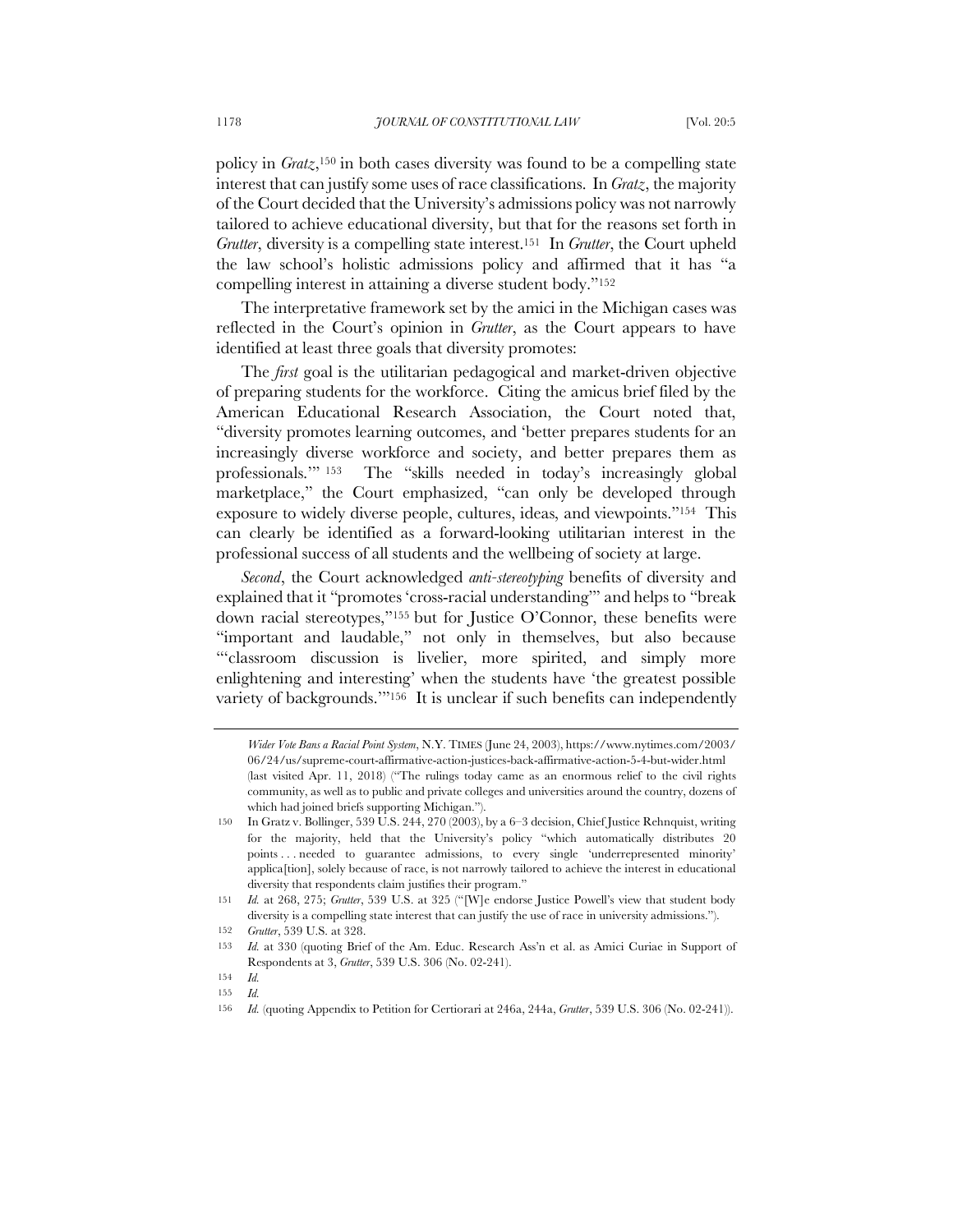justify the use of race-based measures, but it is apparent that for the *Grutter* Court, race was more than just another element of difference that could contribute to the utilitarian benefits of diversity.

The *third* and most dominant objective the Court attributes to diversity is the prospective value in sustaining the American democracy. <sup>157</sup> This conception of democracy was committed to cultural pluralism as a national ideology, but it was also inseparably entangled with an egalitarian vision of society and its institutions. Diversity, the Court observed, is necessary to sustain "our political and cultural heritage," <sup>158</sup> because "[e]ffective participation by members of *all* racial and ethnic groups in the civic life of our Nation is essential if the dream of one Nation, indivisible, is to be realized."159 More practically, in explaining the interest in diversity, the Court referred to the United States amicus brief and asserted that "[e]nsuring that public institutions are open and available to all segments of American society, including people of all races and ethnicities, represents a paramount government objective."160 Furthermore, the Court charged that the interest in diversity is the interest in ensuring that the "path to leadership" is "visibly open to talented and qualified individuals of every race and ethnicity."161 "All members of our heterogeneous society," the Court stated, "must have confidence in the openness and integrity of the educational institutions that provide this training," which is necessary in order to cultivate leaders with "legitimacy in the eyes of the citizenry."162

It seems that *Grutter* establishes equal opportunity as a central justification for diversity, but its focus on legitimacy creates some ambiguity. It is possible that legitimacy can be assured without actual diversity, but with the mere appearance of openness. But it seems more plausible to infer that *Grutter* asserts an interest in the openness of institutions of civil participation as an independent and democratic social good advanced by diversity. 163 As Pamela Karlan recognized—by relying on amicus briefs that explicitly invoke the rejected "interest in reducing the historic deficit of traditionally disfavored minorities," "*Grutter* marks a significant expansion of the concept

<sup>157</sup> Post, *supra* note 63, at 60–61.

<sup>158</sup> *Grutter*, 539 U.S. at 331.

<sup>159</sup> *Id.* at 332 (emphasis added).

<sup>160</sup> *Id.* at 331–32 (quoting United States Brief, *Grutter*, *supra* note 146, at 13).

<sup>161</sup> *Id.* at 332.

<sup>162</sup> *Id.* at 332. In other parts of the opinion, Justice O'Connor acknowledges the wrongs of past discrimination without recognizing the interest in remedying past discrimination. *See, e.g.*, *id.* at 337–38 ("With respect to the use of race itself, all underrepresented minority students admitted by the Law School have been deemed qualified. By virtue of our Nation's struggle with racial inequality, such students are both likely to have experiences of particular importance to the Law School's mission, and less likely to be admitted in meaningful numbers on criteria that ignore those experiences.").

<sup>163</sup> For an interesting discussion, see Post, *supra* note 63, at 60–61.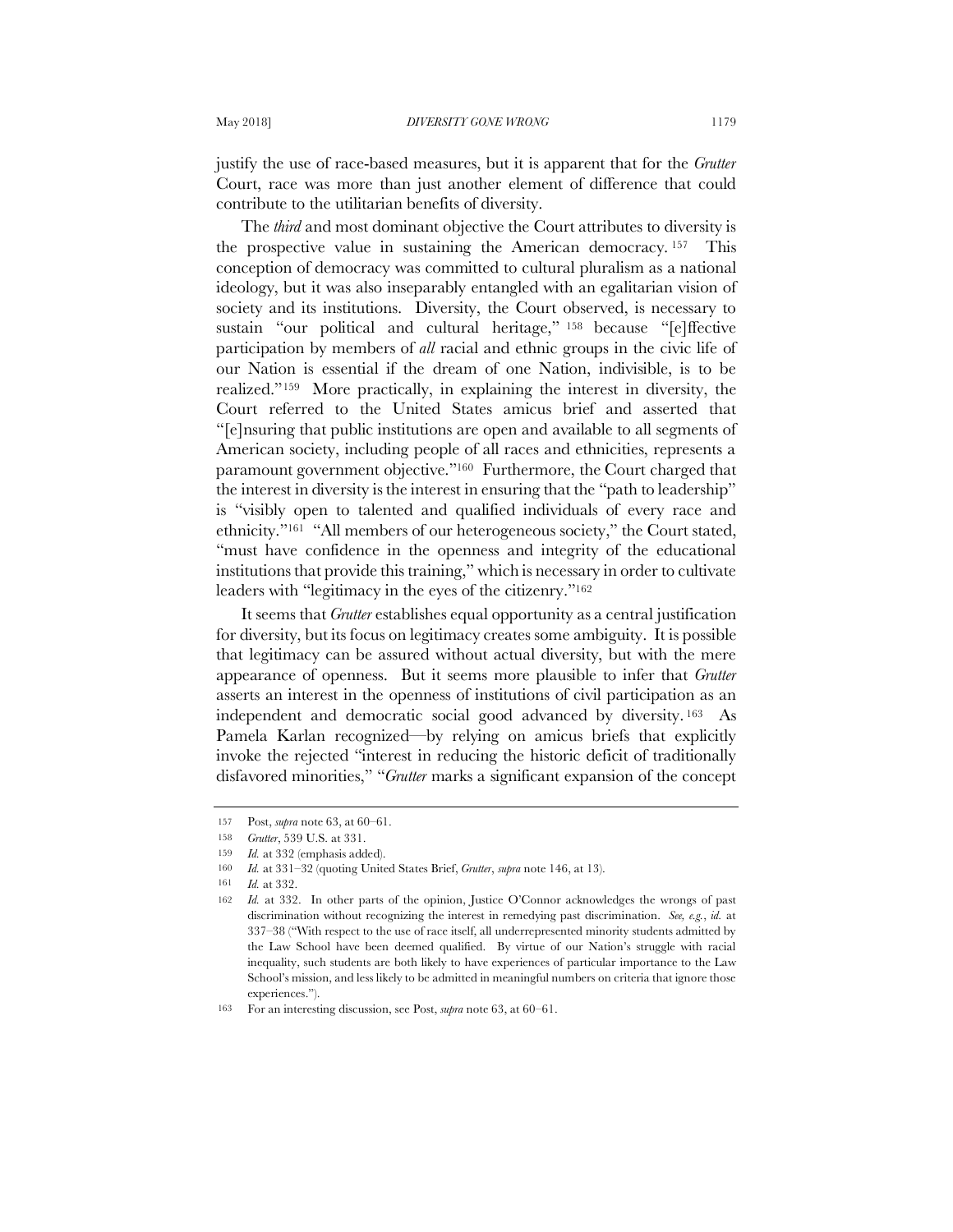of diversity as a compelling interest."164 Similarly, Reva Siegel identified that "*Grutter* transforms the diversity rationale in the course of adopting it, expanding the concept of diversity so that it explicitly embraces *antisubordination* values . . . [by which] no group is excluded from participating in public life and thus relegated to an outsider, or second-class status . . . ."165 Influenced, so it appears, by the prospective egalitarian interpretations suggested in the amicus briefs, the *Grutter* Court considered diversity to be an interest in ensuring that no group is systematically excluded from higher education and from positions of influence in society. The Court's interest in diversity was thus not a merely utilitarian interest in the benefits of civic participation, training leaders, and maintaining legitimacy, but an interest in *equal opportunity* to participate and to lead—an interest in *equal citizenship*.166

In other words, for the *Grutter* Court, diversity was a forward-looking democratic value in the equal *distribution* of educational opportunities. Jack Greenberg argues that the Court's eye was "on the condition of society and what affirmative action can do to help fix it, not what caused the condition." <sup>167</sup> But did it also embody the backward-looking remedial interpretation of diversity that was eminent in the amicus briefs? The answer to that is less clear, but appears to be positive in two ways. First, by embracing an antisubordination perspective and emphasizing the role of higher education in promoting the "[e]ffective participation by members of all racial and ethnic groups,"168 the Court seems to have recognized the persistence of racial inequality, as well as the existing asymmetry between opportunities available to minority groups and those available for the majority groups, and the need to fight it. Second, by insisting on the temporality of the need to take diversity efforts and expecting that "25 years from now, the use of racial preferences will no longer be necessary to further the interest approved today,"169 the Court seemed to vindicate some form of remedial perspective. Whatever is wrong with the current situation of students' attainment will be fixed in time by taking measures to diversify the schools. Thus, the time-limitation requirement, Robert Post explains, only makes sense if the justification for diversity is quasi-remedial.170 *Grutter*, then, contains this tension between a strong prospective orientation, and

<sup>164</sup> *See* Karlan, *supra* note 63, at 1626 (referring to Justice O'Connor's strong reliance on arguments presented by amicus briefs that explicitly adopted some of the egalitarian justifications for affirmative action previously rejected by Justice Powell in *Bakke*).

<sup>165</sup> *See* Siegel, *supra* note 34, at 1538–39.

<sup>166</sup> For a similar interpretation of *Grutter*, see Jack M. Balkin, Plessy*,* Brown *and* Grutter*: A Play in Three Acts*, 26 CARDOZO L. REV. 1689, 1719 (2005) ("[T]he Court argues that affirmative action is necessary for *individuals* to secure equal opportunity. . . .").

<sup>167</sup> Jack Greenberg, *Diversity, the University, and the World Outside*, 103 COLUM.L.REV. 1610, 1621 (2003).

<sup>168</sup> Grutter v. Bollinger, 539 U.S. 306 , 332 (2003).

<sup>169</sup> *Id.* at 343.

<sup>170</sup> Post, *supra* note 63, at 67 n.306.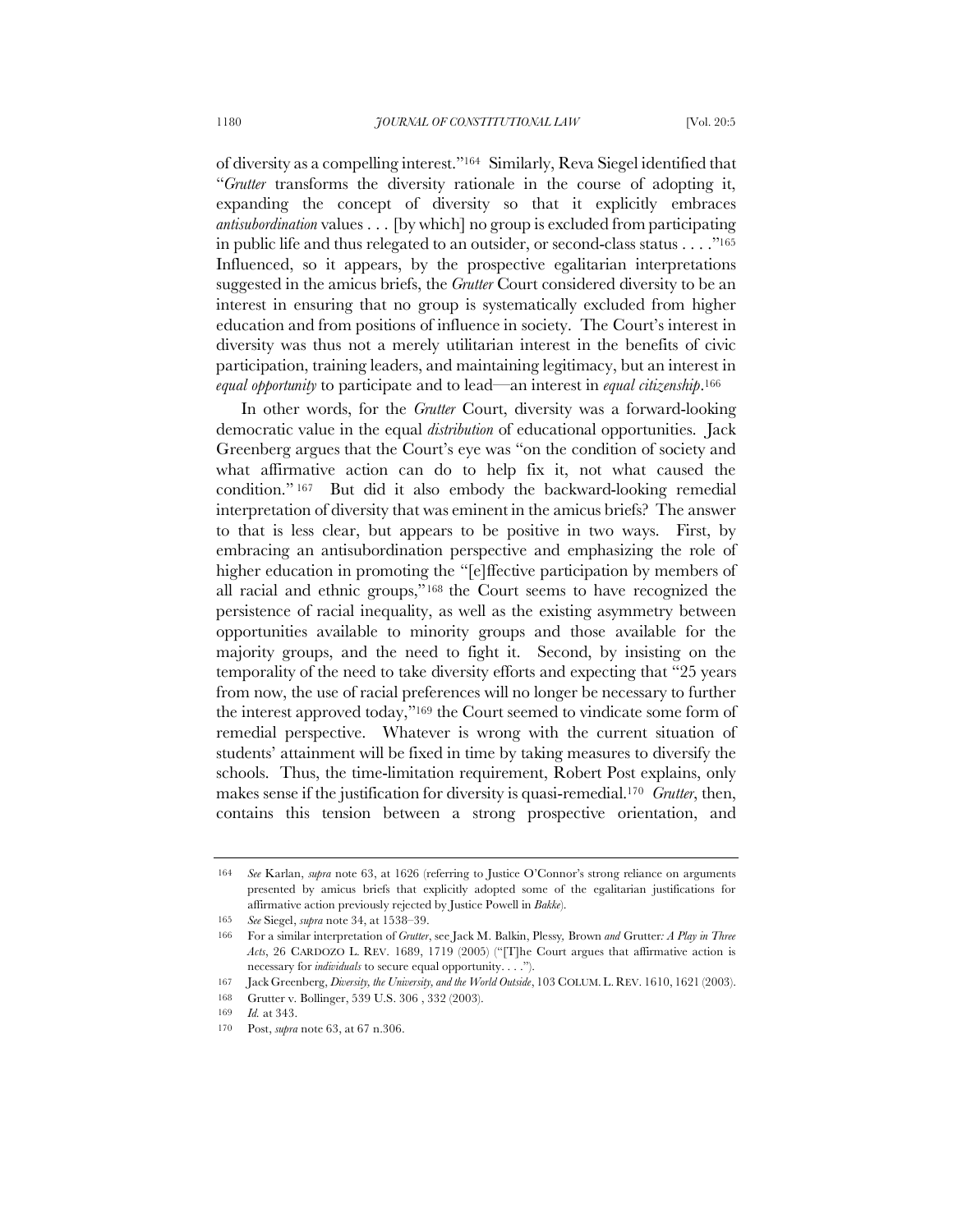recognition of the unique disadvantage of racial minorities in entering institutions of higher education.

Despite this strong egalitarian interpretation of diversity set forth by the *Grutter* Court, in the following years the conversation about diversity continued and its meaning was narrowed dramatically to utilitarian values, primarily concerned with educational and economic benefits.

## IV. DIVERSITY'S TRANSFORMATION IN *FISHER I*

The admissions policy at the University of Texas at Austin ("UT") is an outcome of years of litigation. After UT's race-conscious admissions policy was banned in 1996,<sup>171</sup> the Texas legislature adopted the "top ten percent plan." Under this program, the top ten percent of the graduating classes of each high school in the state were automatically admitted to UT. Taking into account the segregation in the public school system, this plan was meant to promote racial and ethnic diversity.172 Following the *Grutter* decision, UT implemented an additional individualistic admissions plan, under which the university considered, among many other factors, the race of applicants not admitted through the percentage plan in order to increase diversity.173 In *Fisher I*, the Petitioner argued that UT's consideration of race in reviewing individual applicants was unconstitutional because the university had a raceneutral alternative.174 The Fifth Circuit upheld the policy.175

## *A. The Takeover of Utilitarian Diversity in the Briefs*

Fewer than ten years separated the Michigan cases from the *Fisher* litigation, but the meaning of diversity seems to have changed immensely during that time. *Part III* of this Article demonstrates that the *Grutter* Court adopted a more robust interpretation of diversity that included egalitarian perspectives. But the *Fisher* amici—comprised of seventy-three amici curiae in support of UT and seventeen in support of the Petitioner—turned in a different direction.176 Closely analyzing these briefs, I find that the amici in *Fisher I* mostly pursued the business case for diversity.

For the amici in *Fisher I*, diversity was a utilitarian value, mostly divorced from ideals of equality and racial justice. And thus, in the 2010s, diversity was no longer interconnected with remedial and distributive ideals, but

<sup>171</sup> Hopwood v. Texas, 78 F.3d 932, 934 (5th Cir. 1996), *cert. denied*, 518 U.S. 1033 (1996).

<sup>172</sup> *Fisher I*, 133 S. Ct. 2411, 2416 (2013).

<sup>173</sup> *Id.*

<sup>174</sup> Brief for Petitioner at 20–21, *Fisher I*, 133 S. Ct. 2411 (2013) (No. 11-345).

<sup>175</sup> Fisher v. Univ. of Tex. at Austin, 631 F.3d 213, 217 (5th Cir. 2011), *vacated*, 133 S. Ct. 2411 (2013).

<sup>176</sup> For a complete list of amicus briefs submitted in both cases, see *Fisher vs. UT Austin: U.S. Supreme Court (2011)*, UNIV. OF TEX. AT AUSTIN, OFFICE OF THE VICE PRESIDENT FOR LEGAL AFFAIRS, https://legal.utexas.edu/scotus-2011 (last visited Apr. 11, 2018).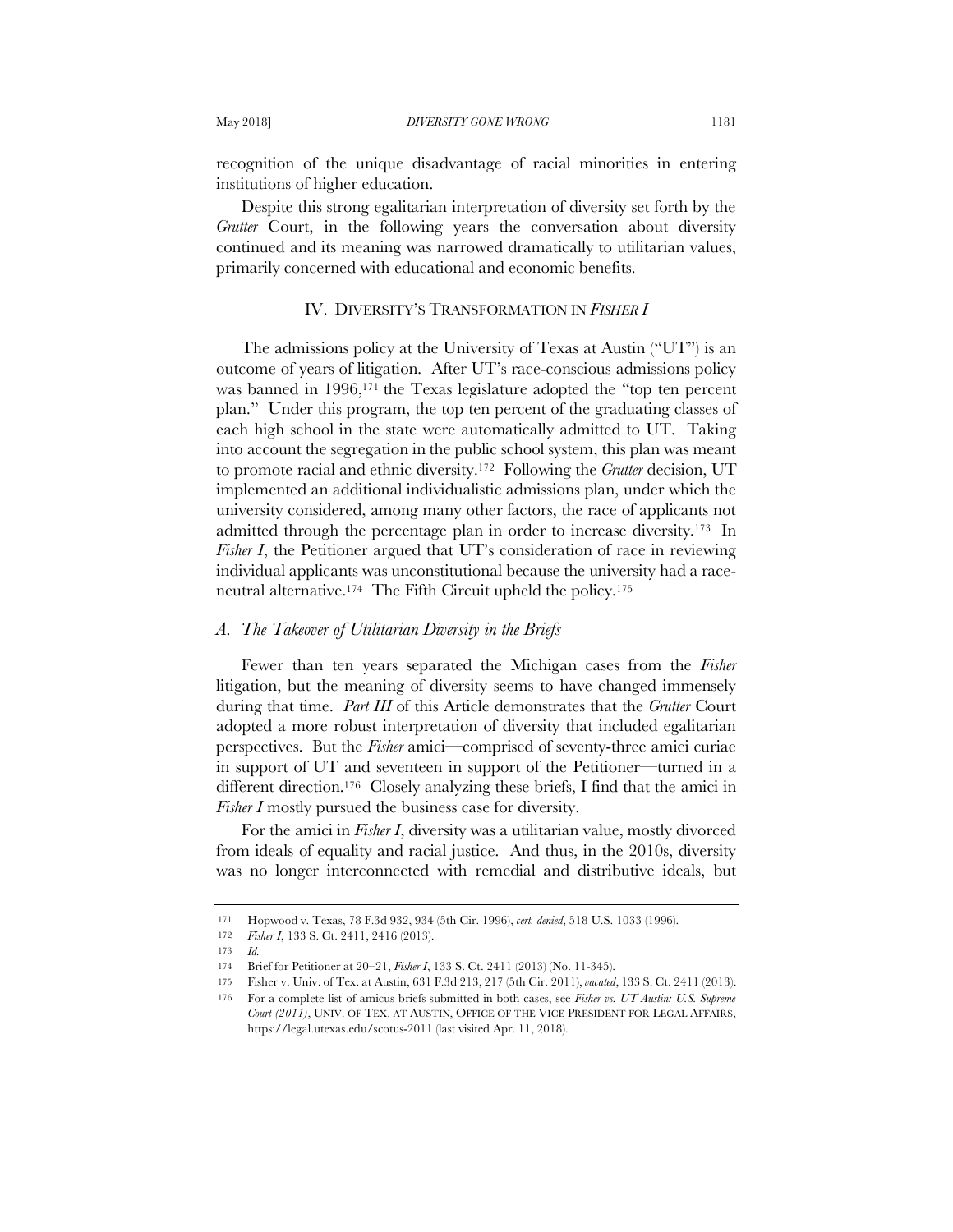instead its interpretation reflected pedagogical and mostly economic utility, such as preparing students to succeed in a heterogeneous society and building a more effective workforce. The egalitarian and democratic aspects of diversity did not disappear completely, but they were scarcer and mostly subjugated to utilitarian goals, such as professional training or the economic wellbeing of society. The interest in ensuring that "the path to leadership be visibly open to talented and qualified individuals," as articulated by Justice O'Connor in *Grutter*,<sup>177</sup> was, naturally, often cited in the briefs. However, these references were mostly instrumentalized for promoting external interests, such as the unity of society or productivity of the market rather than equality in itself.

#### *1. Proponents' Briefs and the Utilitarian Interests in Diversity*

In its brief, UT declared that the objectives of the program are the educational benefits flowing from a diverse student body. This kind of diversity, UT made clear, is composed not just of race but of a far broader array of qualifications and characteristics, "including geographic diversity, socioeconomic diversity, cultural diversity, and so on."178 UT stated that diversity is in the "[n]ation's paramount interest in educating its future leaders in an environment that best prepares them for the society and workforce they will encounter."<sup>179</sup> The interest in diversity, the University explained, "includes an 'academic environment' in which there is 'a robust exchange of ideas, exposure to differing cultures, preparation for the challenges of an increasingly diverse *workforce*, and acquisition of competencies required of future leaders.'"180 While these arguments seem to have a democratic dimension committed to cultural pluralism, it is important to notice that these are not normative arguments about who should our leaders be or how diverse should the society be, but functional arguments concerned with the utilitarian interest of training students in an environment that best prepares them for life in the diverse society and workforce. UT's brief was not devoid of references to equality,<sup>181</sup> but these notions were scarce and mostly subject to utilitarian benefits. For example, when asked to explain why the policy favors African-Americans and Hispanics, UT argued that "[b]y virtue of our Nation's struggle with racial inequality," such students are likely to have experiences of particular importance.<sup>182</sup> UT

<sup>177</sup> Grutter v. Bollinger, 539 U.S. 306, 332 (2003).

<sup>178</sup> Brief for Respondents at 25, *Fisher I*, 133 S. Ct. 2411 (2013) (No. 11-345).

<sup>179</sup> *Id.* at 3.

<sup>180</sup> *Id.* at 39 (emphasis added) (citation omitted).

Id. at 40 (mentioning for the first and last time UT's responsibility "in ensuring that 'the path to leadership be visibly open . . . .'" (quoting *Grutter*, 539 U.S. 332)).

<sup>182</sup> *Id.* at 44 (citing *Grutter*, 539 U.S. at 338) (arguing that UT's diversity policies comply with Supreme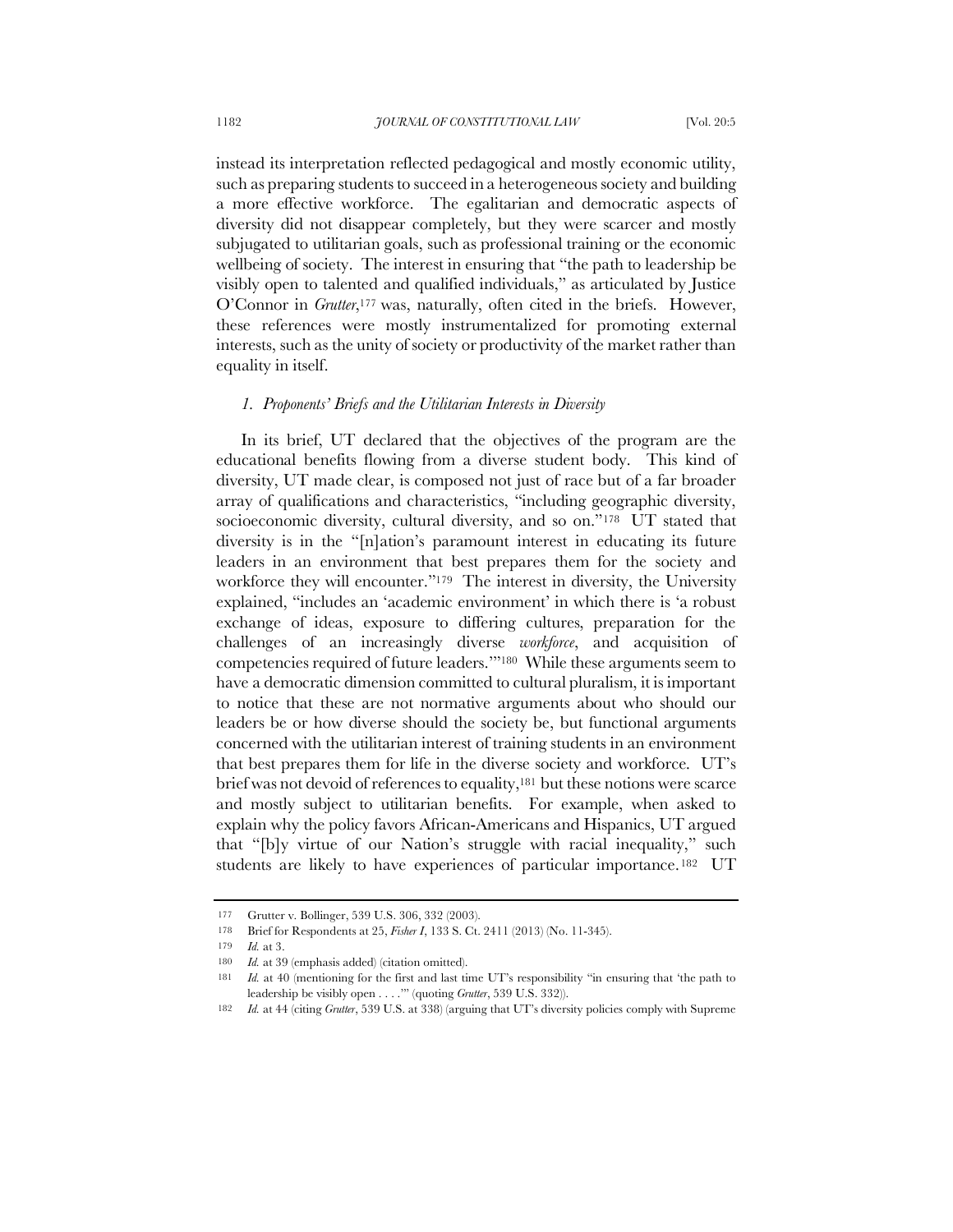added that "[j]ust as growing up in a particular region or having particular professional experiences is likely to affect an individual's views, so too is one's own, unique experience of being a racial minority in a society, like our own, in which race unfortunately still matters."183 Thus, race and the struggle for equality were a kind of commodity for UT; they mattered, but as another element of identity that comprises diversity for the purpose of promoting utilitarian benefits.

The majority of academic amici was even less (and some hardly at all) interested in the egalitarian interpretation of diversity, as they were focused on its utilitarian benefits. Diversity, for these amici, was composed of both pedagogical and market-driven interests, yet it seems that the educational mission itself has changed and became more focused on professional training rather than on the educational process in itself. State universities, the Ivy League schools, 37 liberal arts colleges, and other universities argued that their goal—as institutions of higher education—is to prepare the leaders of tomorrow for the ever-growing multicultural world, and that classroom diversity is necessary in achieving this task.184 The American Council on Education, for example, claimed that "a purpose of higher education is to equip professionals and business leaders to interact with diverse customers, clients, co-workers, and business partners,"185 and that this need to prepare students for "[t]he ever-thickening web of economic, political, and social ties

Court precedent).

<sup>183</sup> *Id.* (citing *Grutter*, 539 U.S. at 333).

<sup>184</sup> *See, e.g.*, Amherst Brief, *Fisher I*, *supra* note 2, at 29 ("The inescapable realities of increased diversity in the country and growing global interconnectedness have led *amici* colleges to incorporate the understanding of diversity in many fields of study. Put simply, students need to learn how to work with, market to, and buy from people from diverse backgrounds and cultures."); Brief of Brown University et al. in Support of Respondents at 6, *Fisher I*, 133 S. Ct. 2411 (2013) (No. 11-345) [hereinafter Brown Brief, *Fisher I*] ("Diversity encourages students to question their assumptions, to understand that wisdom and contributions to society may be found where not expected, and to gain an appreciation of the complexity of the modern world. In these ways, diversity bolsters the unique role of higher education in 'preparing students for work and citizenship' and training 'our Nation's leaders' for success in a heterogeneous society." (quoting *Grutter*, 539 U.S. at 331, 332)); Brief Amici Curiae of Fordham Univ. et al. in Support of Respondents at 5, *Fisher I*, 133 S. Ct. 2411 (No. 11- 345) (quoting the University of San Francisco's "mission . . . to advance a 'diversity of perspectives, experiences and traditions as essential components of a quality education in our global context.'"); Brief of Leading Public Research Univs. et al. as Amici Curiae in Support of Respondents at 14, *Fisher I*, 133 S. Ct. 2411 (No. 11-345) [hereinafter Brief for Leading Public Research Univs., *Fisher I*] (quoting the University of Kansas' "vision of diversity" for a learning environment which "provides our students valuable experiences that will help them prosper after graduation in an increasingly global and multicultural world."); Brief for the Howard Univ. Sch. of Law Civil Rights Clinic as Amicus Curiae in Support of Respondents at 26, *Fisher I*, 133 S. Ct. 2411 (No. 11-345) ("[D]iversity provides students a wider range of perspectives as to the material they study in their classes and better prepares them for the world they will encounter upon graduation.").

<sup>185</sup> Brief of Amici Curiae American Council on Educ. and 39 Other Higher Educ. Orgs. in Support of Respondents at 10, *Fisher I*, 133 S. Ct. 2411 (No. 11-345) [hereinafter ACE Brief, *Fisher I*].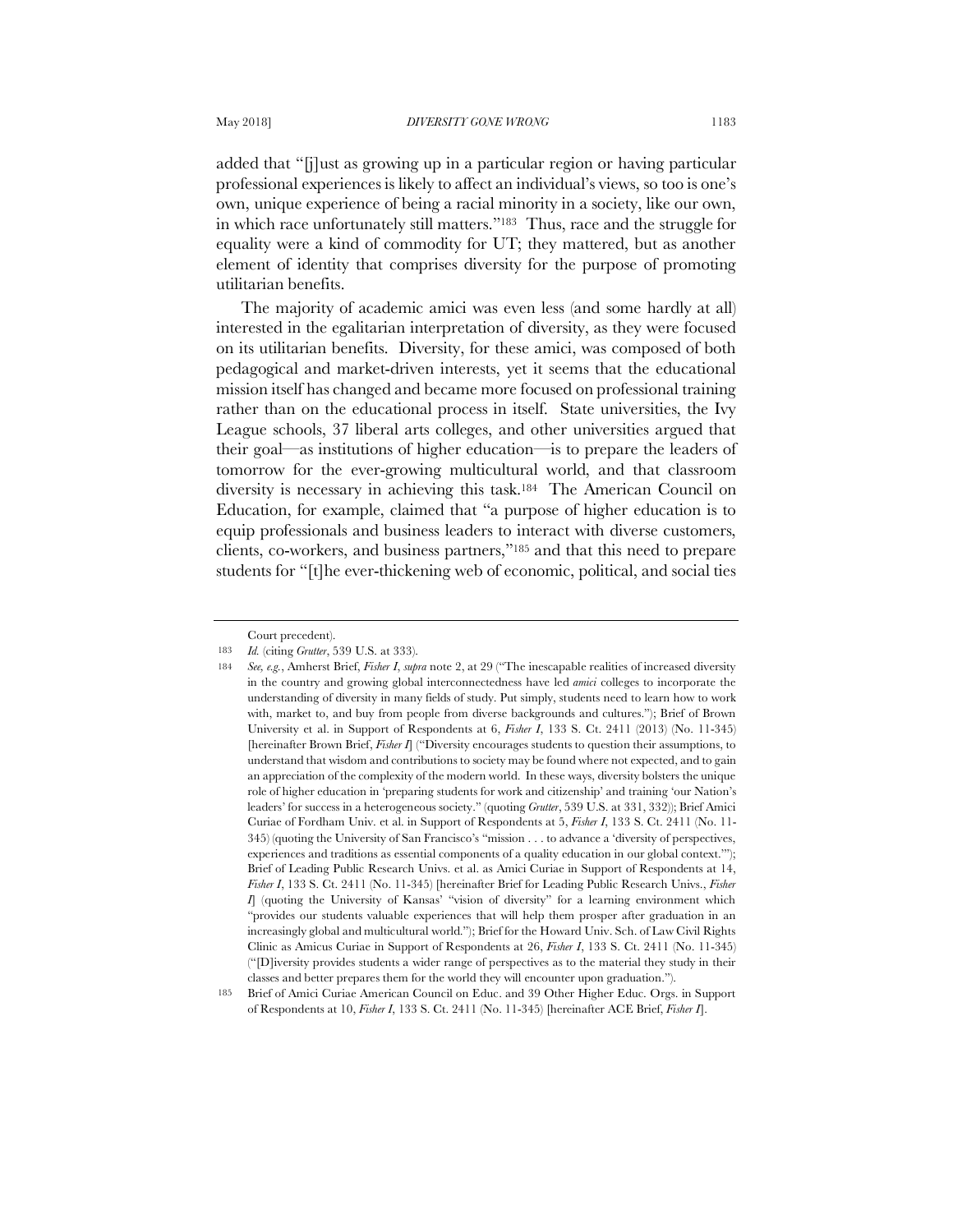between nations" makes diversity even more compelling today. <sup>186</sup> Moreover, Dean Martha Minow of Harvard Law School and Dean Robert Post of Yale Law School focused on the pedagogical value of diversity and the atmosphere of speculation it cultivates, as well as its market-oriented benefits. They emphasized the importance of diversity for "preparing students for the practice of law in today's increasingly globalized and heterogeneous economic world."<sup>187</sup> Diversity, it was explained, benefits not only individuals but "society as well, for it fosters the development of citizens and leaders who are creative, collaborative, and able to navigate deftly in dynamic, diverse environments."188 These examples—invoking conceptions of citizenship and leadership—seem to entail pluralistic and democratic interests in diversity. However, as we can see, they are largely instrumentalized to achieve other social functions, rather than embody any egalitarian ideal of remedy or distribution. Furthermore, many academic amici added lengthy explanations—in part grounded in social science about how all "students benefit from a robust exchange of ideas and exposure to different cultures,"189 emphasizing the benefits of diversity to the majority group.

Some universities tried to explicitly distance their interest in diversity from remedial aspirations and positioned their efforts as completely utilitarian. A brief submitted by a number of elite universities, including Stanford, Harvard, and Yale, explained:

The compelling governmental interest in diversity in higher education is quite different from remedying generalized discrimination. The issue here is whether, in assessing diversity, a university may take into account the need (a) to foster conditions for providing the most stimulating learning environment possible and (b) to train effectively citizens and leaders for a heterogeneous society.190

Citing *Grutter*, some academic amici did call for the removal of barriers and opening pathways to leadership, but this democratic objective was mostly meant to serve superior pedagogical or economic utilities, such as

<sup>186</sup> *Id.* at 8.

<sup>187</sup> Brief of Dean Robert Post and Dean Martha Minow as Amici Curiae in Support of Respondents at 8, *Fisher I*, 133 S. Ct. 2411 (No. 11-345) [hereinafter Brief of Dean Robert Post and Dean Martha Minow, *Fisher I*]; *see also* Brief for the N.Y. State Bar Ass'n at 3, *Fisher I*, 133 S. Ct. 2411 (No. 11- 345) ("To remain effective the legal profession must reflect the changing demographics of the United States' population." (emphasis altered)).

<sup>188</sup> Brown Brief, *Fisher I*, *supra* note 184, at 9.

<sup>189</sup> *See, e.g.*, Brief of Dean Robert Post and Dean Martha Minow, *Fisher I*, *supra* note 187, at 13 (arguing that diversity "will enrich the educational experience of all" through the clash of perspectives); Brief for Leading Public Research Univs., *Fisher I*, *supra* note 184, at 6 ("Current research continues to show that student bodies diverse in a multitude of ways lead to improved learning outcomes for all students and benefit the entire educational community.").

<sup>190</sup> Brown Brief, *Fisher I*, *supra* note 184, at 27.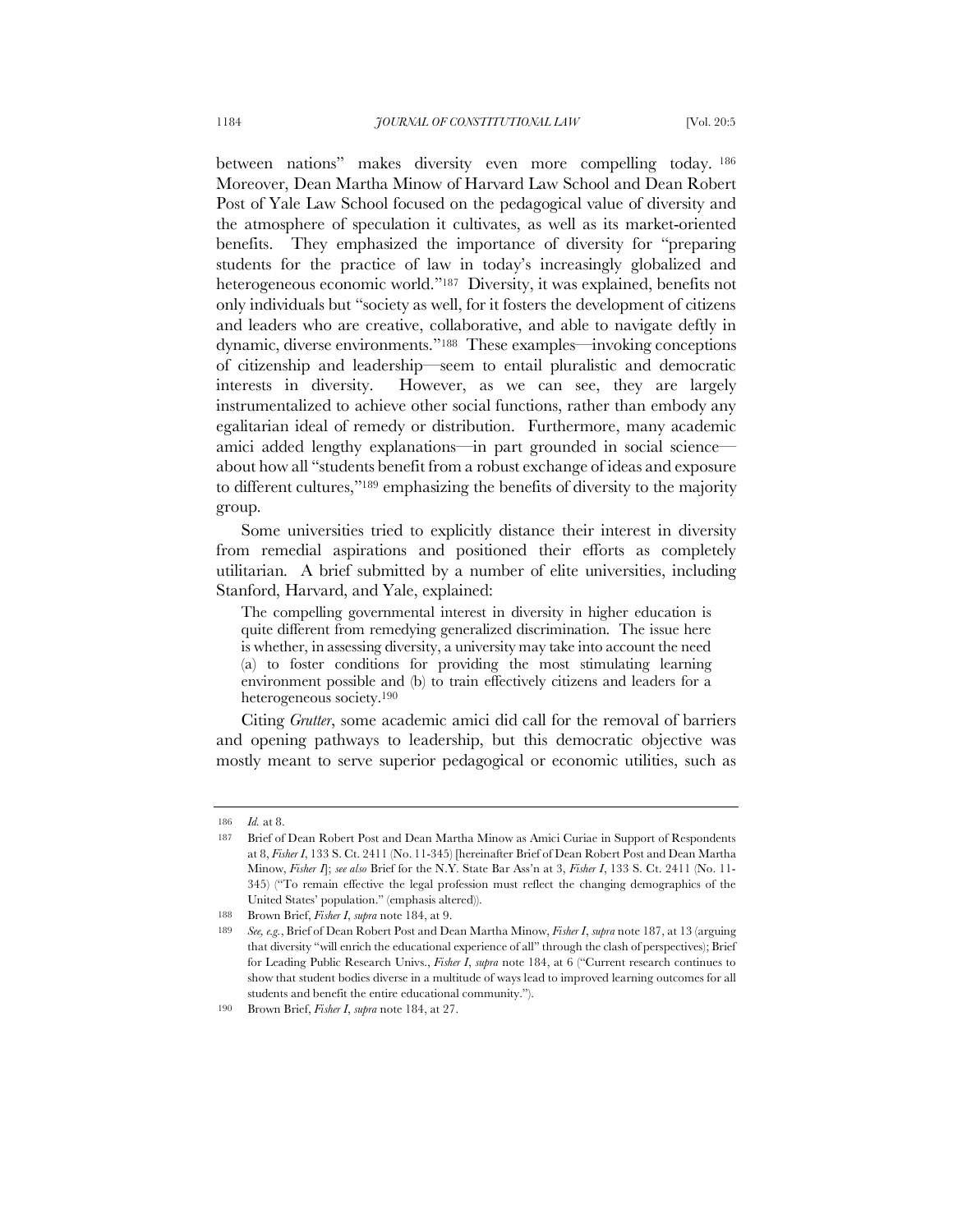promoting learning outcomes and preparing students for life and work in an increasingly diverse society.191 In other words, they were interested in the social utility that a diverse citizenry can produce, rather than in the egalitarian value of a diverse citizenry itself. Among the benefits of diversity, several academic amici also mentioned overcoming stereotypes and promoting cross-racial understanding. These benefits, however, had almost no intrinsic egalitarian value, and were meant to allow collaboration and thus serve the greater good of society.<sup>192</sup> Similarly, when the saliency of race was acknowledged or past discrimination mentioned, it was mostly to explain how racial diversity, like any other cultural difference, identity, and personal background, can contribute to the diversity of viewpoints and experiences.193

<sup>191</sup> Brief for California Institute of Technology et al. as Amici Curiae in Support of Respondents at 11– 12, *Fisher I*, 133 S. Ct. 2411 (2013) (No. 11-345) ("All students benefit as 'productive inquiry best takes place when individuals can explore and share their experience and thoughts as equal members of our community, uninhibited by prejudice or discrimination.'" (quoting Univ. of Rochester, *Statement of Educational Philosophy*, http://www.rochester.edu/diversity/philosophy (last visited Aug. 9, 2012))); ACE Brief, *Fisher I*, *supra* note 185, at 16 ("Removal of barriers is thus the essence of American higher education, necessary both for personal growth and the continued growth of the Nation[,] . . . because such a society produces 'more numerous and more varied points of contact' and 'a greater diversity of stimuli to which an individual has to respond.' Inculcating not only 'an ability' but also 'an inclination' 'to serve mankind, one's country, friends and family . . . .'" (quoting JOHN DEWEY, DEMOCRACY AND EDUCATION 101 (Free Press 1966) (1916); then quoting BENJAMIN FRANKLIN, PROPOSALS RELATING TO THE EDUCATION OF YOUTH IN PENNSYLVANIA 30 (William Pepper ed., Univ. of Pa. Press 1931) (1749))); Brief of Amicus Curiae Soc'y of Am. Law Teachers as Amicus Curiae in Support of Respondents at 12, *Fisher I*, 133 S. Ct. 2411 (2013) (No. 11-345) [hereinafter Soc'y of Am. Law Teachers Brief, *Fisher I*] ("the 'path to leadership be visibly open to talented and qualified individuals of every race and ethnicity . . . so that all members of our heterogeneous society may participate in the educational institutions that provide the training and education necessary to succeed in America.'" (alteration in original) (quoting Grutter v. Bollinger, 539 U.S. 306, 308, 332–33 (2003))). These examples sounds completely democratic and even egalitarian, yet in the following sentence the amici continue to argue that "[i]f American businesses are to achieve a highly qualified and diverse workforce with individuals who have been exposed to different perspectives, individuals of various races and ethnicities must be granted access to higher education." Soc'y of Am. Law Teachers, *Fisher I*, *supra* at 12.

<sup>192</sup> *See e.g.*, Brief of the Am. Educ. Research Ass'n et al. as Amici Curiae in Support of Respondents at 2–3, *Fisher I*, 133 S. Ct. 2411 (2013) (No. 11-345) ("[S]tudent body diversity leads to important educational benefits. Among these benefits are improvements in intergroup contact and increased cross-racial interaction among students; reductions in prejudice; improvements in cognitive abilities, critical thinking skills, and self-confidence; greater civic engagement; and the enhancement of skills needed for professional development and leadership."); Brief of Appalachian State Univ. et al. as Amicus Curiae in Support of Respondents at 8, *Fisher I*, 133 S. Ct. 2411 (2013) (No. 11-345) ("Higher levels of cross-racial interactions on a campus . . . 'better prepare[ ] students for an increasingly diverse workforce and society.'" (alteration in original) (quoting *Grutter*, 539 U.S. at 331)).

<sup>193</sup> Brief for Amicus Curiae Ass'n of Am. Law Schools in Support of Respondents at 24, *Fisher I*, 133 S. Ct. 2411 (2013) (No. 11-345) ("It remains inescapably true that members of racial minorities often possess experiences and perspectives not shared by their white peers. . . . Token minority representation will not produce the kind of learning environment that fosters an excellent legal education."); Brown Brief, *Fisher I*, *supra* note 184 at 11 ("To say that race continues to matter is to acknowledge forthrightly that, for many reasons—including the frustrating persistence of segregated schools and communities—race continues to shape the backgrounds, perspectives, and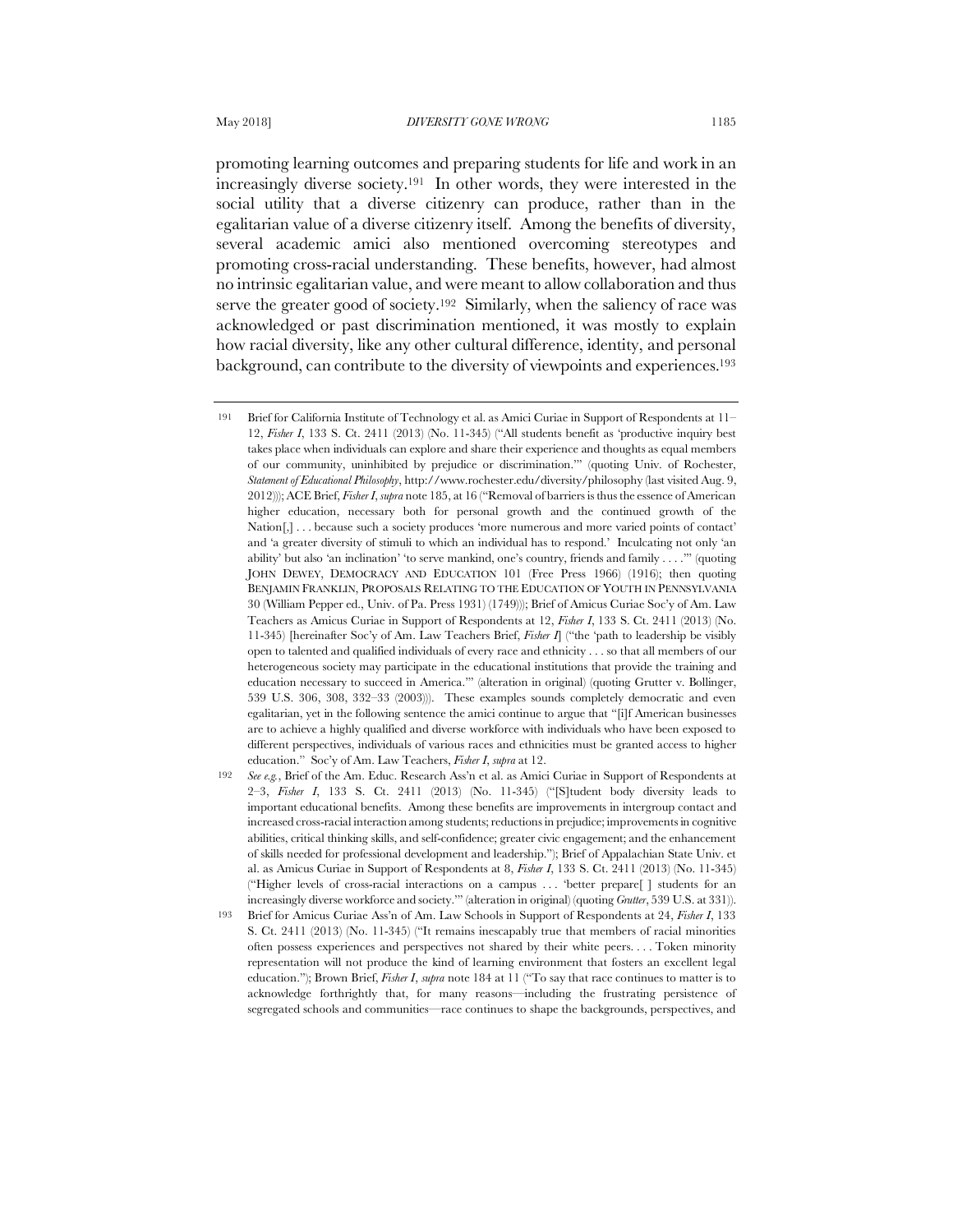The most prominent exception to this trend of utilitarian diversity was an amicus brief submitted by a group of constitutional scholars,194 explaining that *Grutter*'s interpretation of diversity allows "forward-looking measures that call for the sensitive use of race to foster equality in education."195 It is in light of this exception that we can see what the vast majority academic amici were "missing." Thus, at the time of *Fisher I,* the connection between diversity and equality had been loosened and the utilitarian benefits that flow from diversity were portrayed as the superior mission of higher education. The history of racism was ignored and the persistence of racial hierarchies was mystified, as race became just one of many elements of applicants' identity that can promote robust discussions and enhance the level of training.

This strong trend away from the egalitarian approach for diversity was only amplified by *non-academic public* amici. The United States asserted that diversity is absolutely necessary for military and federal agencies to fulfill their missions.196 Building a diverse force is nothing less than a strategic imperative,197 and a diverse officer corps is essential for officers' ability to lead the enlisted ranks.198 "[T]o be effective," the United States added, "we have to look like America. We have to understand and reflect the communities we serve."199 These interests, "including military readiness, [and] national security," the brief added, "will be more readily achieved if the pathways to professional success are visibly open to all segments of American society."200 These interests, the brief continues, are "not simply a matter of civic responsibility; it is a pressing necessity in an era of intense competition in the global economy and ever-evolving worldwide national-security threats."201 Thus, while this brief vindicates a pluralistic vision of America, unlike the

experiences of many in our society, including Amici's students.").

<sup>194</sup> Brief Amici Curiae of Constitutional Law Scholars & Constitutional Accountability Ctr. in Support of Respondents at 21, *Fisher I*, 133 S. Ct. 2411 (2013) (No. 11-345).

<sup>195</sup> *Id.* at 20–21 ("*Grutter* recognized that it is constitutionally permissible to take race into account to ensure that 'the path to leadership be visibly open' . . . [and] *Grutter* held that the government may enact forward-looking measures that call for the sensitive use of race to foster equality in education." (quoting *Grutter*, 539 U.S. at 332, 333)).

<sup>196</sup> Brief for the United States as Amicus Curiae Supporting Respondents at 10, *Fisher I*, 133 S. Ct. 2411 (2013) (No. 11-345) [hereinafter United States Brief, *Fisher I*].

<sup>197</sup> *Id.* (quoting DEP'T OF DEF., DIVERSITY AND INCLUSION STRATEGIC PLAN—2012 TO 2017 3 (2012), http://diversity.defense.gov/Portals/51/Documents/DoD\_Diversity\_Strategic\_Plan\_%20final\_as%2 0of%2019%20Apr%2012%5B1%5D.pdf).

<sup>198</sup> *Id*.

<sup>199</sup> *Id.* at 15 (quoting Robert S. Mueller, III, Director, FBI, Speech at the National Conference of the Historically Black Colleges and Universities: FBI Diversity Employment in a New Age of Global Terror (Sept. 17, 2002), (transcript available at https://archives.fbi.gov/archives/news/speeches/fbidiversity-employment-in-a-new-age-of-global-terror) (last visited Apr. 11, 2018)).

<sup>200</sup> *Id.* at 10.

<sup>201</sup> *Id.* at 5–6.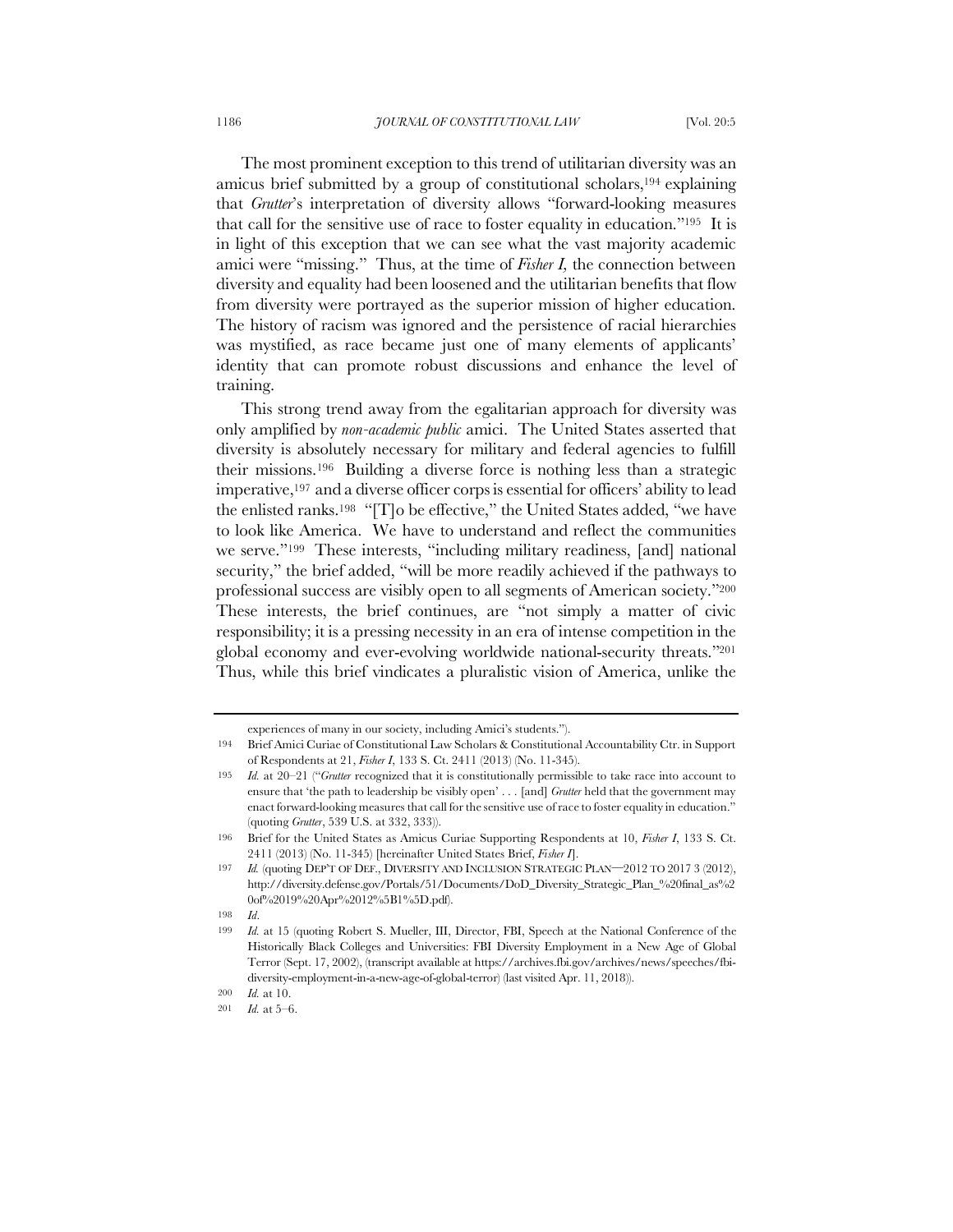strong connection between democracy and equality that was evident in *Grutter*, in *Fisher I* the democratic dimension was linked and even secondary to utilitarian interests. For the United States at the time of *Fisher I*, the interest in diversity was no longer an interest in "[e]nsuring that public institutions, especially educational institutions, are open and accessible to a broad and diverse array of individuals, including individuals of all races and ethnicities,"202 as it was at the time of *Grutter*. Instead, diversity was now an interest in a well-functioning military and administration, and equality was a byproduct, but not a goal. Thirty-seven former high-ranking officers and civilian leaders of the military added that a diverse officer corps is crucial for the effectiveness of the military because it is more likely to carry cultural sensitivity and foreign language skills to succeed in today's wars.203 Other public amici, such as a group of congressmen, several states, and a number of senators held a similar interpretation of diversity.204

Aside from a few limited exceptions that articulated the connections between diversity and equality, <sup>205</sup> the vast majority of amici curiae supporting UT's race-conscious admissions policy held a utilitarianpedagogical and mostly market-oriented—interpretation of diversity. Civil society organizations, student organizations, affinity groups, and businesses emphasized repeatedly that educational diversity is a utilitarian value, meant to improve the quality of education<sup>206</sup> and to prepare graduates to be better

<sup>202</sup> United States Brief, *Grutter*, supra note 146, at 19*.*

<sup>203</sup> Brief of Lt. Gen. Julius W. Becton, Jr. et al. as Amici Curiae in Support of Respondents at 9–10, *Fisher I*, 133 S. Ct. 2411 (2013) (No. 11-345).

<sup>204</sup> *See e.g.*, Brief for the States of New York et al. as Amici Curiae in Support of Respondents at 2, *Fisher I*, 133 S. Ct. 2411 (2013) (No. 11-345) ("[D]iverse educational community enriches the learning environment for all students and better prepares them to excel in a heterogeneous world.").

<sup>205</sup> *See, e.g.*, Brief of Amici Curiae Coal. of Bar Ass'ns of Color in Support of Respondents at 9–12, *Fisher I*, 133 S. Ct. 2411 (2013) (No. 11-345) (articulating both a strong utilitarian interpretation of diversity, emphasizing how diversity benefits all sectors of legal profession, and an egalitarian one, and explaining how diversity and representation in the legal profession promotes fairness and access to positions of public leadership); Brief of the Advancement Project as Amicus Curiae in Support of Respondents & Urging Affirmance at 3, *Fisher I*, 133 S. Ct. 2411 (2013) (No. 11-345) ("UT's quest for a racially diverse student body is justified, in part, because it represents an attempt by UT to come to terms with its own history of purposeful discrimination and the history of purposeful discrimination by the state of Texas."); Brief Amici Curiae on Behalf of the Coal. to Def. Affirmative Action, Integration & Immigrant Rights & Fight for Equality by Any Means Necessary ("BAMN") et al. in Support of the Respondents Urging Affirmance at 5–6, *Fisher I*, 133 S. Ct. 2411 (2013) (No. 11-345) (presenting an independent egalitarian defense for race-conscious affirmative action not tied to an interest in equality or diversity).

<sup>206</sup> For further examples, see Brief of Amicus Curiae Former Student Body Presidents of Univ. of Tex. at Austin in Support of Respondents at 22, *Fisher I*, 133 S. Ct. 2411 (2013) (No. 11-345) ("[D]iversity, including diversity of race, socioeconomic class, and national origin, translated into a broad range of opinions that made classes 'worth attending.'); Brief of Amicus Curiae Teach For America, Inc. in Support of Respondents at 4–5, *Fisher I*, 133 S. Ct. 2411 (2013) (No. 11-345) ("History and research show that students from all backgrounds are best served when their classrooms and schools are led by a diverse staff of teachers and principals. Yet without a diverse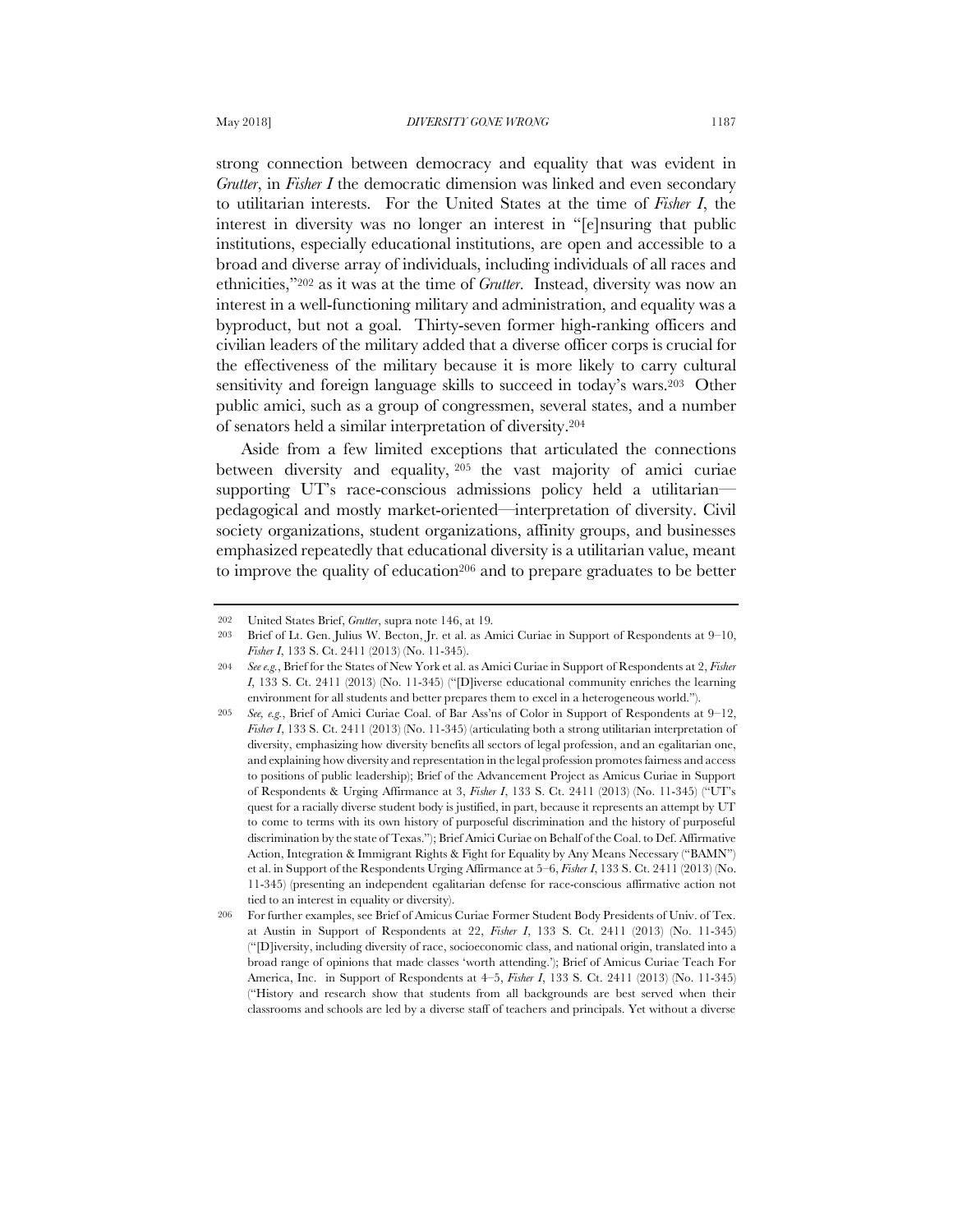and more effective members of society, as workers or leaders.207 This interest could also be understood as invested in promoting minorities, but the amici only rarely referred to minorities as beneficiaries of diversity policies, as they emphasized instead the benefits of an effective workforce and of the quality of education for *all*. Furthermore, some amici even made clear that the benefit of diversity "extends beyond simply developing minority leaders" or other egalitarian interests, to the positive effects on the society at large.208 They portrayed diversity as an interest in training students to successfully fit in the workforce and promote the economic well-being of the state and the nation.209 Equality might be a means to achieving these goals, or their byproduct, but it was no longer a goal in itself.

### *2. Opponents' Briefs Mirror the Utilitarian Interpretation*

The Petitioner in *Fisher I* and several of her supporters did not challenge the diversity rationale, but argued that UT's goal in considering race was not promoting diversity, but rather the unconstitutional interest in racial balancing.210 By doing so, they explained what they considered to be the legitimate interest in diversity: "an inward-facing concept of diversity focused on enhancing the university experience," <sup>211</sup> educational dialogue and exchange of ideas "by keeping minority students from feeling 'isolated or like spokespersons for their race.'" 212 This claim was, of course, a strategic

pipeline of graduates from the nation's leading colleges and universities, our schools will struggle to recruit the heterogeneous cadre of leaders they badly need."); Brief for Amici Curiae Fortune-100 and Other Leading American Buss. in Support of Respondents at 2, *Fisher I*, 133 S. Ct. 2411 (2013) (No. 11-345) ("For amici to succeed in their businesses, they must be able to hire highly trained employees of all races, religions, cultures and economic backgrounds. It also is critical to amici that all of their university-trained employees have the opportunity to share ideas, experiences, viewpoints and approaches with a broadly diverse student body. To amici, this is a business and economic imperative.").

<sup>207</sup> *See, e.g.*, Brief of Former Student Body Presidents, *supra* note 206, at 20 ("These educational benefits include, among other things, creating an environment in which a 'robust exchange of ideas' can occur by promoting cross-racial understanding, breaking down racial stereotypes, reducing isolation that can result in a lack of participation by minorities, better learning outcomes, and better preparation of students to enter a diverse workforce and society in today's increasingly global marketplace.").

<sup>208</sup> Brief of Distinguished Alumni of the Univ. of Tex. at Austin as Amici Curiae in Support of Respondents at 2, *Fisher I*, 133 S. Ct. 2411 (2013) (No. 11-345).

<sup>209</sup> *See, e.g.*, Brief for Amici Curiae Small Bus. Owners and Ass'ns in Support of Respondents at 3–4, *Fisher I*, 133 S. Ct. 2411 (2013) (No. 11-345) ("The ability of small businesses to adapt quickly to changing market conditions – including changes in the demographic make-up and global nature of the market – has proven a necessary component of their success. This distinctive feature of small business, however, requires continuing access to a workforce 'trained through wide exposure' to the ideas and mores of students as diverse as this Nation of many peoples.").

<sup>210</sup> Brief for Petitioner at 19, *Fisher I*, 133 S. Ct. 2411 (2013) (No. 11-345).

<sup>211</sup> *Id.* at 26.

<sup>212</sup> *Id.* at 27 (quoting Grutter v. Bollinger, 539 U.S. 306, 319 (2003)); *see also* Brief for Amici Curiae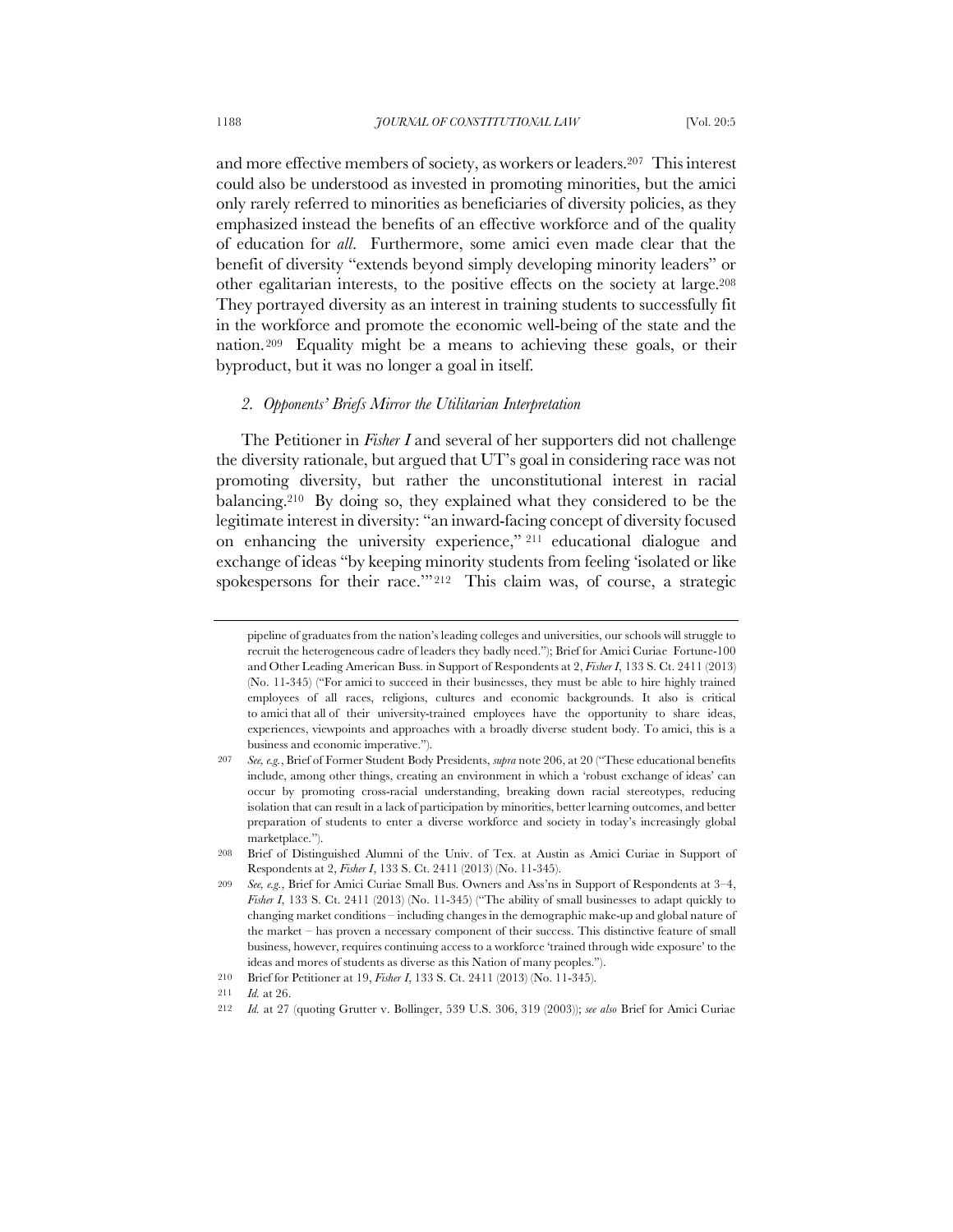argument trying to narrow the interest of diversity. However, it also indicates that, at the time of *Fisher I*, opponents of race-conscious affirmative action acknowledged diversity to be a compelling interest, but only as long as it is meant to promote the quality of education.

### *B.* Fisher I *and the Missing Egalitarian Interpretation*

The Supreme Court reversed the Fifth Circuit on the application of strict scrutiny standard of review, demanding a closer judicial review on raceconscious admissions programs. The Court held that UT must demonstrate "that available, workable race-neutral alternatives do not suffice" before it turns to considering the applicant's race.213 Without saying much else, the Court remanded the case for review.

The Court did not provide any new vision of diversity. Instead it followed both *Bakke* and *Grutter*. Restating *Bakke*, the Court distinguished diversity from forbidden racial balancing, <sup>214</sup> and held that the interest in the educational benefits that flow from a diverse student body serves different values, "including enhanced classroom dialogue and the lessening of racial isolation and stereotypes."215 The interest in diversity, the Court said, citing *Bakke* and *Grutter*, is not just an interest in simple ethnic diversity, but "encompasses a far broader array of qualifications and characteristics of which racial or ethnic origin is but a single though important element."<sup>216</sup> While not attributing any new values to diversity, the Court also did not refer to all of the interests previously recognized by the Court. Most notably, Justice O'Connor's egalitarian interpretation of diversity as an interest in ensuring that the "path to leadership" is "visibly open to talented and qualified individuals of every race and ethnicity"217 was missing from the opinion. <sup>218</sup>

The diversity rationale was not challenged in this case, and therefore at no point was the Court required to provide an account of diversity. However, the partial way it described the benefits of diversity, confined to utilitarian educational benefits, indicates that the Court at the time of *Fisher I*, perhaps following the amicus briefs, was less receptive to an egalitarian understanding of diversity.

Current and Former Fed. Civil Rights Officials in Support of Petitioner at 17, *Fisher I*, 133 S. Ct. 2411 (2013) (No. 11-345) (citing Regents of the Univ. of Cal. v. Bakke, 438 U.S. 265, 313 (1978); then citing *Grutter*, 539 U.S. at 330–31).

<sup>213</sup> *Fisher I,* 133 S. Ct. at 2420.

<sup>214</sup> *Id.* at 2419*.*

<sup>215</sup> *Id.* at 2418.

<sup>216</sup> *Id*. (internal quotation marks omitted) (citing *Bakke*, 438 U.S. at 315).

<sup>217</sup> *Grutter*, 539 U.S. at 332.

<sup>218</sup> *See Fisher I,* 133 S. Ct. 2411.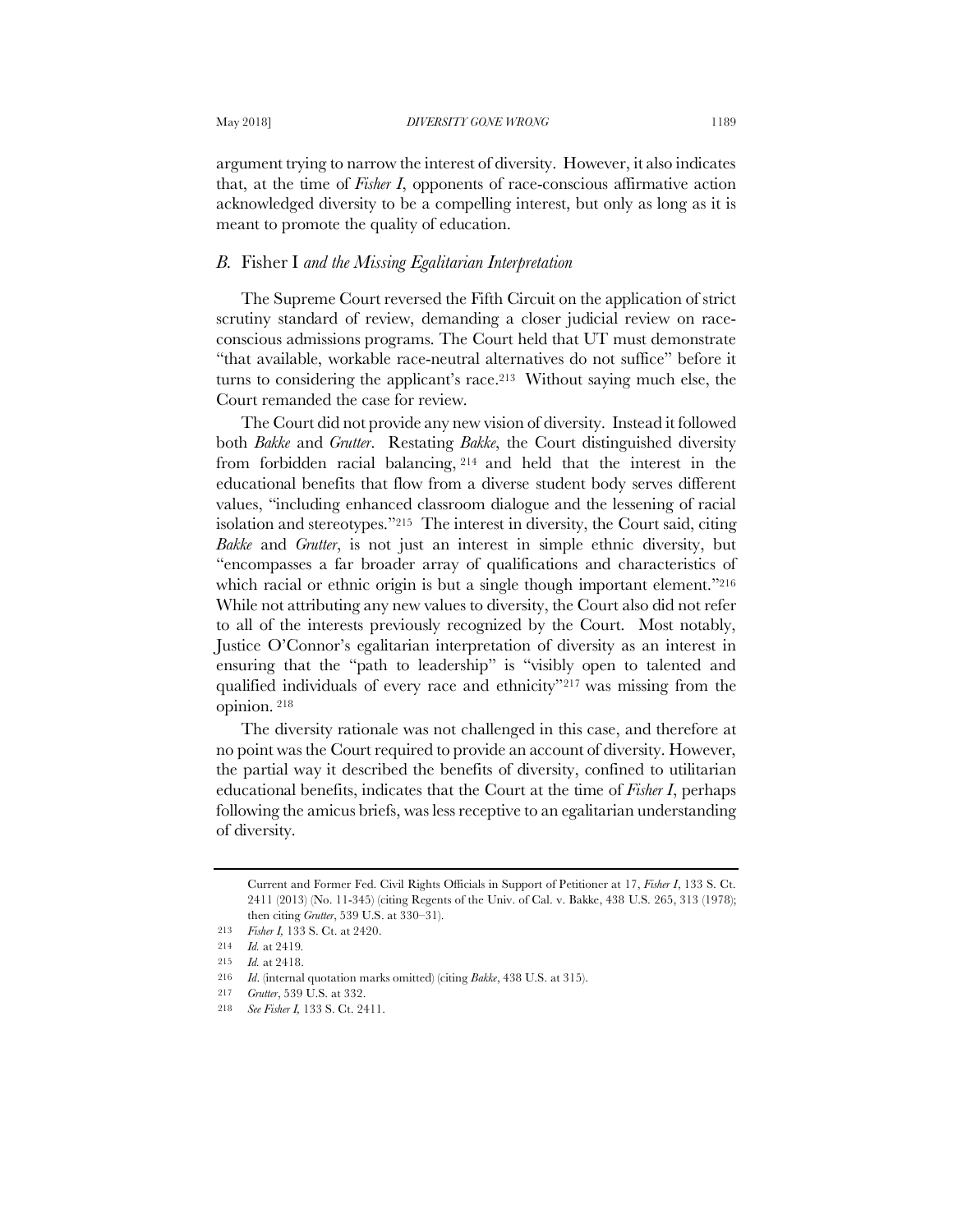#### 1190 *JOURNAL OF CONSTITUTIONAL LAW* [Vol. 20:5

### V. *FISHER II*: A RE-OPENED SPACE?

After the Supreme Court remanded the case in *Fisher I* in July 2014, the Fifth Circuit, applying a stricter standard of scrutiny, affirmed UT's raceconscious admissions policy once again. <sup>219</sup> The petitioner, Abigail Fisher, claimed that the University had not articulated its compelling interest with sufficient clarity and that the consideration of race was not narrowly tailored because the University had in place a 'top ten percent plan,' a successful raceneutral alternative.220

#### *A. More of the Same Market-Driven Diversity in the* Fisher II *Briefs*

Once again, UT had to defend its consideration of race as part of a holistic policy. In so doing, it articulated essentially the same utilitarian diversity interest in promoting "learning outcomes," arguing that it "better prepare[s] students for an increasingly diverse work force, for civic responsibility in a diverse society, and for entry into professions, where they will need to deal with people of different races, cultures, languages, and backgrounds."221 UT argued that the use of race as part of the holistic review is narrowly tailored, despite the relative success of the 'top ten percent plan,' and emphasized the individualized, rather than group, elements that constitute diversity—overcoming adversity, socioeconomic factors or special circumstances, such as race.222 With this focus, UT diverged from its brief in *Fisher I* and did not even cite *Grutter*'s interest "in ensuring that the path to leadership be visibly open to talented and qualified individuals."223

Social mobilization around UT's admissions policy did not quiet down in *Fisher II*. Sixty-eight amici curiae briefs were submitted in support of UT and fourteen in support of the petitioner.224 Many amici, however, filed the exact same briefs they had filed in *Fisher I*. Others made only minor changes, and in any case, they did not articulate any new interpretation of diversity.

<sup>219</sup> Fisher v. Univ. of Tex. at Austin, 758 F.3d 633, 637 (5th Cir. 2014).

<sup>220</sup> *Grutter*, 539 U.S*.* at 644, 654.

<sup>221</sup> Brief for Respondents at 26, *Fisher II*, 136 S. Ct. 2198 (2016) (No. 14-981).

<sup>222</sup> *See id.* at 33–34 ("Just as overcoming adversity may distinguish an applicant, minority or otherwise, so too may showing an ability to cross racial lines and maneuver outside one's 'bubble' . . . . Seeking diversity within diversity underscores that it is *not* 'all about race' . . . every student brings 'a lot of other diversity pieces with them,' like 'geographic diversity . . . socioeconomic diversity . . . the type of school [a student] came from, . . . [the type of community he grew up in] rural, inner city, suburban . . . [his] background growing up . . . .'" (quoting Joint Appendix at 257a, 360a, 363a, *Fisher II*, 136 S. Ct. 2198 (No. 14-981))).

<sup>223</sup> Brief for Respondents at 40, *Fisher I*, 133 S. Ct. 2411 (2013) (No. 11-345) (quoting *Grutter*, 539 U.S. at 322).

<sup>224</sup> For a complete list of amicus briefs submitted in both cases, see Office of the Vice President for Legal Affairs, *U.S. Supreme Court (2011)*, UNIV. OF TEX. AT AUSTIN https://legal.utexas.edu/scotus-2011 (last visited Feb. 4, 2017).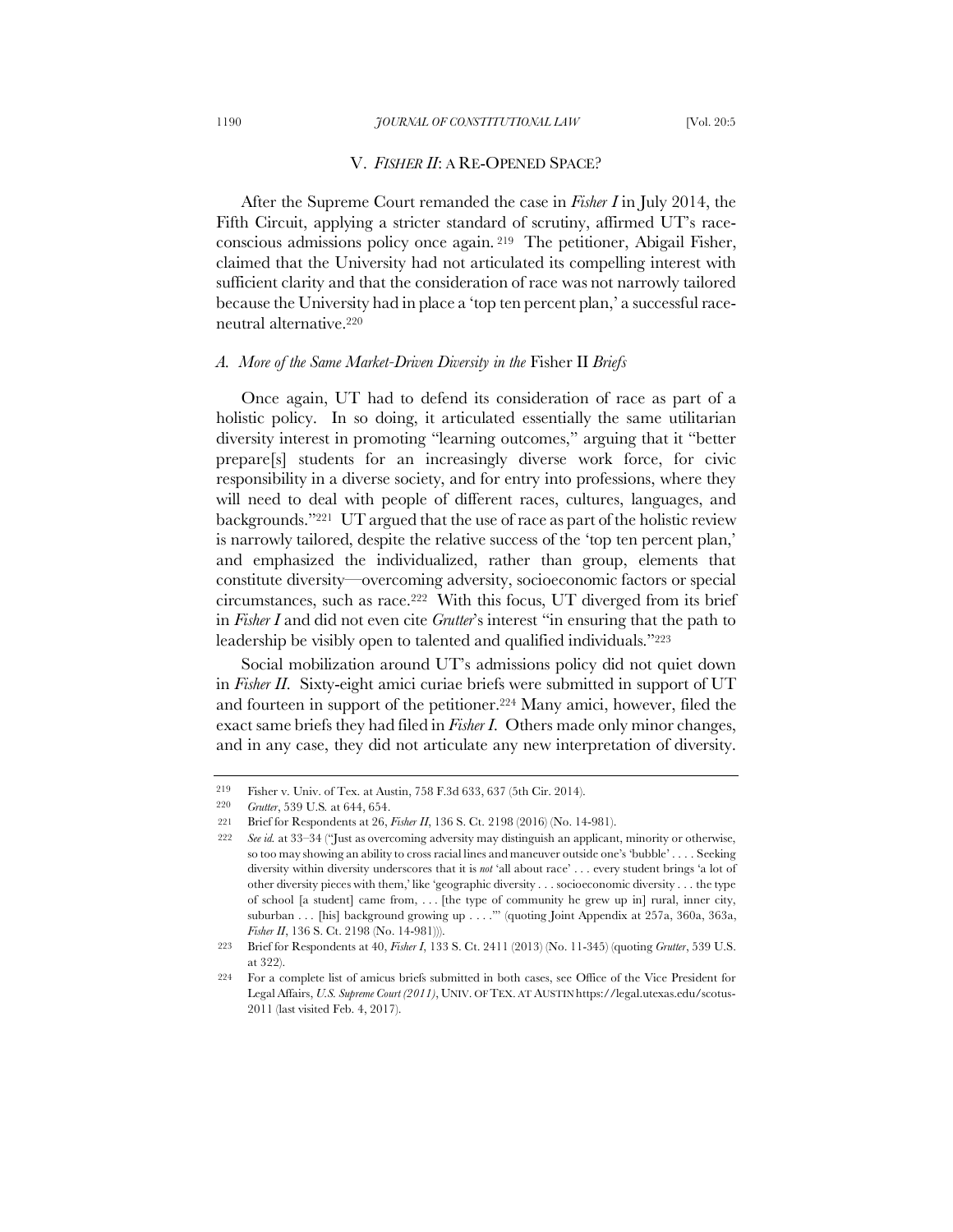Thus, in the interest of brevity and in an effort to avoid an unnecessary repetition, this Article does not provide a detailed description of the amicus briefs filed in *Fisher II*. In short, with a few exceptions of amicus briefs that emphasized both utilitarian benefits and the remedial or distributive potential of race-conscious affirmative action,225 the vast majority of amici supporting UT's admissions policy followed the same utilitarian interpretation of diversity that was dominant in the *Fisher I* briefs.226 Even though some amicus briefs cited *Grutter* and did mention the interest in ensuring "that the path to leadership be visibly open" or other egalitarian claims, these briefs usually ascribed to other utilitarian pedagogical and mostly market-driven interests.227

# *B. Deference as Space for Meaning-Making in* Fisher II

On June 23, 2016, the Court announced its decision in *Fisher II*, <sup>228</sup> allowing race-conscious affirmative action to continue. Justice Kennedy—

<sup>225</sup> *See, e.g.*, Brief of Constitutional Law Scholars & Constitutional Accountability Ctr. as Amici Curiae in Support of Respondents at 5, *Fisher II*, 136 S. Ct. 2198 (2016) (No. 14-981) (arguing that affirmative action aligns with the original meaning of the 14th Amendment, which aims to ensure equality of opportunity to all persons regardless of race); Brief of Amici Curiae Professors Cedric Merlin Powell et al. in Support of Respondents at 2–4, *Fisher II*, 136 S. Ct. 2198 (2016) (No. 14- 981) (arguing that "the notion that the Constitution is colorblind has no basis in the original intent of the Fourteenth Amendment or *Brown*").

<sup>226</sup> *See, e.g.*, Brief of Amici Curiae Am. Council on Educ. et al. in Support of Respondents at 5, *Fisher II*, 136 S. Ct. 2198 (2016) (No. 14-981) ("The nation's colleges and universities seek student body diversity in pursuit of educational excellence. They must prepare students who will have to navigate a nation more diverse, and a world more interconnected, than ever before."); Brief for Soc'y of Am. LawTeachers as Amicus Curiae Supporting Respondents at 13–14, *Fisher II*, 136 S. Ct. 2198 (2016) (No. 14-981) ("Studies have indicated that diversity in classroom conversations better prepares students to deal with global clients and colleagues"); Brief of Amicus Curiae The Univ. of N.C. at Chapel Hill in Support of Respondents at 2, *Fisher II*, 136 S. Ct. 2198 (2016) (No. 14-981) ("[A] diverse campus better prepares its students for participation in a diverse society and global economy."); Brief of Cal. Inst. of Tech. et al. as Amici Curiae in Support of Respondents at 10, *Fisher II*, 136 S. Ct. 2198 (2016) (No. 14-981) ("In addition to promoting better learning outcomes, a diverse university community better prepares students for success in our increasingly diverse, increasingly global society.").

<sup>227</sup> *See* Brief for the N.Y. State Bar Ass'n as Amicus Curiae in Support of Respondents at 3–18, *Fisher II*, 136 S. Ct. 2198 (2016) (No. 14-981) (arguing that in order "[t]o remain effective, the legal profession must reflect the changing demographics of the United States' population."); Brief of Brown Univ. et al. in Support of Respondents at 12–14, *Fisher II*, 136 S. Ct. 2198 (2016) (No. 14- 981) (citing *Grutter's* different rationales and explaining that institutions' interest in diversity is derived from their educational mission to "develop active and engaged citizens equipped to handle the problems of a rapidly evolving world"); Brief of Leading Public Research Univs. et al. as Amicus Curiae in Support of Respondents at 14, *Fisher II*, 136 S. Ct. 2198 (2016) (No. 14-981) ("The university aims to further the causes of democracy and justice by opening pathways to leadership for members of traditionally underrepresented minority groups. Developing a vibrantly diverse campus not only creates opportunities for members to advocate for their own communities, but is also critical for multicultural understanding and collaboration in a deeply interconnected world."). 228 136 S. Ct. 2198, 2207 (2016).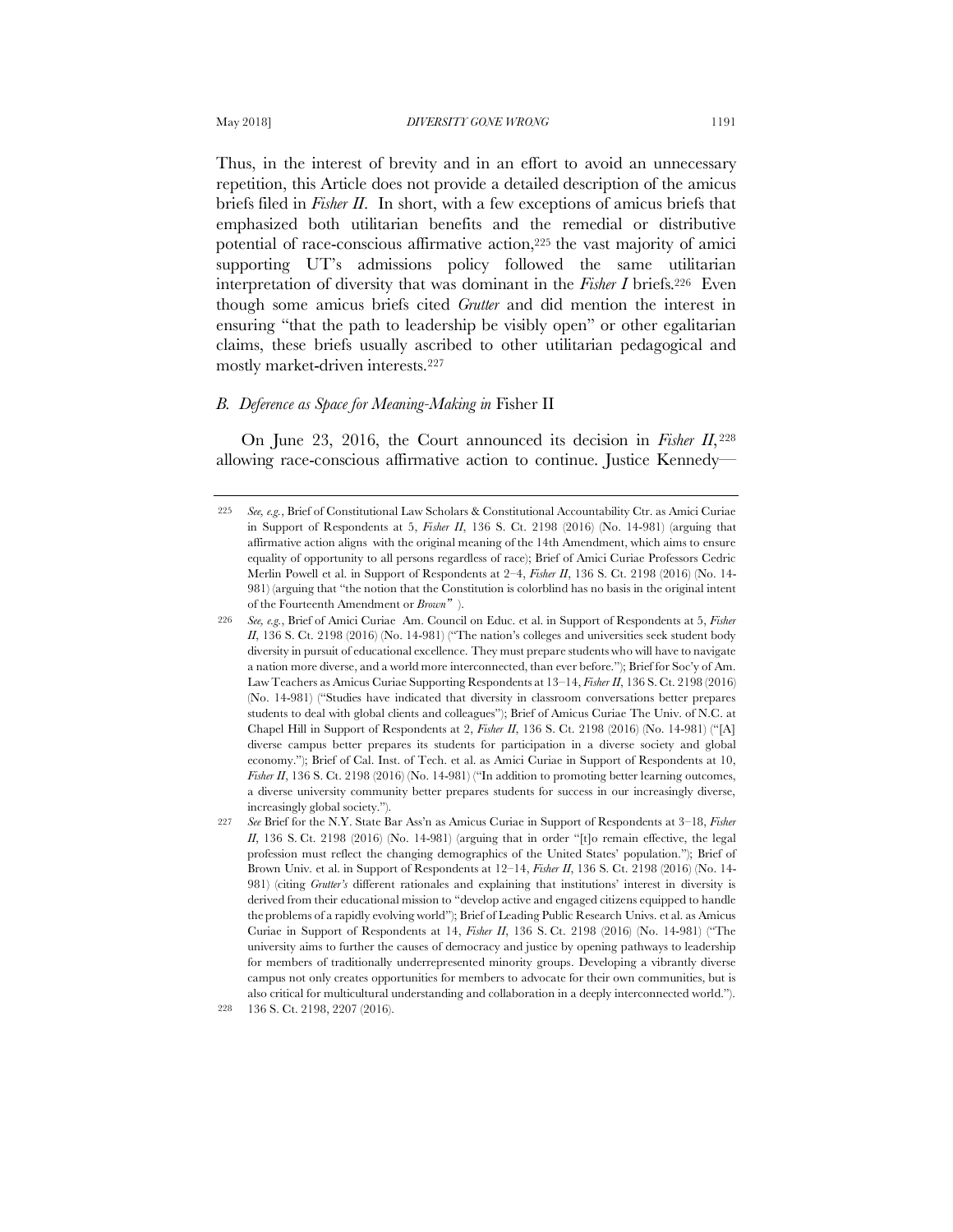who had been a long-time skeptic of race conscious affirmative action delivered the opinion of the Court and affirmed that "the educational benefits that flow from student body diversity" are a compelling state interest.229

*Fisher II* boiled down to two major questions: (1) what kinds of diversity are compelling? (2) And how much diversity is enough diversity?230 Justice Kennedy provided hints and guidelines. On the first question he held that diversity should not be assembled according to a single metric, such as class rank, that captures some elements of diversity and misses others.231 More generally, Kennedy added that diversity takes many forms and has many dimensions,232 and listed all the interests in diversity that UT identified in its brief.<sup>233</sup> With respect to the second question, Kennedy asserted that "[a] university's goals cannot be elusory or amorphous—they must be sufficiently measurable to permit judicial scrutiny of the policies adopted to reach them." <sup>234</sup> But Kennedy did not provide any binding answer to these questions. Instead, he took a step back and determined that only the universities themselves can answer those questions:

*Considerable deference* is owed to a university in defining those intangible characteristics, like student body diversity, that are central to its identity and educational mission. But still, it remains an enduring challenge to our Nation's education system to reconcile the pursuit of diversity with the constitutional promise of equal treatment and dignity.235

As Richard T. Ford recognized, this was a big shift in the Court's, and in Justice Kennedy's, approach to affirmative action.236 Over the past decade,

<sup>229</sup> *Id*. at 2210 (quoting *Fisher I*, 133 S. Ct. 2411, 2419 (2013)).

<sup>230</sup> Richard Thompson Ford narrows it down only to the second question of "how much diversity is enough?" I read the case as also raising the question of what kinds of diversity should be valued. *See* Richard T. Ford, *Did the Supreme Court Just Admit Affirmative Action is About Racial Justice?*, VOX (July 5, 2016, 12:02 PM), http://www.vox.com/2016/7/5/12085412/-supreme-court-affirmativeaction-decision-racial-justice-fisher-abigail-diversity.

Fisher II, 136 S. Ct. at 2213-14 ("Class rank is a single metric, and like any single metric, it will capture certain types of people and miss others. . . . Indeed, to compel universities to admit students based on class rank alone is in deep tension with the goal of educational diversity as this Court's cases have defined it.").

<sup>232</sup> *Id.* at 2210 ("As the University examines this data, it should remain mindful that diversity takes many forms. Formalistic racial classifications may sometimes fail to capture diversity in all of its dimensions . . . .")

<sup>233</sup> *Id.* at 2211 (articulating Texas's goals of "the destruction of stereotypes," the "promot[ion of] crossracial understanding," the "preparation of a student body" "for an increasingly diverse workforce and society," the "cultivat[ion of] a set of leaders with legitimacy in the eyes of the citizenry," and providing "an 'academic environment' that offers a 'robust exchange of ideas, exposure to differing cultures, preparation for the challenges of an increasingly diverse workforce, and acquisition of competencies required of future leaders.'") (internal quotation marks omitted) (quoting Supplemental Joint Appendix at 1a, 23a, *Fisher II*, 136 S. Ct. 2198 (2016) (No. 14-981)).

<sup>234</sup> *Id.* at 2211.

<sup>235</sup> *Id.* at 2214 (emphasis added).

<sup>236</sup> Ford, *supra* note 230 ("[*Fisher II*] marks a turning point in the long controversy surrounding raceconscious admissions policies and perhaps an important shift in the orientation of the Supreme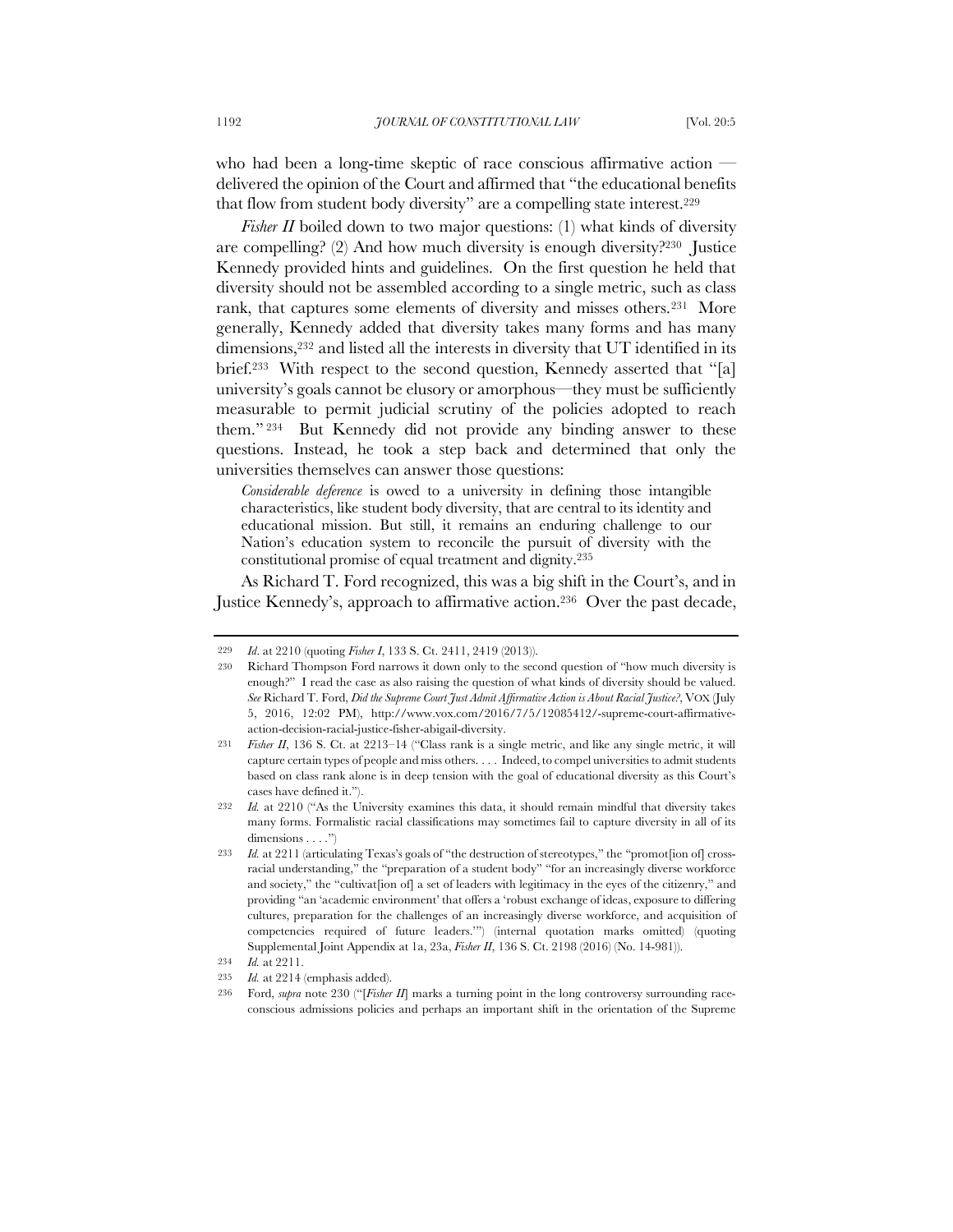the Court had minimized its willingness to allow the use of race as an affirmative measure: in 2007, in a case called *Parents Involved in Community Schools v. Seattle School District No. 1*,237 the Court invalidated voluntary high school integration efforts that made use of racial criteria. Add to that the ruling in *Fisher I*, which seemed to suggest that the majority of Justices had real doubts about the constitutionality of the use of race in admissions programs.238 And most recently in *Schuette v. Coalition to Defend Affirmative Action*  (2014),239 the Court affirmed a state ban on the use of race in affirmative action efforts in higher education and other realms. In contrast to these cases, which posed direct and indirect constraints on affirmative action in higher education and on the vocabulary for public discourse about diversity, in *Fisher II*, the Court took a step back and invited universities to define their own interest in diversity.

In its final section, the Article employs this historical account of diversity's transformation in order to start exploring the stakes in framing diversity in one way or another, inviting universities and others to consider these tradeoffs in making claims about diversity.

### VI. DIVERSITY – WHAT HAS GONE WRONG?

# *A. Why Has the Utilitarian Conception of Diversity Prevailed? Or, Did Diversity Go Wrong?*

The following sections of the Article suggest that the transformation of diversity as a legal justification—from an egalitarian understanding to a dominant utilitarian conception—impoverishes the public discourse on racial justice and risks the long-term struggle for racial equality. Yet, before discussing the price of adopting the business case for diversity and abandoning the egalitarian one, it seems necessary to situate this transformation in a historical context and ask why the utilitarian conception has prevailed. This allows us to discuss the tradeoffs entailed in adopting such an approach and to then consider any normative implications it might

Court as well. Justice Kennedy, long the pivotal swing vote on the Court and a skeptic of affirmative action, voted to uphold UT's policy.").

<sup>237</sup> 551 U.S. 701, 707 (2007) ("Parents of students denied assignment to particular schools under these plans solely because of their race brought suit, contending that allocating children to different public schools on the basis of race violated the Fourteenth Amendment guarantee of equal protection. The Court Appeals below upheld the plans. We granted certiorari, and now reverse.")

<sup>238</sup> *Fisher I*, 133 S. Ct. 2411, 2419–20 (2013) (requiring that reviewing courts independently explore whether the university could have obtained its objective of diversity with race-neutral alternatives).

<sup>239</sup> 134 S. Ct. 1623, 1638 (2014) ("This case is not about how the debate about racial preferences should be resolved. It is about who may resolve it. . . . Deliberative debate on sensitive issues such as racial preferences all too often may shade into rancor. But that does not justify removing certain court-determined issues from the voters' reach. Democracy does not presume that some subjects are either too divisive or too profound for public debate.")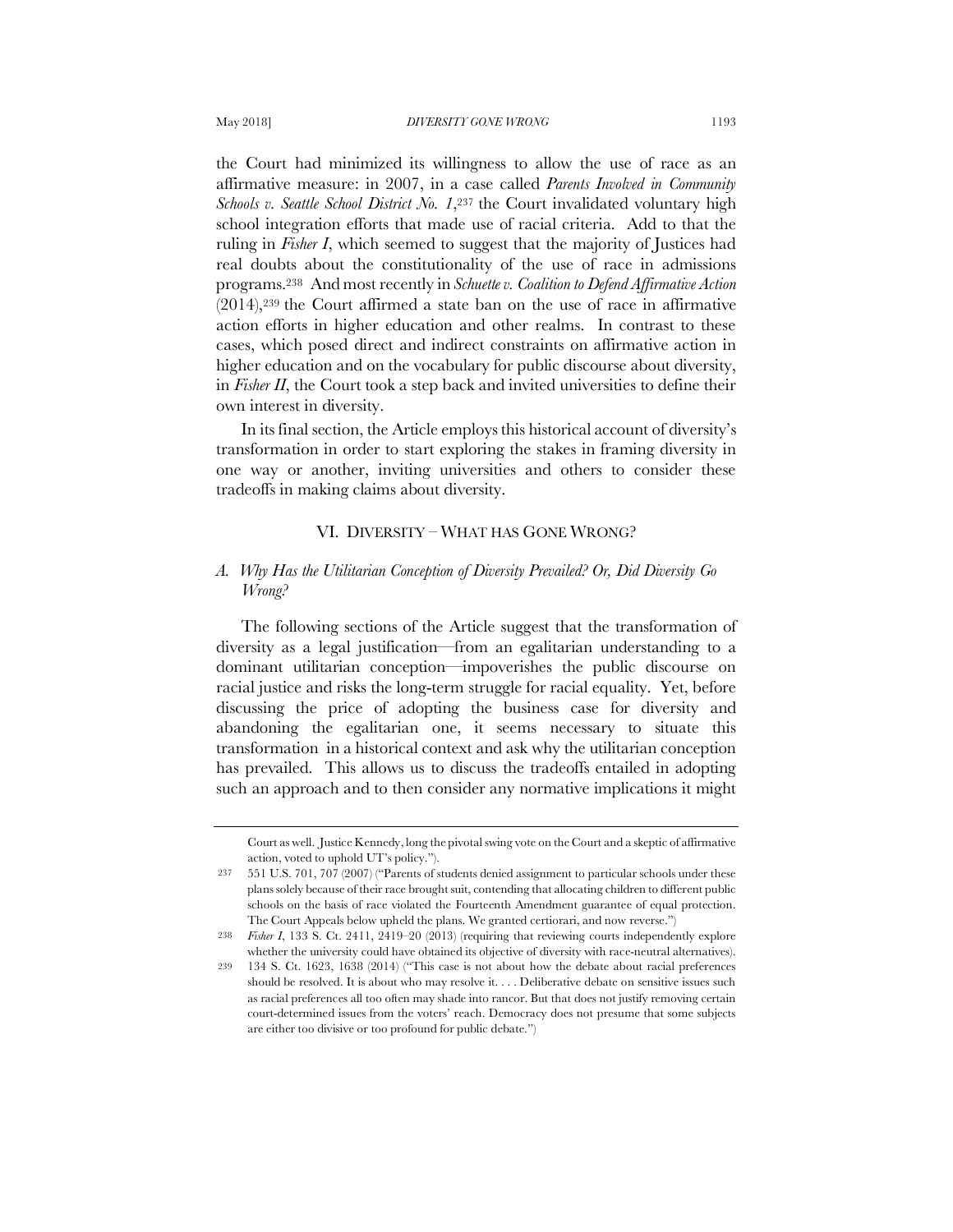have.

Trying to understand what has caused the transformation in the meaning of diversity between the Michigan cases and the *Fisher* litigation, it appears impossible to reach one conclusive answer. Instead, in what follows, I explore three explanations that could have played a role in the take-over of utilitarian diversity: a political account of why certain characteristics of the utilitarian conception might have made it attractive grounds for broad political agreement; a narrow strategic explanation concerned with the changing makeup and ideology of the Court; and a brief overview of the much broader shift towards a neo-liberal paradigm. These explanations are not mutually exclusive.

#### *1. Utilitarian Diversity and Political Compromise*

Diversity, in its current formulation, is at the heart of a political consensus. Opponents of affirmative action no longer challenge the compelling nature of diversity, and the debate now centers on how diversity ought to be achieved. The utilitarian conception of diversity seems to have contributed, to say the least, to the formation and success of this political compromise. Utilitarian diversity is consensual exactly because it does not entail moral commitments to remedial or distributive values, which not all segments of society share.<sup>240</sup> Furthermore, utilitarian interests avoid much of the critique and controversy that was pointed at the remedial justification for affirmative action. It builds upon forward-looking pedagogical needs for multiplicity of intellectual perspectives and on market-driven interests, rather than on redressing historical events that, over time, some argue, have lost their claim on how institutions of higher education ought to be structured.241 Similarly, because utilitarian interests do not rely on notions of group disadvantages, but on the positive plurality of ideas and experiences of students from all segments of society, they avoid stereotyping, which is often associated with the remedial and distributive conceptions. In other words, it offers a nonstigmatizing justification to give preference to members of targeted groups: they contribute valuable features to classroom discussion

<sup>240</sup> *See* ROSENFELD, *supra* note 28, at 94 ("Thus, if one seeks to justify affirmative action in favor of a group as leading to the maximization of welfare, it becomes unnecessary to confront the arguments against such policy in the context of compensatory justice—namely, that because not all individual members of the group have experienced first-order discrimination, compensatory justice does not justify group-based preferential treatment. Similarly, in the context of distributive justice, by focusing exclusively on welfare maximization, the utilitarian need not be concerned by the fact that preferential treatment in favor of a particular group tends to favor its most qualified members at the expense of its least qualified ones.").

<sup>241</sup> *See* ANDERSON, *supra* note 31, at 141 ("[The diversity model] is future-oriented, locating the point of affirmative action in continuing institutional needs for epistemic diversity rather than in receding events that, over time, lose their claim on how current institutions should be structured.").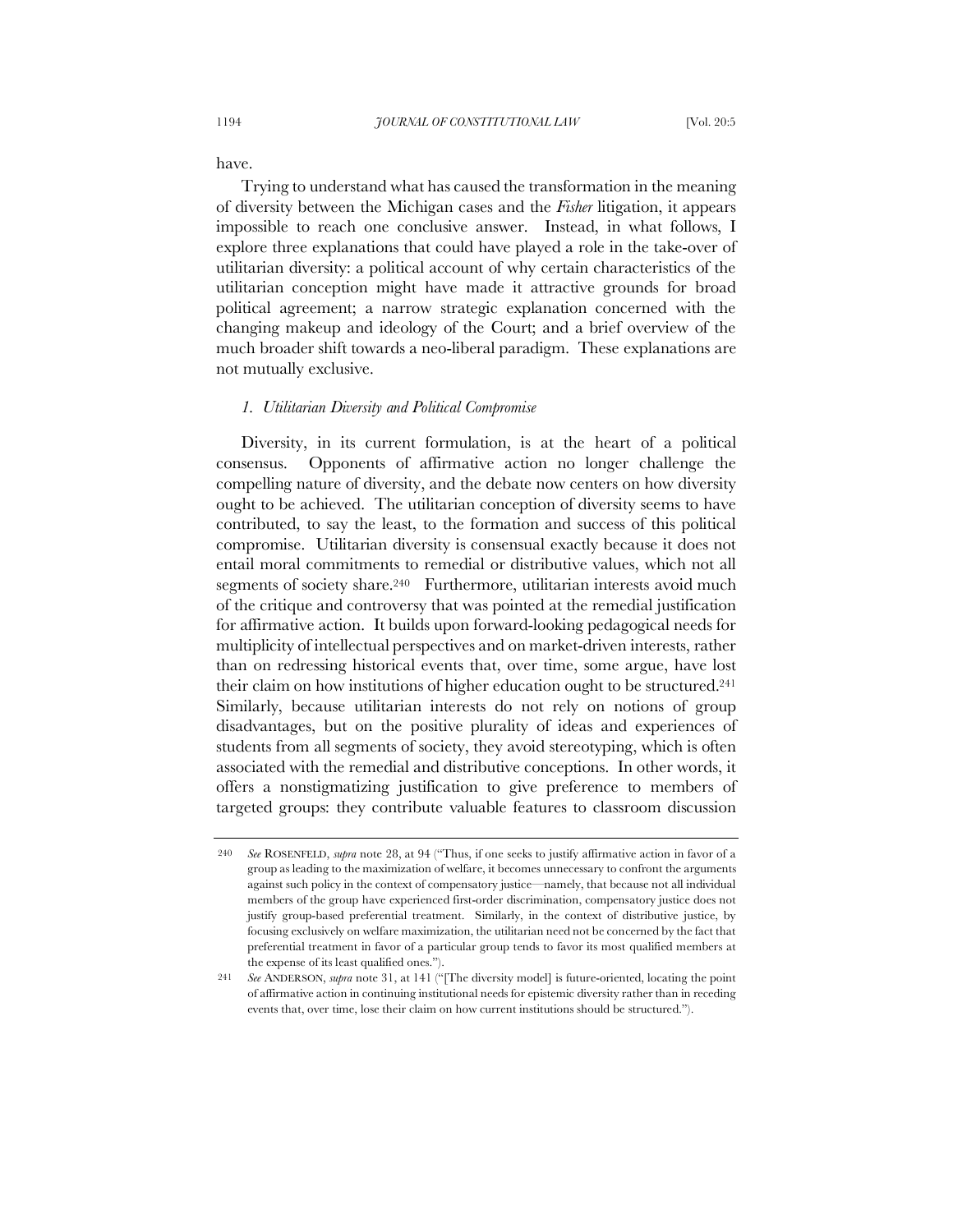and by that advance the university*'*s mission.242 Another clear advantage of the utilitarian case for diversity is that it associates racial preferences with improving the educational conditions for all students and the society at large, rather than helping a favored group.243 In doing so, utilitarian diversity portrays affirmative action as an educational policy that benefits everyone and therefore avoids the "innocent white" objection.244

These rhetorical, symbolic, and actual advantages of the utilitarian conception of diversity make diversity an attractive ground for vast political consensus. It aims to advance broadly shared interests that potentially benefit everyone, while dodging the major objections remedial and distributive values raise. Proponents of affirmative action have surely taken these advantages into consideration in structuring their arguments before the Court. Nonetheless, these advantages fail to fully explain why the embrace of utilitarian interests involved the retreat from egalitarian values, especially after the *Grutter* decision that articulated both utilitarian and egalitarian conceptions of diversity. The two explanations below add some historical context that starts to provide an answer to this question.

# *2. Utilitarian Diversity and the Court*

At least in part, the turn to utilitarian diversity in the *Fisher* litigation was a strategic reaction to the shift in the composition of the Court: while in the Michigan cases the swing vote on the bench was Justice O*'*Connor, at the time of *Fisher*, it was Justice Kennedy, who by then dissented in *Grutter*,245 and rejected the use of race in K-12 admissions policies. 246 Advocates of affirmative action must have taken this into consideration when framing their interest in diversity, strategically aiming to a less receptive Justice whose vote was likely to decide the case.

<sup>242</sup> *Id.*

<sup>243</sup> *See* Jeffries, *supra* note 67, at 7 ("Most important, diversity put the justification for racial preferences squarely on improving the educational experience of all students, rather than on helping a favored few.").

<sup>244</sup> For an account of the "innocent white" objection see David Chang, *Discriminatory Impact, Affirmative Action, and Innocent Victims: Judicial Conservatism or Conservative Justices?*, 91 COLUM. L. REV. 790, 805– 07 (1991); *see also* Kathleen M. Sullivan, *Sins of Discrimination: Last Term's Affirmative Action Cases*, 100 HARV. L. REV. 78, 96–97 (1986) (presenting the advantages of diversity as a forward-looking utilitarian value that remedies the "sins of discrimination past").

<sup>245</sup> *See* Grutter v. Bollinger, 539 U.S. 306, 387 (2003) (Kennedy, J., dissenting) (arguing that the Court did not apply strict scrutiny, thereby undermining "both the test and its own controlling precedents").

<sup>246</sup> *See* Parents Involved in Cmty. Schs. v. Seattle Sch. Dist. No. 1, 551 U.S. 701, 782 (2007) (Kennedy, J., concurring in part and concurring in the judgment) ("In my view the state-mandated racial classifications at issue, officials labels proclaiming the race of all persons in a broad class of citizens elementary school students in one case, high school students in another—are unconstitutional as the cases now come to us.").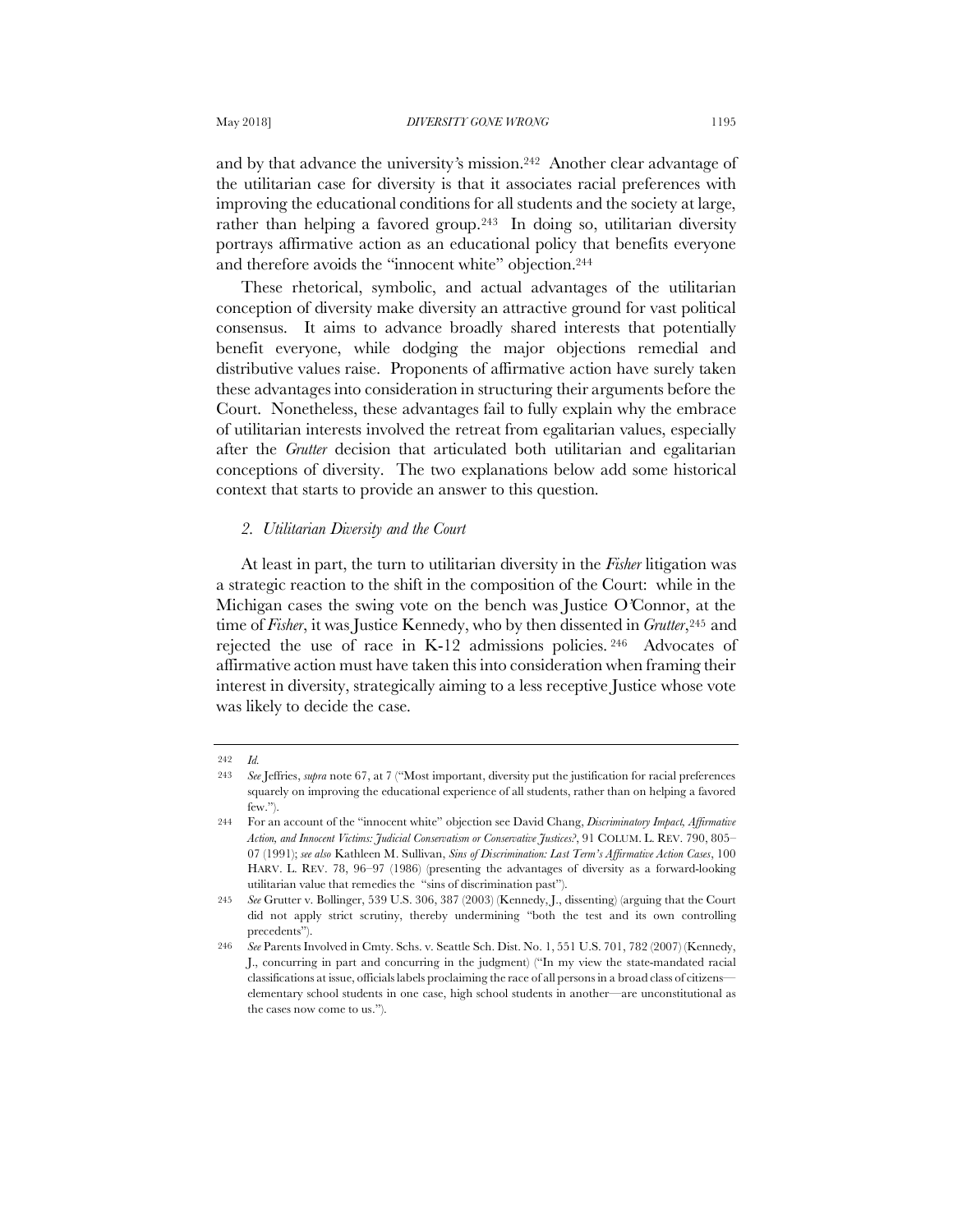More broadly, in those years the Court had grown more conservative. Kenji Yoshino suggests that the Court suffered from a "pluralism anxiety" a fear arising from the influx of immigrants or newly visible groups of people—leading to growing limitations on equal protection jurisprudence as part of a larger shift from equality- to liberty-based rights.247 Nancy Leong argues that as a result of this shift towards conservatism and the reluctance of the Court to accept race-based preferences on remedial grounds, "advocates of race-conscious policies in both employment and education increasingly relied on the interest in diversity as their most promising legal strategy."248 Adding to this account, I suggest that these growing conservative trends lead proponents of affirmative action to eventually adopt the utilitarian conception of diversity and abandon its egalitarian interpretations.

### *3. Utilitarian Diversity, Neoliberalism and Corporate Diversity*

The utilitarian shift that this Article describes might also reflect a much larger shift to a market-driven paradigm. Scholars have investigated the takeover of neoliberal and market-driven ideologies in a variety of domains,249 and commentators have described the rise of such ideologies and their manifestation in colleges and universities. They explained how institutions of higher education have been increasingly operating according to business principles and motivations,250 and denounce the prosperity of career-oriented education at the expense of the humanities.251 Dave Hill and Ravi Kumar explain that "[t]he restructuring of the schooling and education systems across the world is part of the ideological and policy offensive by neoliberal capital." 252 In the shadow of an overall turn to a neoliberal paradigm, it is easier to understand the growing dominancy of market-driven

<sup>247</sup> Kenji Yoshino, *The New Equal Protection*, 124 HARV. L. REV. 747, 747–48, 751–54 (2011).

<sup>248</sup> Nancy Leong, *Racial Capitalism,* 126 HARV. L. REV. 2151, 2163 (2013).

<sup>249</sup> For an extensive survey, see generally David Harvey, ABRIEF HISTORY OF NEOLIBERALISM (2015) (describing the neoliberal turn in the United States from the 1970s to the 2000s).

<sup>250</sup> *See generally* LAWRENCE BUSCH, KNOWLEDGE FOR SALE: THE NEOLIBERAL TAKEOVER OF HIGHER EDUCATION (2017) (explaining how the focus of higher education shifted to competition, metrics, consumer demand, and return on investment).

<sup>251</sup> *See e.g.*, HENRY GIROUX, NEOLIBERALISM'S WAR ON HIGHER EDUCATION (2014) (describing how market-driven ideology and practice have radically reshaped the nature of higher education, and calling for an intervention to save universities as democratic sites of critical learning); Heidi Tworek, *The Real Reason the Humanities are 'in Crisis*,' ATLANTIC (Dec. 18, 2013), https://www.theatlantic.com/education/archive/2013/12/the-real-reason-the-humanities-arein-crisis/282441/ (arguing that most of the decline in enrollment in the humanities happened in 1970 to 1985 due to women enrolling in career-oriented majors, but that those majors did not substantially affect the employment outcomes of women graduates, indicating that the gender wage gap was not due to and cannot be fixed by a difference in the practicality of career choice).

<sup>252</sup> Dave Hill & Ravi Kumar, *Introduction: Neoliberal Capitalism and Education*, *in* GLOBAL NEOLIBERALISM AND EDUCATION AND ITS CONSEQUENCES 1, 1 (Dave Hill & Ravi Kumar eds., 2009).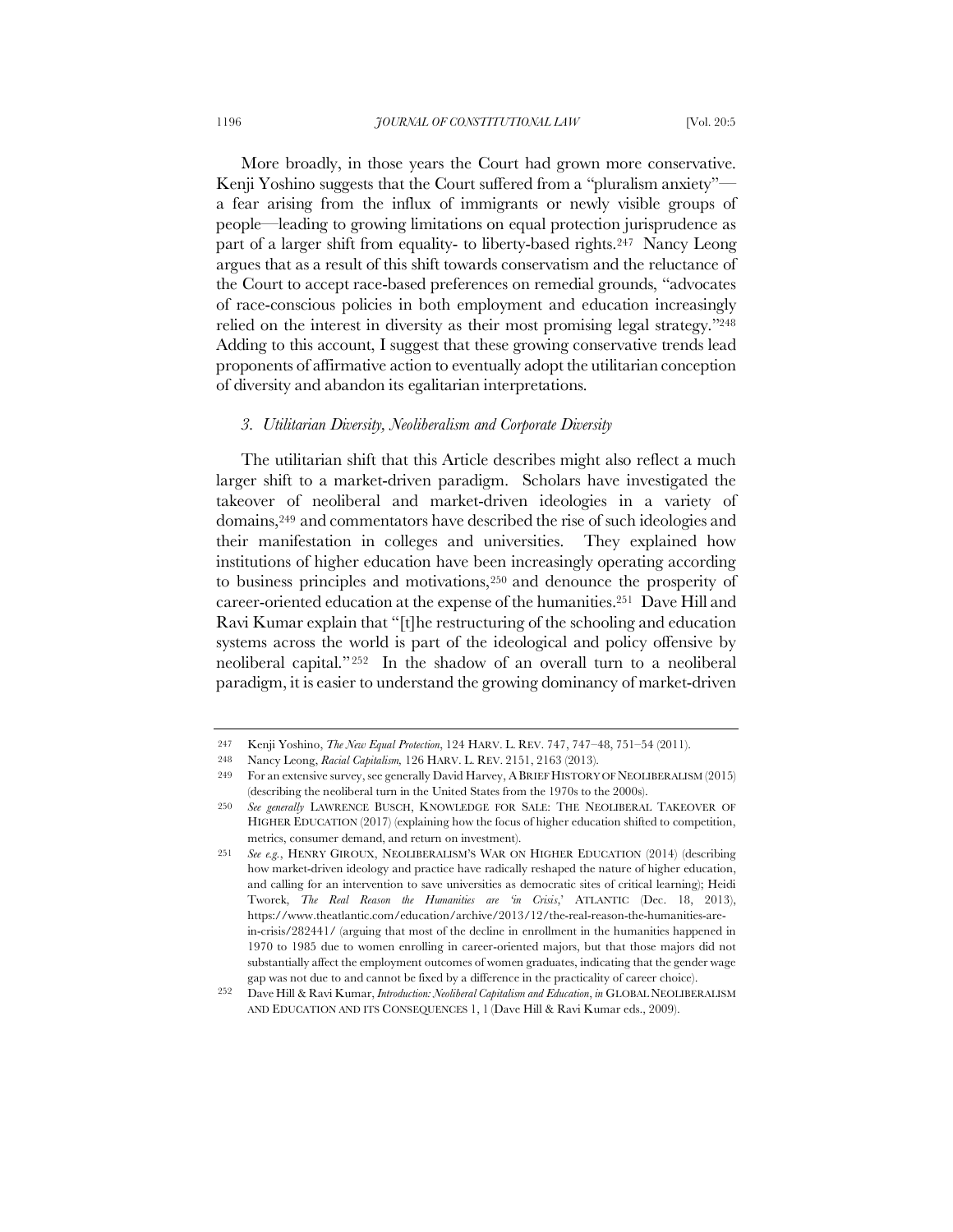arguments in the realm of higher education. In such times, when higher education is being privatized and commodified, it is not surprising that the rhetoric we find in educational missions of universities or in the briefs referring to the goals of higher education, increasingly builds on market-logic and is deeply invested in economic and other measurable interests.

Relatedly, scholars describe how in the 1980s and, especially, the 1990s, the business case for diversity in the workplace flourished and gradually took the place of more traditional affirmative action.253 This shift in the corporate arena emerged before, and infiltrated the educational realm and influenced it. As Ben Gose explains, "universities are following the lead of the corporate world, where chief diversity officers have been in vogue since the 1990s."254 The spillover of the business case for diversity from the corporate arena to higher education, along the broader neoliberal trends taking over higher education provide some historical context to the shift in the meaning of diversity and help understand why recently the utilitarian conception has come to dominate.

Neither one of these explanations provides a conclusive answer to the question of why the utilitarian conception of diversity has prevailed or why the shift was so extreme and broad. Still, together these explanations contribute to our understanding as they situate this process in a political and historical context. These explanations also suggest that adopting a utilitarian approach to diversity had clear political, strategic, and actual benefits. Thus, it seems safe to assume that the described shift contributed to the survival of affirmative action on campus and in courts. Taking those clear benefits into account, this Article proceeds to discuss the possible costs of adopting such a total utilitarian conception of diversity. This Article has no interest in finding anyone at historical fault. Instead, in what follows, it explores the tradeoffs encompassed in this shift. In its final part, the Article builds on this investigation to suggest that a more balanced approach to diversity should be restored.

### *B. Diversity Resignfied: from an Egalitarian Ideal to a Diluted Utilitarian Interest*

The Article opened with this inquiry: when do diversity claims promote equality and when do they inhibit it?

<sup>253</sup> *See, e.g.*, Erin Kelly & Frank Dobbin, *How Affirmative Action Became Diversity Management: Employer Response to Antidiscrimination Law, 1961 to 1996*, 41 AM. BEHAV. SCI. 960, 961, 971 (1998) (providing a historical account of affirmative action in the workplace and describing how equal opportunity measures were recast as diversity initiatives); David B. Oppenheimer, *The Disappearance of Voluntary Affirmative Action from the US Workplace*, 24 J. POVERTY & SOC. JUST. 37, 44–46 (2016) (describing the transformation from affirmative action to diversity management in the workplace and highlighting its potential cost on racial minorities and women).

<sup>254</sup> Ben Gose, *The Rise of the Chief Diversity Officer*, CHRON. HIGH. EDUC. (Sept. 29, 2006), https://www.chronicle.com/article/The-Rise-of-the-Chief/7327.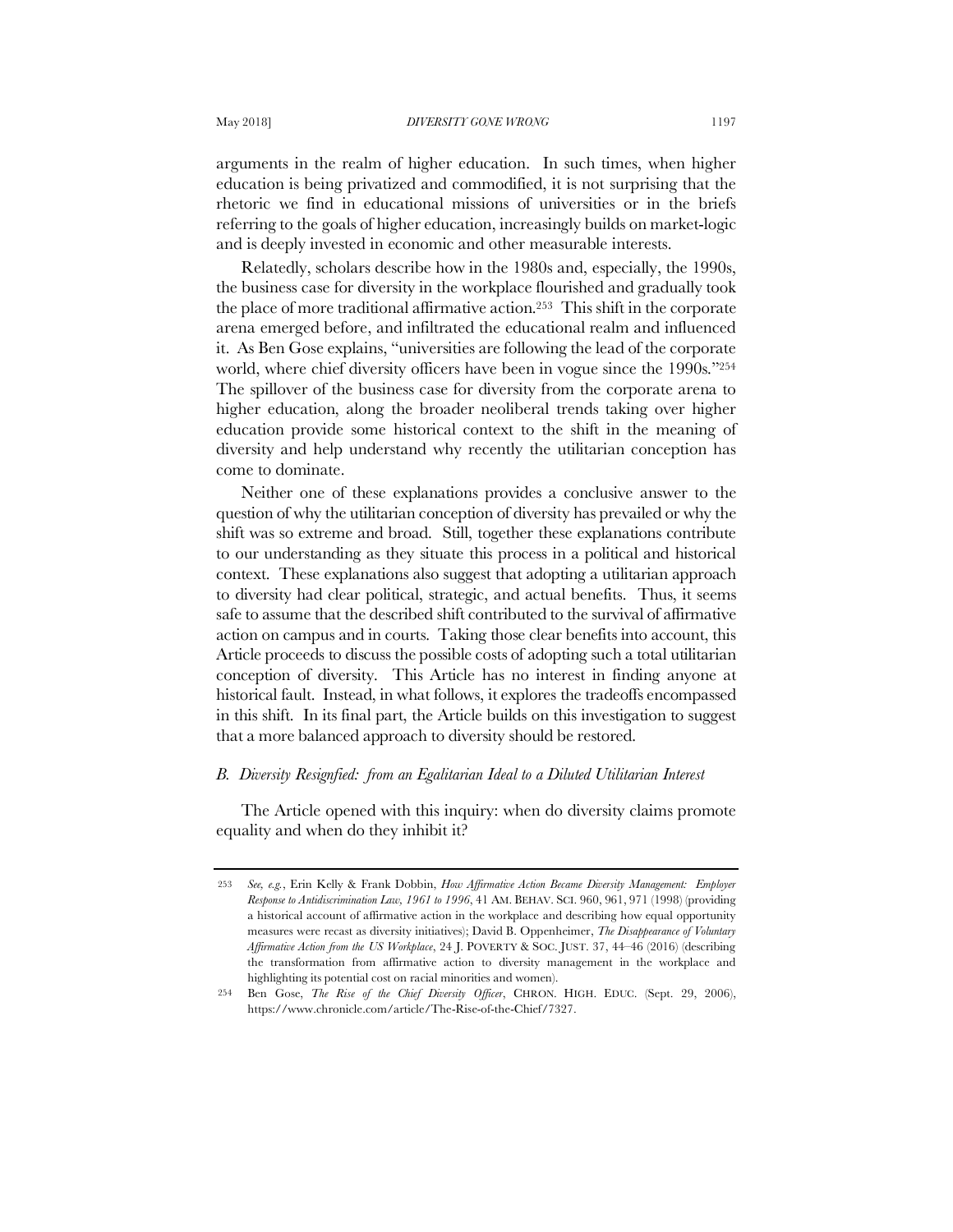Many scholars have recognized the value of diversity as a rationale for affirmative action. Some, like many of the amici, tried to explain how diversity in itself can be a positive good to our workforce, educational mission, or democracy.255 Duncan Kennedy even argues for an expansion of our current commitment to cultural diversity, aiming to comply with the democratic principle of representation.256 Others have valued diversity for its consensual status257 and argued that despite its disadvantages, diversity serves as a useful political compromise that allows universities to continue practicing affirmative action. 258 Kathleen M. Sullivan, former dean of Stanford Law School, urged courts to stop seeing affirmative action as a penalty of the past and invited them to embrace diversity as a prospective rationale that serves present and future benefits of institutions. "[B]y turning to such forward-looking justification," she explained, "the Court might more effectively quiet protests about windfalls to nonvictims and injustice to innocents than it has by treating affirmative action as penance for past sins."<sup>259</sup> Reva Siegel suggested that those Justices who embraced the diversity rationale were motivated by concerns about social cohesion, trying to avoid the threats that a more direct rationale for affirmative action might pose.260 While one does not have to embrace all these values, it is impossible to ignore the strength of the diversity rationale and the major role it has played in the survival of affirmative action.

Critics, on the other hand, warned that diversity, as opposed to the abandoned remedial rationale, is far from a viable means of ensuring affirmative action.261 Derrick Bell argued that diversity is actually "a serious distraction in the ongoing efforts to achieve racial justice."262 Richard T. Ford added that "a central function of 'diversity' is to finesse, if not obscure

<sup>255</sup> *See, e.g.*, RICHARD D. BUCHER & PATRICIA L. BUCHER, DIVERSITY CONSCIOUSNESS: OPENING OUR MINDS TO PEOPLE, CULTURES, AND OPPORTUNITIES (2004) (describing how diverse schools and workplaces allow us to communicate and collaborate more successfully); LEVINSON, *supra* note 5, at 1–54. For an account of *Grutter* and the potential benefits of diversity for democracy, see Post, *supra* note 63, at 60–64.

<sup>256</sup> Duncan Kennedy, *A Cultural Pluralist Case for Affirmative Action in Legal Academia*, 1990 DUKE L.J. 705, 712–721 (1990).

<sup>257</sup> *See* SCHUCK, *supra* note 10, at 12 ("In the pantheon of unquestioned goods, diversity is right up there with progress, motherhood, and apple pie."); Sanford Levinson, *Diversity*, 2 U. PA. J. CONST. L. 573, 578 (2000) ("[I]t is becoming ever more difficult to find anyone who is willing to say, in public, that institutional or social homogeneity is a positive good and diversity a substantive harm.").

<sup>258</sup> *See* Deborah C. Malamud, *Values, Symbols, and Facts in the Affirmative Action Debate*, 95 MICH. L. REV. 1668, 1707–08 (1997) (suggesting that diversity, a rationale for affirmative action, has become "a popular alternative to the remediation of socioeconomic disadvantage").

<sup>259</sup> Sullivan, *supra* note 244, at 97.

<sup>260</sup> Reva B. Siegel, *From Colorblindness to Antibalkanization: An Emerging Ground of Decision in Race Equality Cases*, 120 YALE L.J. 1278, 1294 (2011).

<sup>261</sup> *See supra* notes 73–76.

<sup>262</sup> Bell, *supra* note 8, at 1622.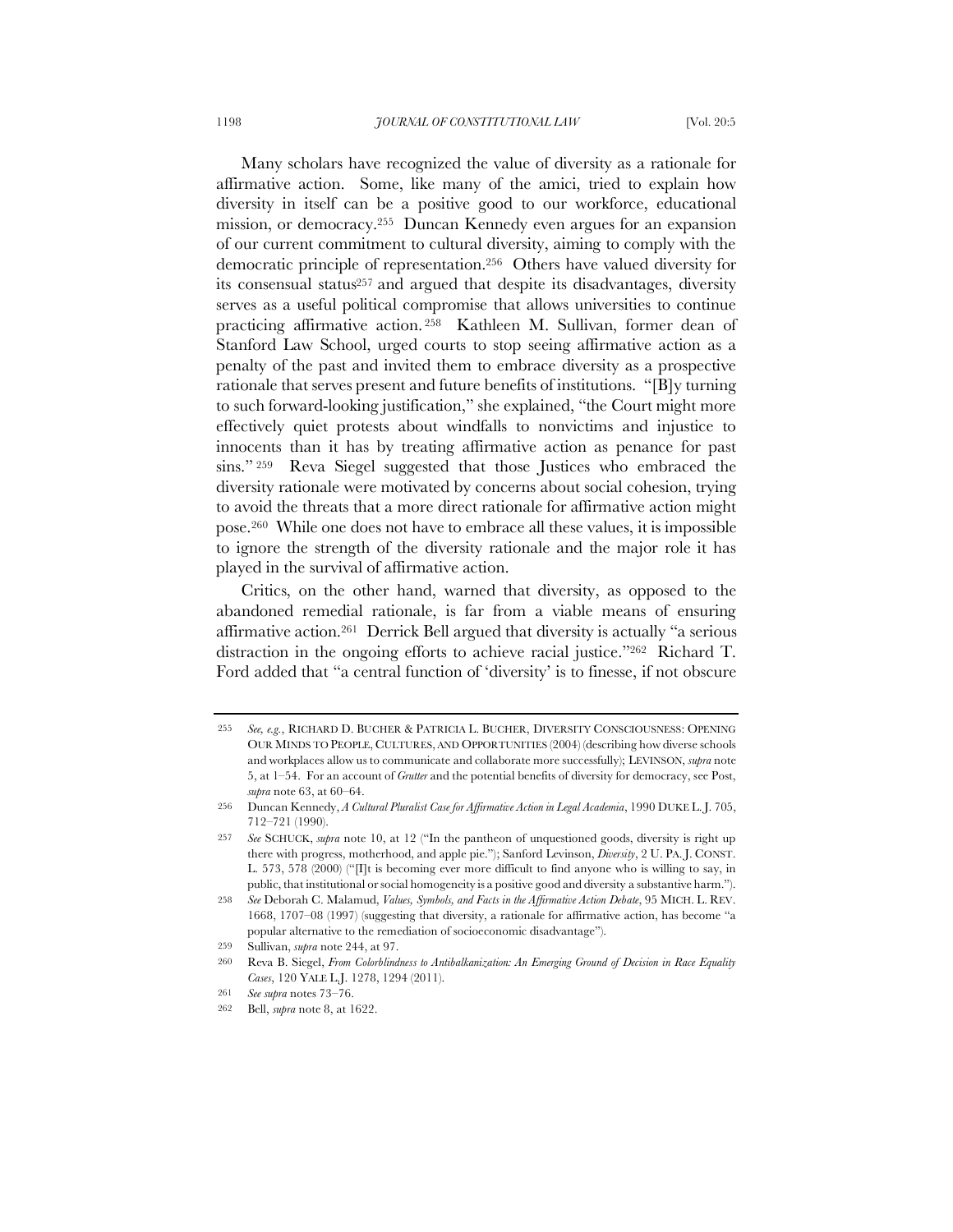the salience of contemporary racism," <sup>263</sup> as it "enables courts and policymakers to avoid addressing directly the barriers of race and class."264 Kenneth Nunn added that diversity "allows people of color to be used for the purposes of the educational institution and ultimately for the benefit of white students and their educational needs."265 Others tie diversity to the concept of identity politics and argue that it would "fumble American society's extraordinary opportunities to build an economy and a civic culture."266

So, does diversity promote equality or inhibit it? Drawing on the historical account of diversity's transformation, I argue that neither side has a full understanding of what is at stake in making diversity claims and that the answer is more complex. Parts III and IV of this Article show how understandings about diversity shifted from notions about rectifying past injustice and distribution towards utilitarian interests and market benefits. But should this account matter when evaluating the relationship between diversity and equality? I argue that it does, in two significant ways. First, neither the praises of diversity nor its critiques are fully accurate as long as they hold the interest in diversity to have a fixed value. In other words, the social function of diversity changes with its constitutional meaning, through debates and over time. This means that the diversity compromise today might have different costs and benefits than it did at the time of *Bakke*. Second, in evaluating the stakes of making diversity claims today, I argue that one needs to understand not only the current popular understanding of it, but also the transformation that charged it with values over time.

<sup>263</sup> RICHARD T. FORD, RACIAL CULTURE: A CRITIQUE 52 (2005); *see also* Richard T. Ford, *Beyond "Difference": A Reluctant Critique of Legal Identity Politics in* LEFT LEGALISM/LEFT CRITIQUE 46–47 (Wendy Brown & Janet Halley eds., 2002) (arguing that *Bakke* changed the racial landscape on American college campuses and that "[t]he Powell opinion silently institutionalized an ethnicity model of race that emphasizes cultural difference over status hierarchy. In the ethnicity paradigm, the position of blacks is analogous to that of, say, Italian Americans: both have distinctive cultural backgrounds and therefore may contribute a unique perspective to the university environment."); Malamud, *supra* note 258, at 1708–09 (arguing that educational institutions' efforts to promote diversity through affirmative action programs "generates a nonuniform set of institutional expectations for the diverse and nondiverse candidates who are selected. The White candidates are there to do their jobs . . . . The diverse candidates must do their jobs, be role models, and teach the rest of the workforce how the world looks from their diverse perspectives. They can never be at peace in the same way as those whose right to be on the job is socially constructed as based on their pure individual merit.").

<sup>264</sup> *See* Bell, *supra* note 8, at 1622; *see also* WALTER BENN MICHAELS, THE TROUBLE WITH DIVERSITY: HOW WE LEARNED TO LOVE IDENTITY AND IGNORE INEQUALITY 19–20 (2006) (arguing that the American obsession with racial diversity masks the "real problem" of socioeconomic inequality).

<sup>265</sup> Kenneth B. Nunn, *Diversity as a Dead-End*, 35 PEPP. L. REV 705, 723 (2008).

<sup>266</sup> *See* Jim Sleeper, *What NY Times Op-Ed Writer Mark Lilla Gets Wrong About 'Identity Liberalism*,' ALTERNET, (Nov. 21, 2016, 8:44 AM), https://www.alternet.org/election-2016/what-ny-timesop-ed-writer-mark-lilla-gets-wrong-about-identity-liberalism. For a more comprehensive discussion, see JIM SLEEPER, LIBERAL RACISM: HOW FIXATING ON RACE SUBVERTS THE AMERICAN DREAM (1997).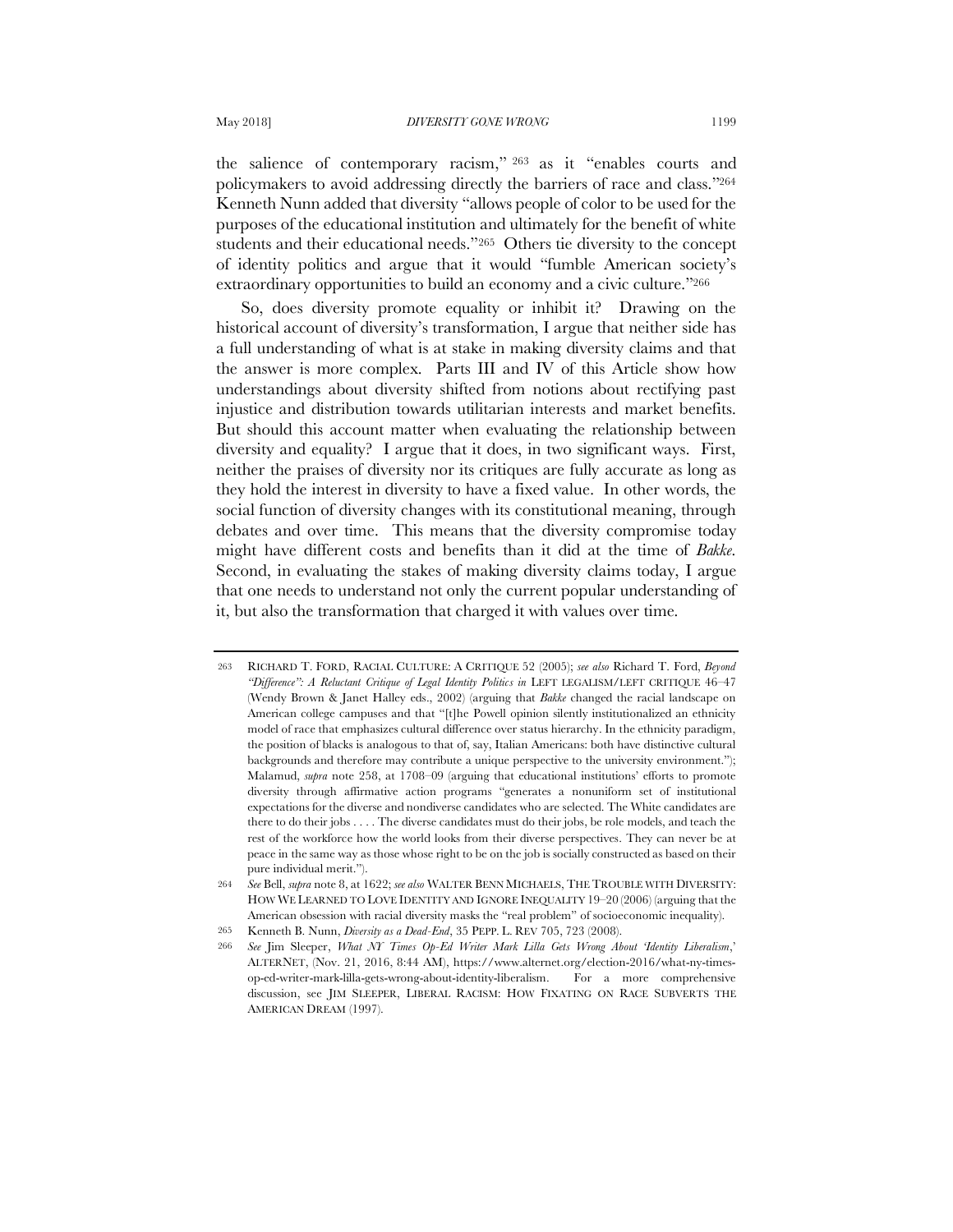Let me clarify the second point. In her book from 2012, *Fortunes of Feminism: From State-Managed Capitalism to Neoliberal Crisis*, Nancy Fraser explains how the second-wave feminist critique of gender injustice, which was meant to expose the structural limitations on women's equality, was narrowed down to "identity politics."<sup>267</sup> This allowed neo-liberal capitalism to rely on feminist ideals for legitimation, without changing the practices or structures that are responsible for women's continuous economic subordination.268 In doing so, she develops the concept of *resignification* by which prior strands of critique or reformative ideals are taken up in a diluted and narrow way that can help the system gain legitimacy without disrupting its overall practices and structure.269 These ideals, she explains, are being resignified and thereby enriched with a higher moral significance that legitimates the status quo.270

Diversity, I argue, was resignified—neither by opponents of affirmative action, nor by its proponents, but in the interaction between the two that took place around the *Fisher* litigation. Diversity, as the Article shows, was not adopted as an egalitarian rationale, but rather as a political compromise that emphasized its educational benefits but left its definition at least somewhat open-ended.271 Social movements, university officials, and finally the *Grutter*'s Court infused diversity with prospective and retrospective egalitarian aspirations that reiterated diversity as a standard of critique for racial disparities and as an ideal for social reform. For a long time, diversity embodied a connection to the history of state-enforced hierarchies as well as a commitment to egalitarian social change.272 Yet, these convictions shifted. When social mobilization around the *Fisher* litigation spiked, diversity became a market-based interest celebrating different cultures and backgrounds. However, it was decoupled both from the history of race discrimination and from aspirations to dismantle its persistence.273 Diversity became an ever more popular goal of social reform and a desirable moral standard for racial justice—aspired to by universities,<sup>274</sup> and advocated for

271 *See supra* Part II.

<sup>267</sup> *See* Fraser, *supra* note 19, at 219.

<sup>268</sup> *Id.* at 219–20.

<sup>269</sup> *Id.* at 217–23. In developing the concept, Fraser builds on LUC BOLTANSKI & EVE CHIAPELLO, THE NEW SPIRIT OF CAPITALISM 3–4 (Gregory Elliott trans., 2005), which explains how capitalism remakes itself, in part by co-opting strands of critique directed against it.

<sup>270</sup> *See* Fraser, *supra* note 19, at 220–21.

<sup>272</sup> *See supra* Part III.

<sup>273</sup> *See supra* Part IV.A.

<sup>274</sup> *See, e.g.*, *Mission Statement*, COLUM. UNIV., http://home.columbia.edu/content/mission-statement (last visited April 30, 2018) ("It seeks to attract a diverse and international faculty and student body, to support research and teaching on global issues, and to create academic relationships with many countries and regions."); *Mission Statement*, UCLA, http://www.studentaffairs.ucla.edu/Mission-Statement (last visited Feb. 4, 2017) ("In all of our pursuits, we strive at once for excellence and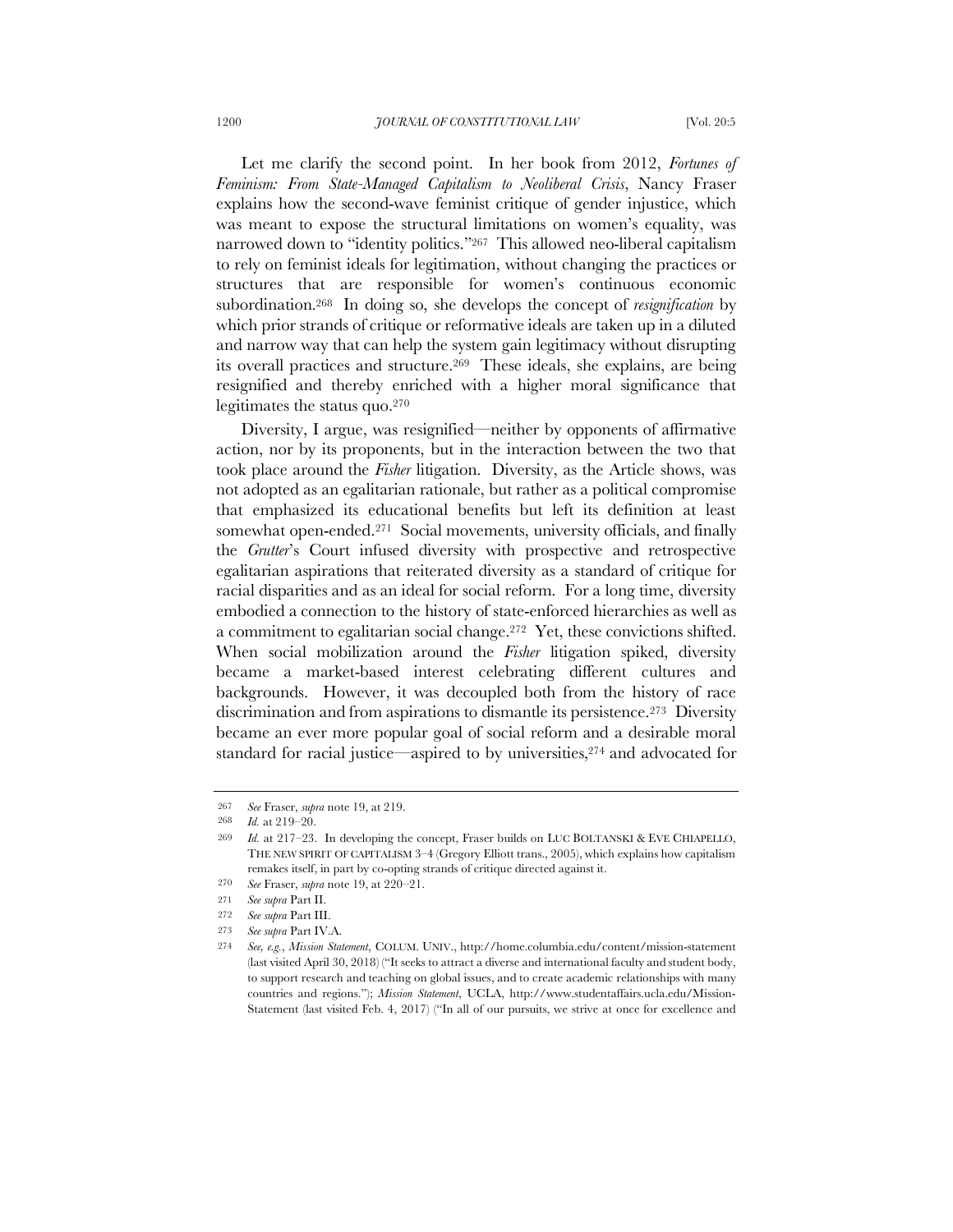by every sector in society.275 Yet at the same time, diversity was divested from its remedial and distributive goals, aspiring instead to train students for the global workforce and foster the economy. This process, in which the ideal became consensual and simultaneously diluted from its reformist redistributive goals, works to legitimate the hierarchal status quo and immunizes those who embrace it—institutions and citizens—from critique, and thus risk stalling a more structural racial reform.

Amicus briefs are in large part, strategic, and surely they do not represent the only conversation about race that is taking place in universities, where many are committed to ideals of racial equality.276 Thus, I do not resist the notion that *doubletalk* regarding diversity efforts exists. However, the amicus briefs, despite their highly strategic nature provide a crack, if not a window through which to witness the dynamics of popular constitutionalism and the evolving meaning of diversity.277 Furthermore, even if amicus briefs are a strategic, it seems that overtime *the face has been growing to fit the mask*. Diversity, and in recent years utilitarian diversity, is arguably the predominant form of public discourse about race. Indeed, university mission statements as well as diversity reports have drifted from egalitarian and remedial commitments to a utilitarian celebration of diversity in tandem with the amicus briefs.278 And

diversity, recognizing that openness and inclusion produce true quality."); *Diversity & Inclusion*, AMHERST C,, https://www.amherst.edu/amherst-story/diversity (last visited Feb. 4, 2017) ("We believe that a great intellectual community should look like the world.").

<sup>275</sup> This became evident from the diversity of amici who supported UT in the *Fisher* litigation, including States, local governments, the federal government, veterans, civil society organizations, business, students, and universities. For a detailed account, see *supra* Part IV.A.1.

<sup>276</sup> *See* LEVINSON, *supra* note 5, at 46 (quoting a letter from Jack Balkin) ("I understand 'diversity' to be a code word for representation in enjoyment of social goods by major ethnic groups who have some claim to past mistreatment.").

<sup>277</sup> The history of diversity itself reveals that amici did not always make strategic arguments. While the *Bakke* Court focused on the instrumental benefits of diversity to the educational process, the *Grutter* amici diverged from the Court's interpretation and insisted on an egalitarian understanding of diversity. *See supra* Part III.A.1. Furthermore, scholars of popular constitutionalism traditionally turn to amicus briefs to learn about popular and professional understandings of the Constitution. *See*, *e.g.*, Brown-Nagin, *supra* note 81, at 1439 ("The affirmative action cases are excellent texts to consider from a social movement perspective because they featured a group of intervenors in *Grutter* who styled themselves a 'mass movement' for social justice."); Siegel, *supra* note 82, at 1395 n.220 (analyzing amicus briefs to learn about the interaction between feminist movement and the courts in the question of abortion).

<sup>278</sup> For examples of contemporary interpretations of diversity in university documents, see "Diversity & Inclusion" section of *It's Your Yale*, YALE, http://your.yale.edu/community/diversity-inclusion (last visited Feb. 4, 2017) ("A diverse workforce and inclusive environment increases productivity, creates new ideas, performs on a higher level, and enhances Yale's ability to continue to excel in an increasingly complex, competitive and diverse world."); Letter and Memo from Christina H. Paxon, President, Brown Univ., to Members of the Brown Cmty. (Feb. 1, 2016), http://brown.edu/web/documents/diversity/actionplan/diap-full.pdf (explaining that diversity is essential to prepare "students to thrive and lead in the complex and changing settings they'll encounter after they graduate"); *see also* s*upra* notes 221–26 (detailing the interpretation of diversity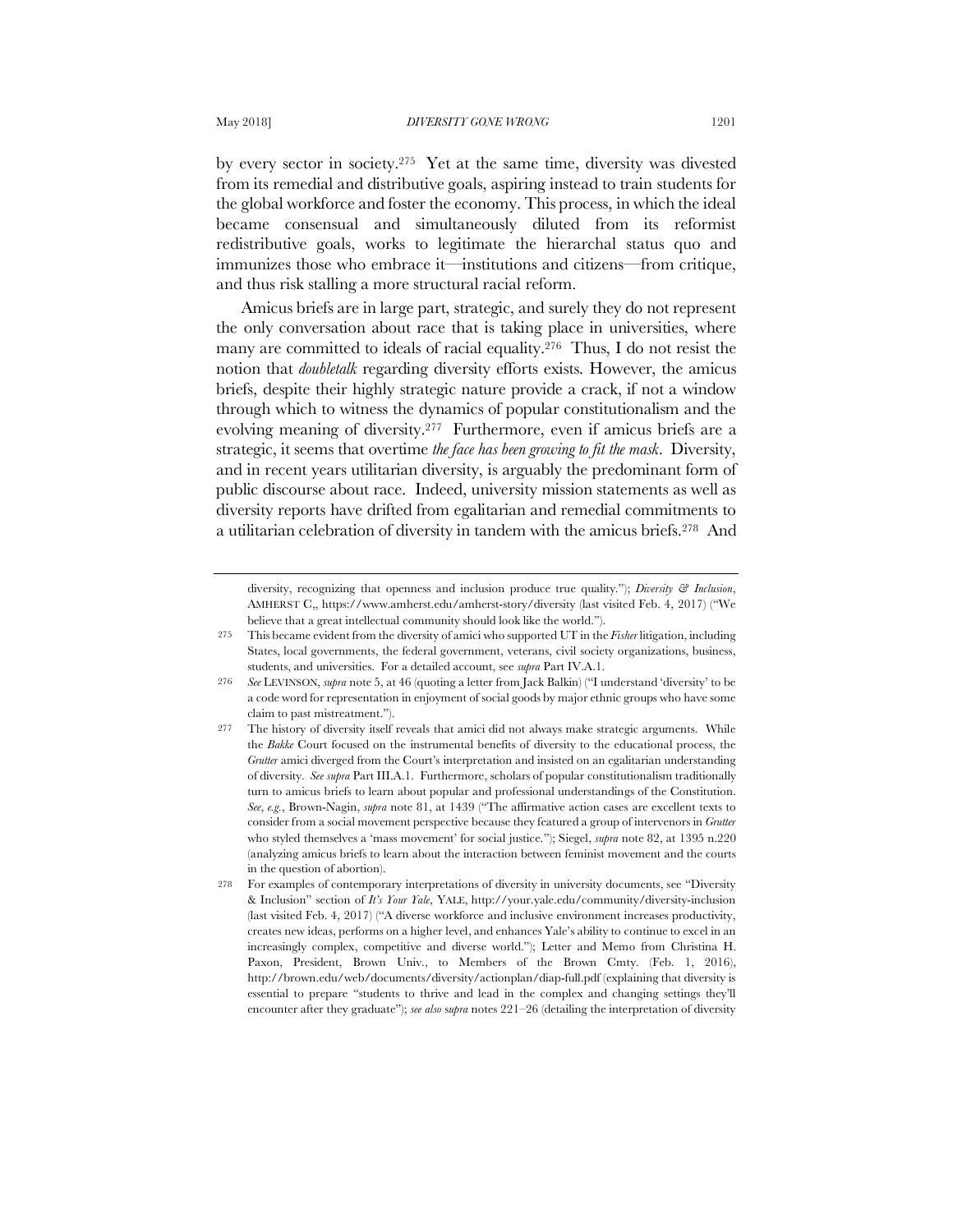thus, the Article argues that the way we talk and think about diversity in courts and on campus affects the way we think about racial justice generally. In other words, the vocabulary for public discourse about racial justice shapes the conversation, frames commitments, and can affect the way we act. The resignified diversity framework, I suggest, does this in two significant ways.

First, the public vocabulary regarding race is gradually confined to terms of culture and identity, rather than a category of power hierarchies. Race, under the utilitarian discursive regime, became mostly a marker for students' culture, or background, which can contribute, like a type of *commodity*, to the "robust exchange of ideas" and the training of students. Nancy Leong calls this phenomenon "racial capitalism," by which she means "commodification of racial identity, thereby degrading that identity by reducing it to another thing to be bought and sold."279 This process can be further understood according to Neil Gotanda's typology of race.280 Gotanda distinguished between status-race, formal-race, historical-race, and culture-race. Statusrace means "the traditional notion of race as an indicator of social status."281 The opposite notion is formal-race, which has no connection to any other attribute except skin color. Historical race does not apply any essential meaning to race, but it "embodies past and continuing racial subordination."282 And culture-race refers to the culture and community of the racial group.283 The utilitarian diversity framework, I suggest, works to limit understandings of race to "culture-race," and it attributes value to the other types of race only to the extent that they inform this cultural conception, which is instrumental to fostering the marked-based celebration of diversity.284

put forward by the University of Texas in its *Fisher II* briefing, and how this differed from even the *Fisher I* and *Grutter* conceptions.)

In contrast, many of the materials dated to the 1980s, 1990s, and early 2000s saw the interest in diversity as part of their commitment to social justice and equality. *See, e.g.*, RECRUITMENT AND RETENTION OF MINORITY GROUP MEMBERS ON THE FACULTY AT YALE 1 (1989) ("The full and successful participation of all segments of the nation's population in all aspects of our society's life is urgently needed. The urgency has special force for the nation's schools and universities as they provide the foundation for such participation. . . . The fullest development of our human resources as well as equity and social justice demand that we at Yale address this issue."); VISITING COMMITTEE ON DIVERSITY, DIVERSITY, PLURALISM, AND COMMUNITY AT BROWN 13 (2000) ("[t]he commitment to diversity involves not only accepting and recognizing difference, but also challenging the inequities in power . . . ." (quoting Johnnella E. Butler)).

<sup>279</sup> *See* Leong, *supra* note 248, at 2152.

<sup>280</sup> Neil Gotanda, *A Critique of "Our Constitution Is Color-Blind*,*"* 44 STAN. L. REV. 1, 3 (1991).

<sup>281</sup> *Id.* at 4.

<sup>282</sup> *Id.*

<sup>283</sup> *Id.* at 4–5.

<sup>284</sup> In some ways, this process is parallel to the color-blind turn in antidiscrimination law, which was divested from antisubordination and group-based understandings of race to individual ones. Resisting this shift, see Owen M. Fiss, *Groups and the Equal Protection Clause*, 5 PHIL. & PUB. AFF. 107, 157 (1976) ("It is from this perspective—one of a proscription against status- harm—that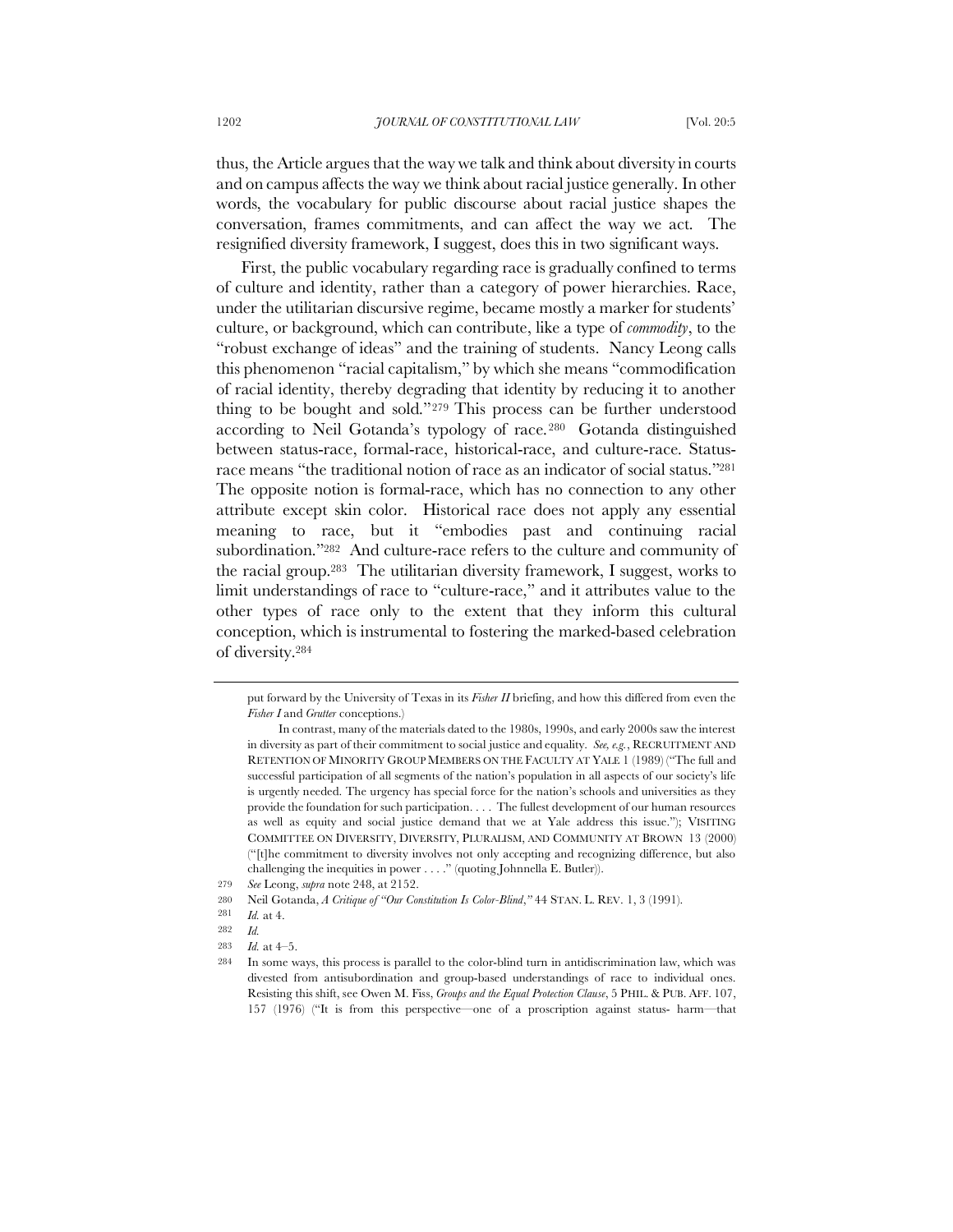Second, under the utilitarian paradigm, diversity and its egalitarian meaning are not goods in themselves, but instruments serving greater goods of professional success and economic prosperity. The *instrumentalization* of diversity, and its egalitarian interpretation, diminishes the value of diversity as well as equality and lessens the institutional and public committed to it. More specifically, this prospective functionalist approach to diversity blurs connections to the history of discrimination and sheds any commitment to amending its effects. Past as well as present racial disparities become irrelevant to the mission of higher education. Arguing for the compelling interest in diversity, universities often referred to their educational mission. While at the time of the Michigan cases this mission included both egalitarian, democratic, and utilitarian aspirations,285 at the time of *Fisher I* it was mostly confined to the training of students and equipping "professionals and business leaders to interact with diverse customers, clients, co-workers, and business partners."286 Under this vision, the role of higher education is deprived of previous commitments to foster equality or remedy past injustices, and instead, universities are conceptualized as training and networking *career centers* in which students are both the commodity from which diversity is 'made' as well as its beneficiaries or clients.

Race still shapes educational opportunity. However, the utilitarian paradigm, I suggest, limits the public vocabulary and imagination from recognizing this. It fails to identify past and present forms of racial inequality and their relevance to the mission of higher education, and therefore, absolves universities from taking a role in fighting systematic inequality and at the same time immunizes them from being held accountable for it. In disregarding this systemic inequality, the utilitarian paradigm might gain popular support for adopting 'diversity measures,' but it simultaneously risks impeding the long-term struggle for racial justice, making us blind and numb to the ongoing racial stratification. While these costs might sound abstract or focused on far future concerns, in what follows I suggest that we might already be witnessing some of this impact in the realm of student activism.

# *C. Renaming Buildings and Institutions, Safe Spaces, and Trigger Warnings*

In recent years, students all over the United States have been mobilizing around demands for renaming buildings or other structures on campus,

discriminatory state action should be viewed.").

<sup>285</sup> *See supra* Part III.A.I (exploring how many amici in *Grutter* viewed diversity); *see also supra* note 269 (explaining how the shift to a more utilitarian view of diversity evolved through a comparison to the evolution of capitalist ideology).

<sup>286</sup> Brief of Amici Curiae American Council on Educ. et al. in Support of Respondents at 6, *Fisher II*, 136 S. Ct. 2198 (2016) (No. 14-981).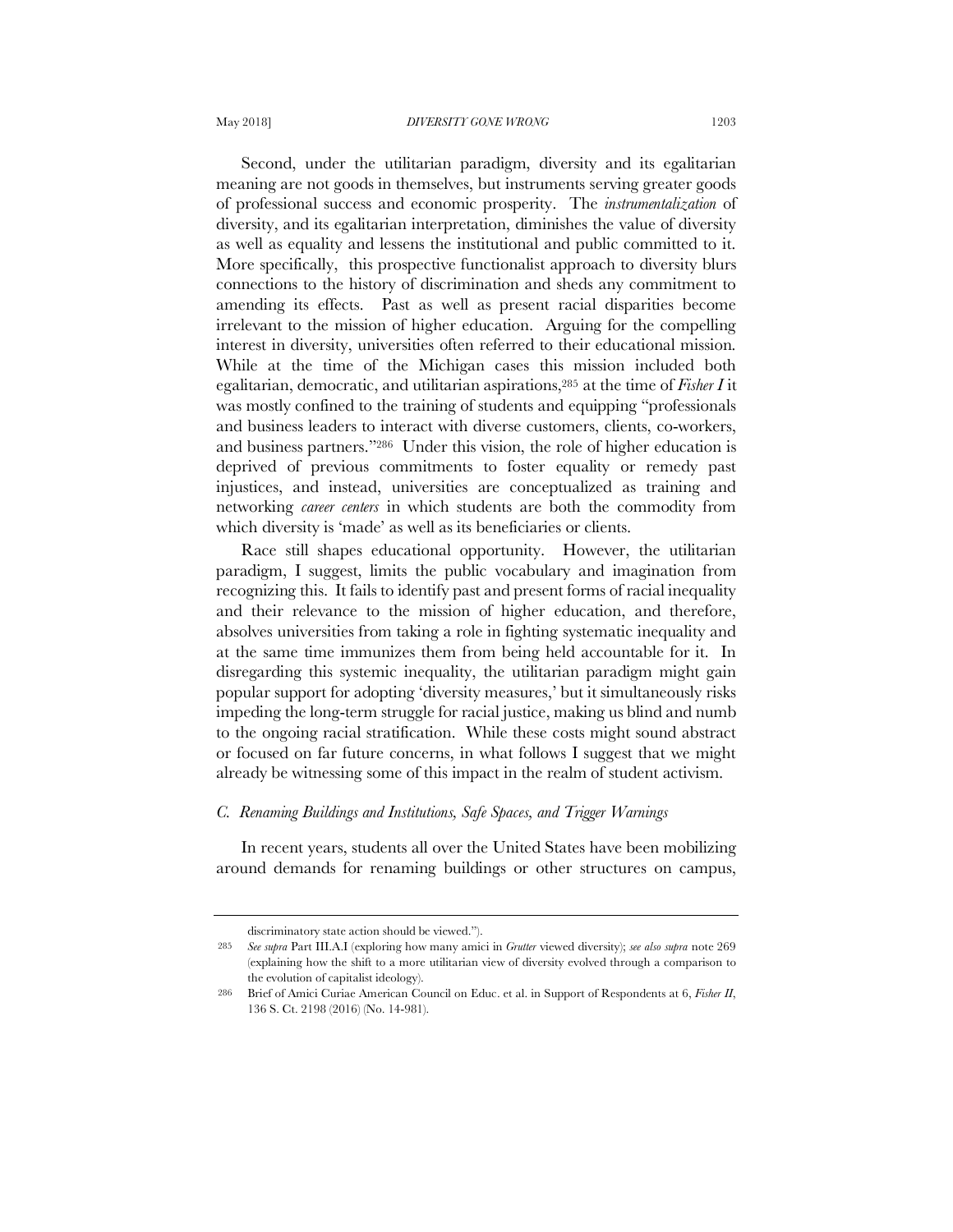trigger warnings, and safe spaces. The Article does not presume to provide a comprehensive account of this movement, nor does it take a stand in this nuanced debate for or against any of these demands.287 Instead, it proposes that the recent rise in such demands sparks important questions about the implications of the ahistorical and market-driven paradigm that has controlled the conversation of race on campus over the last decade, and can help us better understand its cost.

Controversies over university building names and symbols began at the University of Texas in 2010, where a building named after a Ku Klux Klan member was renamed. 288 Since then, and mostly since 2014, following students' protests, buildings associated with white supremacists and slave owners at institutions such as Duke, Georgetown, and University of Oregon were renamed. In 2015, Princeton students challenged the name of the university's Woodrow Wilson School on the basis of Wilson's views on race, but the demand was denied.289 Stanford initiated a study relating to the use of the name of Junípero Serra, a Catholic missionary who colonized California for Spain in the 18th century and whose history among Native Americans is controversial.290 Harvard Law School decided to alter the symbol on its shield that was designed after a crest of a slaveholder,<sup>291</sup> and at Yale, after a two year deliberation, it was decided to rename Calhoun College, named after John C. Calhoun, the American vice president who defended slavery. <sup>292</sup> The issue of renaming has gathered a great deal of public

<sup>287</sup> For popular commentary on this debate, see for example, RaeAnn Pickett, *Trigger Warnings and Safe Spaces Are Necessary*, TIME (Aug. 31, 2016), http://time.com/4471806/trigger-warnings-safe-spaces/ (arguing that safe spaces and trigger warnings provide an environment where students are able to feel secure enough to learn); Rajshree Agarwal, *Afraid to Speak Up: In the Era of Trigger Warnings, a Tenured Professor Stays Silent*, WASH. POST (Oct. 4, 2016), https://www.washingtonpost.com/news/gradepoint/wp/2016/10/04/afraid-to-speak-up-in-the-era-of-trigger-warnings-a-tenured-professor-stayssilent/?utm\_term=.14d45ec75d63 (discussing how safe spaces and trigger warning might create "a culture of fear" silencing opposing viewpoints in higher education). For a survey of the renaming controversy, see Sewell Chan, *Historical Figures, Campus Controversies*, N.Y. TIMES (Jan. 29, 2016), https://www.nytimes.com/interactive/2016/01/29/education/college-symbol-controversies.html.

<sup>288</sup> *Board Votes to Change Name of UT Dorm Named for Klan Member*, CNN (July 15, 2010), http://www.cnn.com/2010/US/07/15/texas.klan.dorm/index.html; CTR. FOR ECONS.&POLICY RESEARCH, LETTER OF THE COMMITTEE TO ESTABLISH PRINCIPLES ON RENAMING 8 (2016).

<sup>289</sup> Ellen Brait, *Princeton Students Demand Removal of Woodrow Wilson's Name from Buildings*, GUARDIAN (Nov. 23, 2015, 8:35 AM), https://www.theguardian.com/education/2015/nov/23/princetonwoodrow-wilson-racism-students-remove-name.

<sup>290</sup> Scott Jaschik, *Stanford to Set Principles for Renaming Buildings*, INSIDE HIGHER ED (Mar. 7, 2016), https://www.insidehighered.com/quicktakes/2016/03/07/stanford-set-principles-renamingbuildings.

<sup>291</sup> *Harvard Corporation Agrees to Retire HLS Shield*, HARV. L. TODAY (Mar. 14, 2016), http://today.law.harvard.edu/harvard-corporation-agrees-to-retire-hls-shield/.

<sup>292</sup> Shortly after Yale's report establishing the Principles on Renaming was issued in 2016, another committee was appointed to make a recommendation with respect to renaming Calhoun College. *See* Peter Salovey, *Update on Calhoun Advisory Process* (Jan. 9, 2017), https://messages.yale.edu/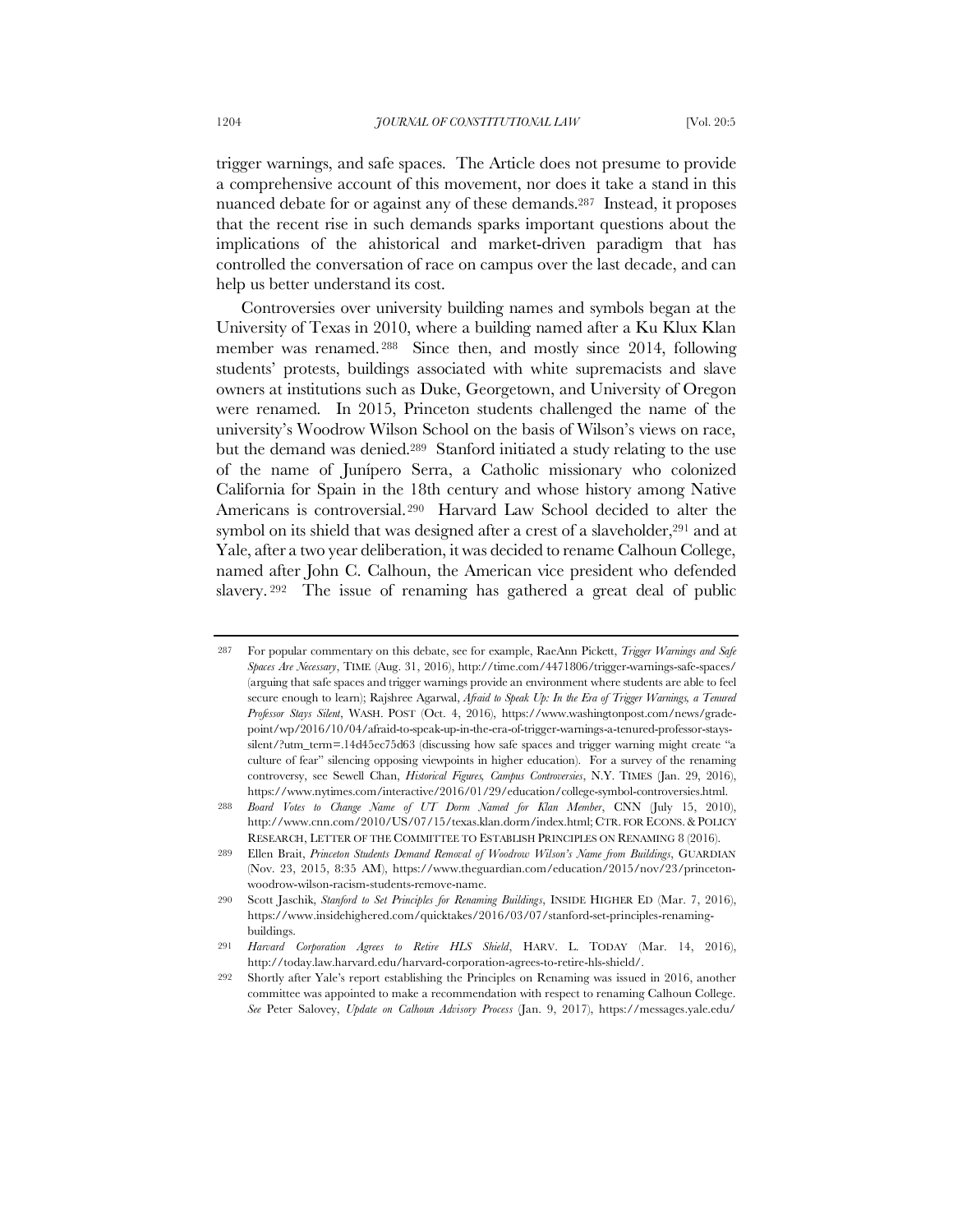attention, and has been debated by scholars and in the popular media.293

During roughly the same period of time, universities across the country have been wrestling with student requests for what are known as *trigger warnings*. Trigger warnings are explicit alerts for students that the material they are about to encounter in a classroom can potentially be distressing.294 Some asserted that these warnings should be confined to materials that can potentially cause symptoms of post-traumatic stress disorder in victims of rape or in war veterans, while others advocated for trigger warning in other potentially upsetting settings. 295 Similarly, *safe spaces* are places where students can avoid distressing subjects and confrontations.296 The demand for safe spaces originally came from women and LGBTQ groups trying to create spaces free of harassment for all lesbian, gay, bisexual, and transgender students.297 The term has been expanded to refer to a space for other individuals who feel marginalized. <sup>298</sup> These requests are often accompanied by discussions about racial insensitivities, cultural appropriation, and microaggressions towards students of color. Public discourse and further mobilization around these issues came to a head in August 2016 after the University of Chicago's dean of students sent a welcome letter to freshmen students, stating that the school does "not support so-called 'trigger warnings,' [it does] not cancel invited speakers because their topics might prove controversial, and [it does] not condone the creation

messages/University/univmsgs/detail/147063. And in February 2017 it was finally decided to change the name of Calhoun College and rename it after Grace Murray Hopper. See Peter Salovey, *Official University Messages*, YALE UNIVERSITY (Feb. 10, 2017, 4:24 PM), https://messages.yale.edu/messages/University/univmsgs/detail/149000 (last updated Feb. 11, 2017, 2:01 PM).

<sup>293</sup> For an overview of the recent controversies over renaming, seeCTR. FOR ECON.&POLICY RESEARCH, *supra* note 288. *See also* Valerie Strauss, *Why Names Matter: The Fight at Clemson Over Iconic University Building Named After Racist Governor*, WASH. POST (Feb. 26, 2015), https://www.washingtonpost.com/news/ answer-sheet/wp/2015/02/26/why-names-matter-the-fight-at-clemson-over-iconic-universitybuilding-named-after-racist-governor/?noredirect=on&utm\_term=.d16d8e7ef9a0 (reporting on the debate between students and the board of trustees over changing the name of a Clemson University campus building). For a review of the controversies in the international context, see Sewell Chan, *Historical Figures, Campus Controversies*, N.Y. TIMES (Jan. 26, 2016), https://www.nytimes.com/ interactive/2016/01/29/education/college-symbol-controversies.html (summarizing the success of student activism on college campuses in changing names, statues, and other symbols of historical figures).

<sup>294</sup> For the origins of trigger warnings in feminist and disability thought, see Angela M. Carter, *Teaching with Trauma: Trigger Warnings, Feminism, and Disability Pedagogy*, 35 DISABILITY STUD. Q. 1, 5 (2015).

<sup>295</sup> For a survey of the 2013 debate over trigger warnings, see Amanda Marcotte, *The Year of the Trigger Warning*, SLATE (Dec. 30, 2013, 10:42 AM), http://www.slate.com/blogs/xx\_factor/2013/ 12/30/trigger\_warnings\_from\_the\_feminist\_blogosphere\_to\_shonda\_rhimes\_in\_2013.html.

<sup>296</sup> Pickett, *supra* note 287.

<sup>297</sup> MOIRA RACHEL KENNEDY, MAPPING GAY L.A.: THE INTERSECTION OF PLACE AND POLITICS 24 (2001).

<sup>298</sup> Teddy Amenabar, *The New Language of Protest*, WASH. POST (May 19, 2016), http://www.washingtonpost.com/sf/style/2016/05/19/what-college-students-mean-when-theyask-for-safe-spaces-and-trigger-warnings/.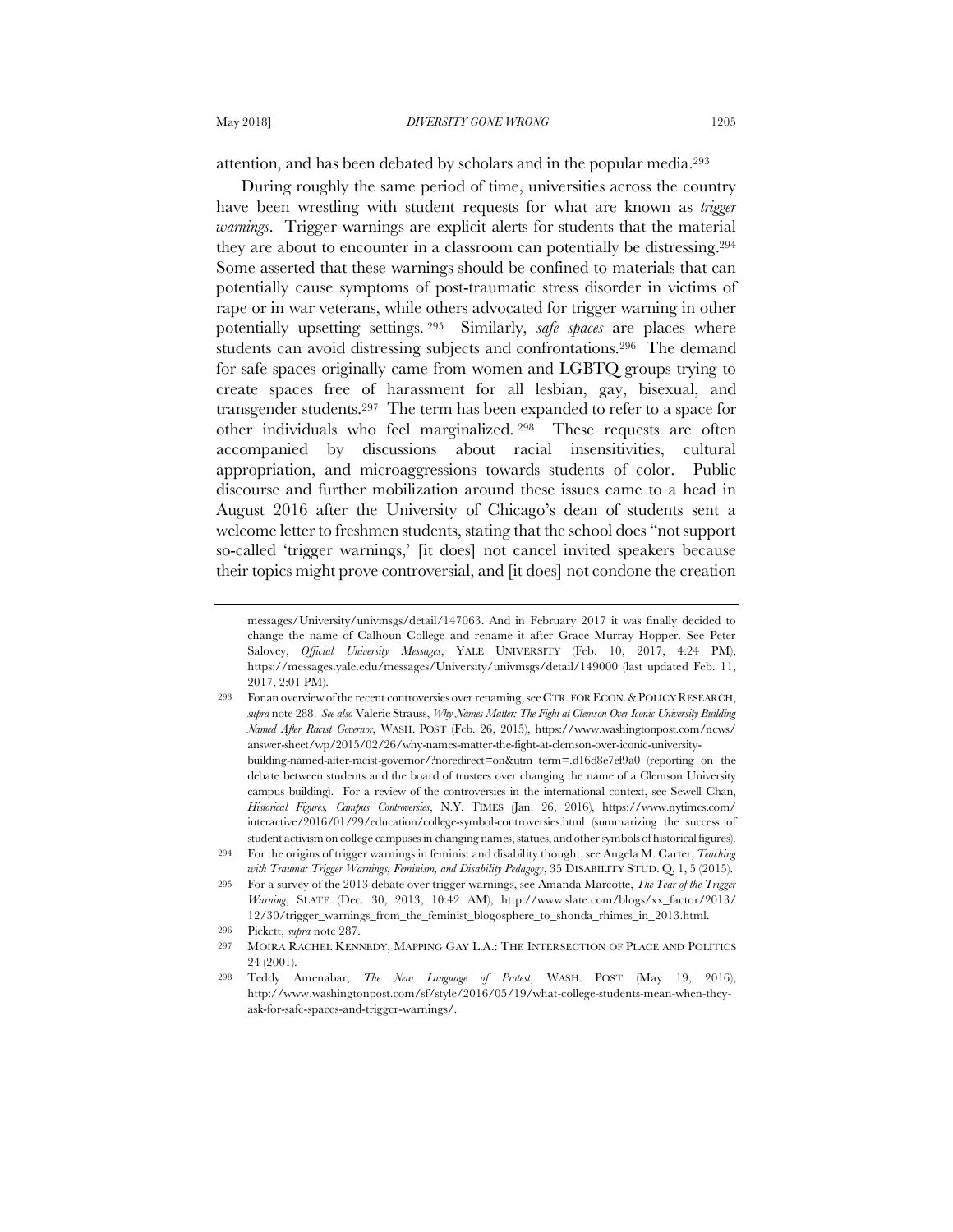of intellectual 'safe spaces' where individuals can retreat from ideas and perspectives at odds with their own."299

Of course, each of these demands must be contextualized, discussed and decided on its own merits. I do not take a stand in this debate, but instead propose that the *costs* of adopting a utilitarian approach to questions of racial justice are evident in these demands in two, somewhat contradictory ways. First, the movement can be understood as a backlash to the utilitarian paradigm that has been controlling the conversation on race in the past decade in courts (briefs and opinions) and on campuses—contesting its indirect and ahistorical nature, and aspiring to get intuitions to recognize past injustices as well as to commit, once again, to rectifying them. Second, the demands students are making appear to be limited by similar conceptions of race—confined to symbolic notions of identity and culture—and thus risk reproducing them.

The current wave of student activism seems to be contesting the dominant approach to questions of race on campus. Students are resisting their institutions, which they feel fundamentally misunderstand their experience of race as a category of power that is very present in their lives. As a Yale senior Aaron Lewis explained, the 2015 protest at Yale was really "about a mismatch between the Yale we find in admissions brochures and the Yale we experience every day. They're about real experiences with racism on this campus that have gone unacknowledged for far too long."300 Similarly, students resist the ongoing erasure of the history of racial oppression in higher education, and aspire to get their universities to acknowledge, in some way, the wrongs of the past.301 As *The Stanford Daily* reported, "[s]upporters of the resolution argue that removing Serra's name from buildings is a step toward correcting the erasure of history." <sup>302</sup> Similarly, in support of retiring the controversial slaveholder's symbol from the school's shield, Harvard students said it was "a symbol of exclusion—a reminder of an exclusionary past that should have no place in an inclusive present," and that it leads students of color "to question whether they are accepted as equal members of the Law School community, particularly in

<sup>299</sup> Letter from John Ellison, Dean of Students, The College of Univ. of Chi., to the Incoming Student Class of 2020 (Aug. 26, 2016).

<sup>300</sup> Aaron Z. Lewis, *What's Really Going on at Yale*, MEDIUM, Nov. 8, 2015, https://medium.com/@aaronzlewis/what-s-really-going-on-at-yale-6bdbbeeb57a6#.t0q31knkt.

<sup>301</sup> *See, e.g.,* CTR. FOR ECONS. & POLICY RESEARCH, *supra* note 288, at 7 ("Many students focused attention on the relationship between a namesake's beliefs and the University's professed values of community and inclusiveness. . . . Some students said that the Calhoun name was emblematic of a more general phenomenon of racial oppression and injustice at Yale.").

<sup>302</sup> Sarah Wishingrad, *Resolution to Rename Buildings Named After Father Junipero Serra Gains Support, Faces Backlash*, STAN. DAILY (Mar. 4, 2016), http://www.stanforddaily.com/resolution-to-renamebuildings-named-after-father-junipero-serra-gains-support-faces-backlash/.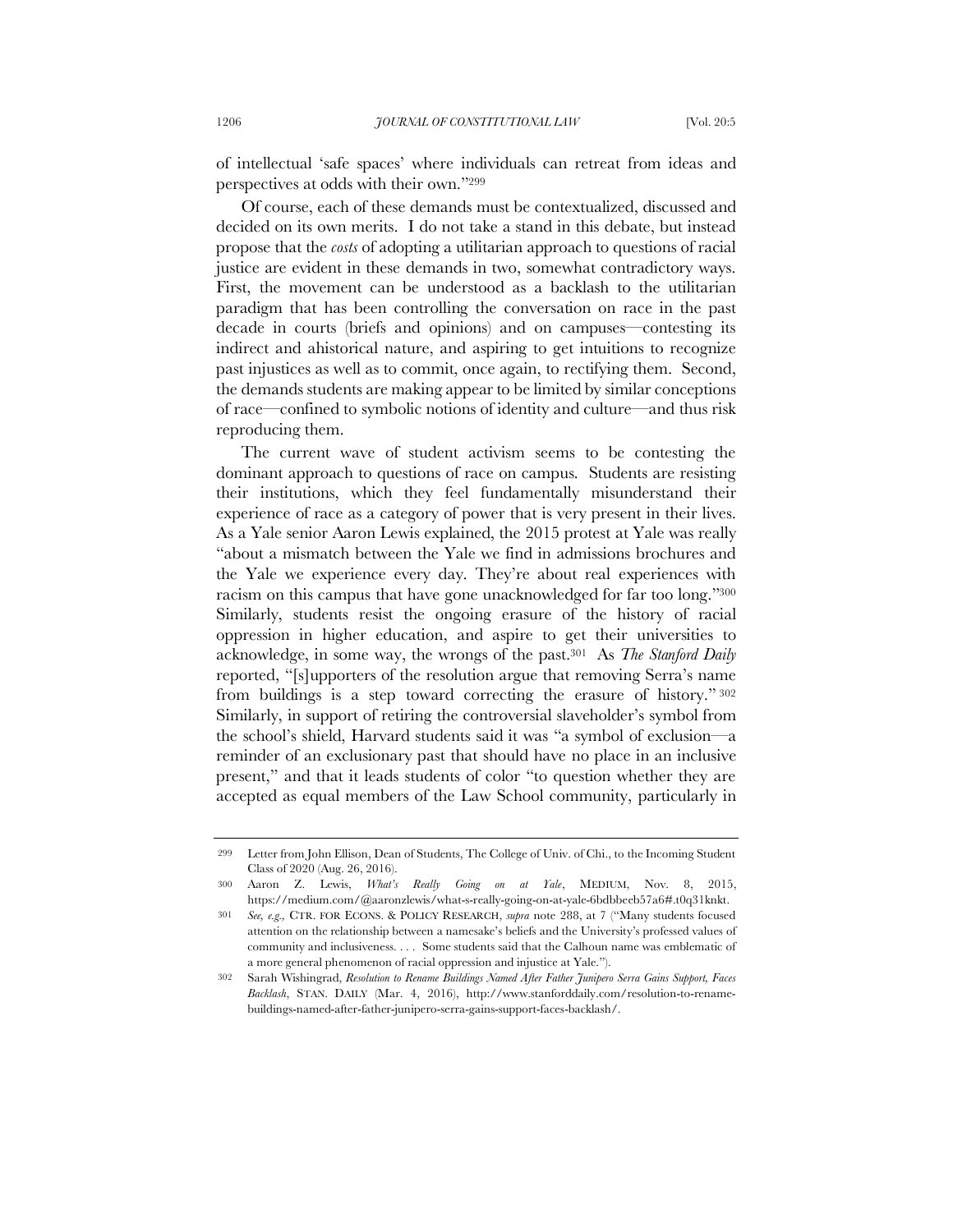reality of race in America.

the face of what they experience as other slights."303 Black Justice League members at Princeton noted that "they had often felt excluded and continually if subtly called on to justify their presence at one of the nation's top schools. . . . [a]nd for some students, Wilson's name and image around campus feel like constant reminders that they are not entirely welcome."304 An ahistorical understanding of race, it seems, does not reflect the students' lived experiences, and utilitarian motivations are no longer adequate to reflect their aspirations for racial justice. Thus, by uncovering what has been neglected, recent activism highlights the costs of embracing an all-utilitarian approach to questions of race: institutions that aspire for greater student

diversity, but are somewhat detached from both the history and the current

However, the demands that resulted in this backlash, I suggest, are confined by the very same utilitarian regime and its attendant convictions about race. And thus, the costs of the utilitarian approach become evident not only in what universities have been missing, but also in the demands that define this movement. The recent demands are centered on symbolic notions of race as identity, asking mainly for cultural recognition rather than for redistribution.305 In this respect, the movement's imagination seems to be limited by the dominant conceptualization of race as a marker of identity and culture rather than as a category of power hierarchies. The focus on symbolic demands for cultural recognition I suggest, risks contributing to the ongoing diversion of institutional attention from the status quo of racial stratification on and off campus. Furthermore, the demands are often framed in a manner that does not challenge systematic racism or inequality, but as requests for removal of or protection from obstacles to learning and training.306 "You have to do something to . . . make sure that everybody can be educated," as one student activist said while articulating her support of trigger warnings.307 The relatively narrow scope of student demands, their inward-facing direction, and their utilitarian framing seem to be constrained by the notion of universities as professional training centers, and reflecting their inability to conceptualize higher education as a site of social change.

<sup>303</sup> BRUCE H. MANN ET AL., RECOMMENDATION TO THE PRESIDENT AND FELLOWS OF HARVARD COLLEGE ON THE SHIELD APPROVED FOR THE LAW SCHOOL 8 (Mar. 3, 2016), https://hls.harvard.edu/content/uploads/2016/03/Shield-Committee-Report.pdf.

<sup>304</sup> Andy Newman, *At Princeton, Woodrow Wilson, a Heralded Alum, Is Recast as an Intolerant One*, N.Y.TIMES (Nov. 22, 2015), https://www.nytimes.com/2015/11/23/nyregion/at-princeton-addressing-aracist-legacy-and-seeking-to-remove-woodrow-wilsons-name.html?\_r=0.

<sup>305</sup> Nancy Fraser, *From Redistribution to Recognition? Dilemmas of Justice in a 'Post-Socialist' Age*, 212 NEW LEFT REV. 68, 70–72 (1995) (distinguishing claims for cultural and group recognition from claims for redistribution while discussing the possible tradeoff between the two).

<sup>306</sup> *See e.g.*, Kate Manne, *Why I Use Trigger Warnings*, N.Y. TIMES (Sept. 19, 2015), http://www.nytimes.com/2015/09/20/opinion/sunday/why-i-use-trigger-warnings.html?\_r=0 ("Under conditions such as these, it's impossible to think straight.").

<sup>307</sup> Amenabar, *supra* note 298 (quoting Sasha Gilthorpe).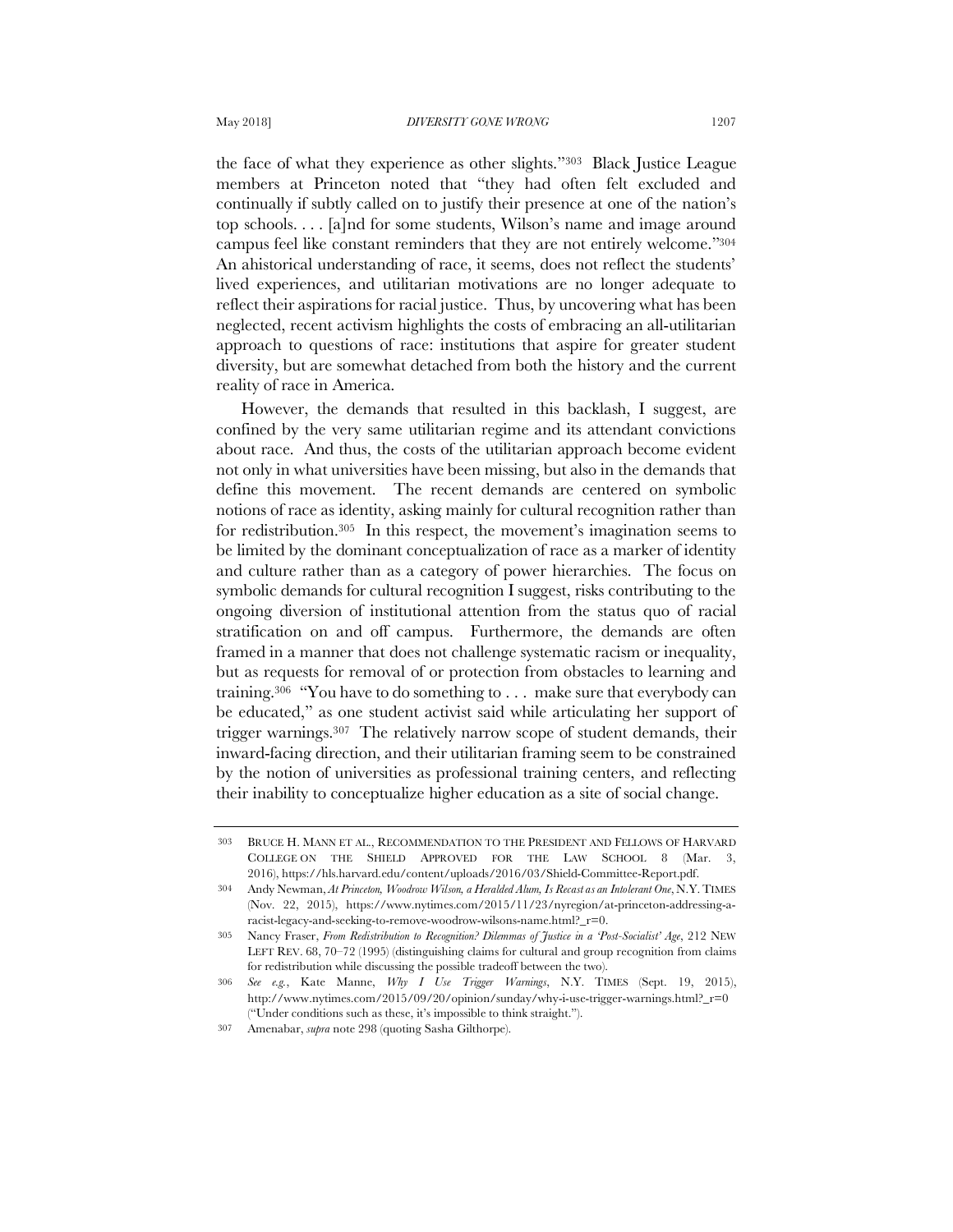Similarly, while the appeal for renaming is clearly haunted by historical racial oppression, and demands to stop ignoring it, it risks taking part in the ongoing erasure of the past. In many instances the demands for renaming resulted in an establishment of a committee and sparked a time-limited conversation about the specific request. Thus, the demands have been successful in provoking discussions about the history of racism in the short term, but might compromise the ability of universities to engage in such conversations and struggles in the long term as they eliminate the very relics that sparked these conversations in the first place.

In an op-ed from November 2016, Mark Lilla voiced a harsh critique of diversity-discourse and of recent students' demands, characterizing both as forms of identity politics:

[T]he fixation on diversity in our schools and in the press has produced a generation of liberals and progressives narcissistically unaware of conditions outside their self-defined groups, and indifferent to the task of reaching out to Americans in every walk of life.... By the time they reach college many assume that diversity discourse exhausts political discourse, and have shockingly little to say about such perennial questions as class, war, the economy and the common good. . . . We need a post-identity liberalism, and it should draw from the past successes of preidentity liberalism. Such a liberalism would concentrate on . . . the issues that affect a vast majority of them.308

While at first reading, this critique might sound similar to the argument laid out in this Article, it is distinct and even opposed to it. First and foremost, nowhere does this Article present an argument against identity politics as a whole. In contrast, I assume that racial justice requires a richer paradigm that includes both cultural recognition and material redistribution, rather than trading one for the other. I recognize that the focus only on one type of demand might weaken the likelihood of attaining the other.309 Second, unlike Lilla, I do not prioritize issues of class and war over race because I recognize, again unlike Lilla, that the recent activism is working against deep and systemic racial inequality. Instead, my concern is about the students' choice to present limited demands—in nature and in scope. Furthermore, in contrast to Lilla, who echoes Walter Benn Michaels<sup>310</sup> and argues that race problems serve as a distraction from the real problem of class inequality, this

<sup>308</sup> Mark Lilla, *The End of Identity Liberalism*, N.Y. TIMES (Nov. 20, 2016), http://www.nytimes.com/2016/11/20/opinion/sunday/the-end-of-identity-liberalism.html.

<sup>309</sup> *See* Fraser, *supra* note 305, at 74 ("People who are subject to both cultural injustice and economic injustice need both recognition and redistribution."); *see also* Fraser, *supra* note 19, at 4 ("[I]nstead of arriving at a broader, richer paradigm that could encompass both redistribution and recognition, second-wave feminists effectively traded one truncated paradigm for another."). For a fierce critique on Lilla's op-ed, see Katherine Franke, *Making White Supremacy Respectable. Again.*, BLARB (Nov. 21, 2016), http://blog.lareviewofbooks.org/essays/making-white-supremacy-respectable/ (arguing that Lilla's position "is a liberalism of white supremacy" and addressing in turn several facets of Lilla's argument).

<sup>310</sup> *See* BENN MICHAELS, *supra* note 264, at 19–20.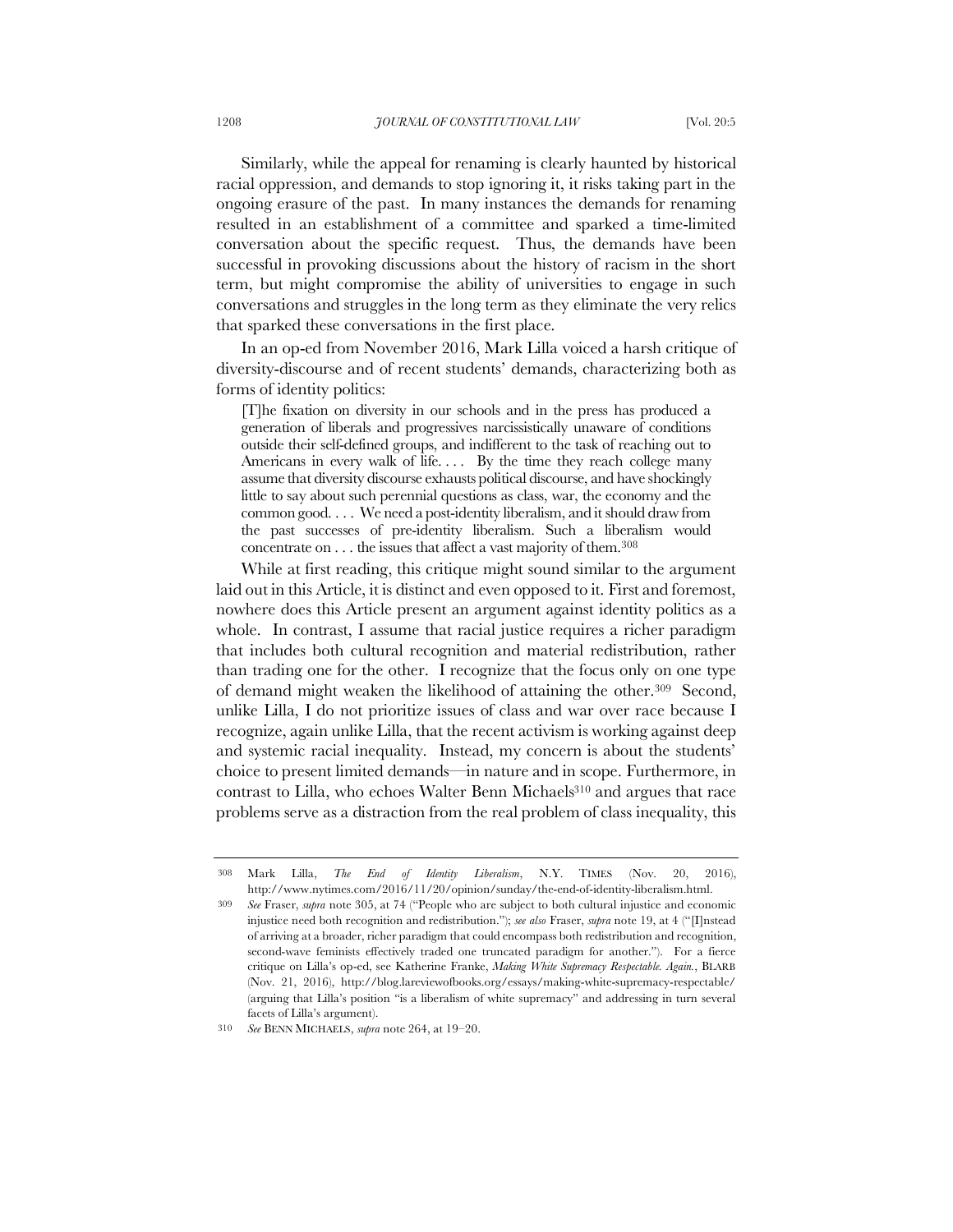Article points to the ways in which the two problems are still entangled today. Lastly, I do not believe that the solution is to "concentrate on the issues that affect a vast majority." Mainly because fighting racial inequality might never be a top priority for the majority. If anything, the history of diversity's transformation teaches that we should focus more on race, not only as an element of identity, but also as a category of power.

Universities, student movements, and others who are committed to racial justice are facing a real dilemma: how to get the majority and courts to adopt measures to fight inequality without compromising the struggle itself. This Article is meant to shed light on the dominant way of doing so today through diversity claims. I described a rather worrisome development, by which the current understanding of diversity as a utilitarian value might endanger the struggle for racial justice more than it promotes it. There is nothing wrong with expressing the utilitarian benefits of diversity, which are both real and persuasive, yet it is when this indirect approach dominates the conversation about race that our institutions risk losing sight of long-term racial progress, as well as the ability to honestly talk and act against the status quo of racial hierarchies. I have also showed that in the past, diversity played a more robust role in unsettling racial hierarchies, but *can it do so in the future?*

### VII. CONCLUSION: DIVERSITY**'**S FUTURE

Diversity discourse is fundamentally and historically ambiguous and can accommodate conservative as well as progressive ideals about race and inequality. It does not necessarily embody egalitarian commitments, but rather represents an ongoing struggle that can tilt either toward egalitarian or utilitarian values. In the past decade the market-driven approach to diversity has become so dominant that it risks undermining the long-term struggle for racial equality. It is now the time, I suggest, to tilt diversity back and reinfuse it with egalitarian ideals.

How? Past critiques of diversity urged advocates and the Court to overthrow the diversity framework as a whole and return to the pre-*Bakke* reality of remedial ideals.311 This Article, in contrast, is more realistic and somewhat more optimistic. Instead of dismissing this entire successful body of law, it suggests that much can be done under existing equal protection law and within the diversity framework. More concretely, when making diversity claims on campus and in court, universities and other advocates of affirmative action should not automatically embrace a purely utilitarian and market-driven approach to diversity. Rather, they should attempt to strike a balance between acknowledging the utilitarian benefits of diversity that make it popular and easy to live with even for conservatives and the egalitarian

<sup>311</sup> *See supra* note 11 and accompanying text.